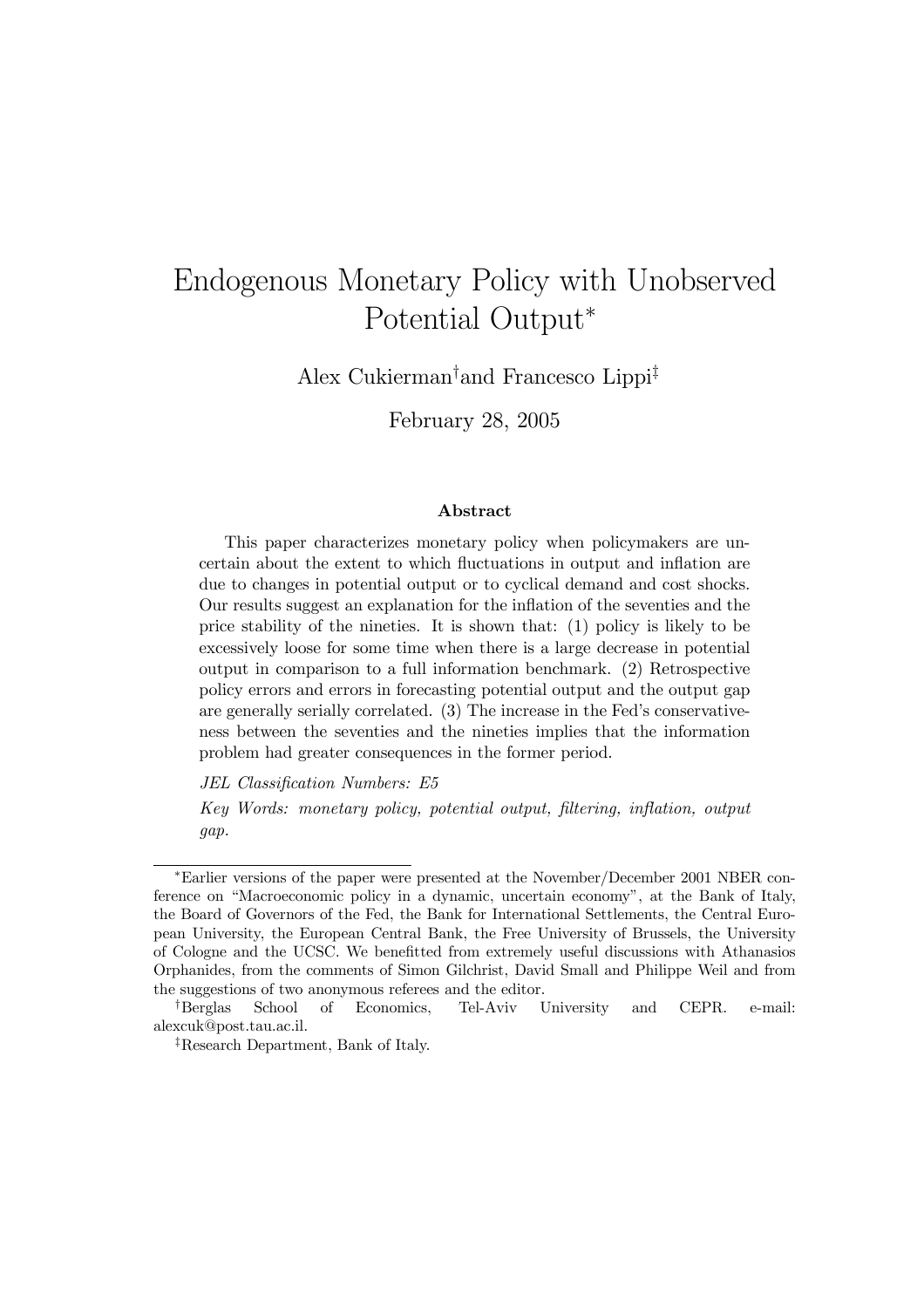### 1. Introduction

A stabilizing role for monetary policy hinges on some notion of "potential output", a non-observable economic variable that is central for the determination of the target level of output. The conduct of monetary policy therefore requires that the central bank estimates and continually updates, its measure of potential output. Kuttner (1992, 1994) was among the first to raise the issue of the quantitative importance of uncertainty about potential output for real-time policymaking. He examined the difficulties inherent in real-time estimation of potential output and suggested that situations requiring policy actions might not be immediately recognizable because of signal extraction errors arising under imperfect information.

This policy implication is central for Orphanides ( 2001,2003a,b), who reports evidence of a significant (real time) overestimation of potential output during the oil shocks of the seventies. Enlightening documentation on the ex-post downward revisions of potential output appears in the 1979 Economic Report of the President (Chart 7, pp. 72-76), reported below, which vividly illustrates the magnitude and persistence of the revisions.



Figure 1 - Reprint from "Economic Report of the President (1979)".

Orphanides argues that by leading to a monetary policy stance which turned out to be, with the benefit of hindsight, excessively loose, the real-time overestimation of potential output aggravated inflation at the time. Somewhat symmetrically, the strong productivity gains recorded in the United States during the second half of the 1990s raise the possibility that the greater-than-expected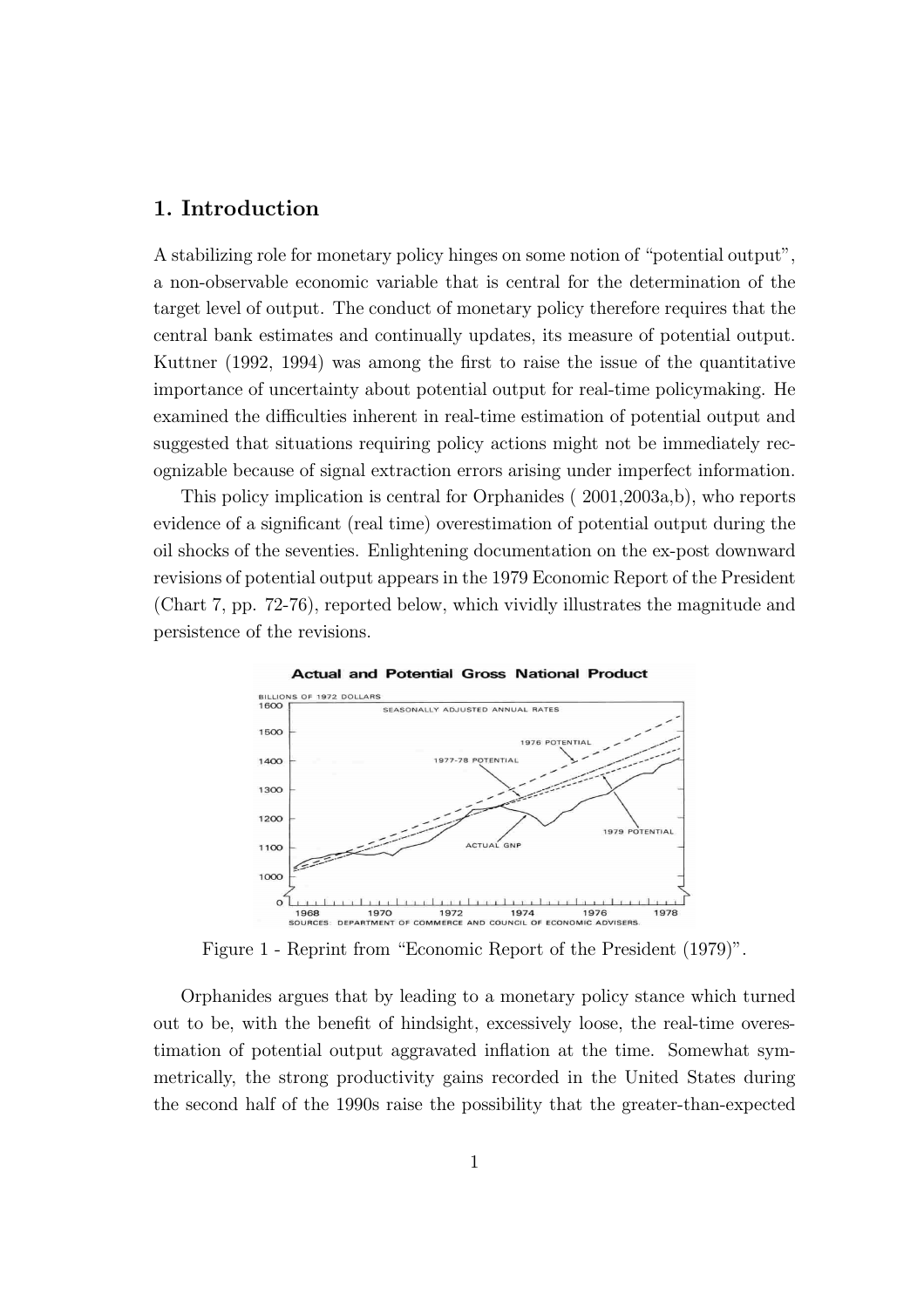increases in potential output could have allowed a less restrictive monetary policy stance than the one implied initially by real time estimates of the output gap and inflation.

The hypothesized relevance of imperfect information may shed new light on monetary policy "errors" during the seventies and raises an important question about the extent to which such retrospective policy mistakes can be avoided in the future. If the errors were due to poor forecasting procedures or to an inefficient specification of the "policy rule", a likely answer to this question is yes. But if, given the available real-time information, policy was as efficient as possible, the likely answer is no. Assessing the extent to which retrospective policy mistakes are due to "bad policies" rather than to "bad luck" requires a model which identifies optimal monetary policy under imperfect information. The availability of such a benchmark is essential for evaluating the extent to which (retrospective) policy mistakes were avoidable in real time. This paper makes a step in this direction by analyzing such a benchmark model.

We embed the real-time information problem into a simple backward looking macroeconomic model by assuming that the central bank cannot perfectly distinguish (not even ex-post) between fluctuations in inflation and output that are due to shocks in potential output and those that are due to higher frequency demand and cost shocks. We label this inevitable confusion as the "information problem", IP in brief.<sup>1</sup> To isolate the effects of uncertainty that arise from the IP, we adopt a specification that features the certainty equivalence property of optimal policy so that the form of the policy function in terms of optimal forecasts of relevant variables is invariant to uncertainty. But the mapping from real time information into those forecasts and, therefore, macroeconomic outcomes, do depend on uncertainty. The main purpose of the paper is to study how the IP influences the dynamics of these outcomes, in particular output and inflation, in comparison to a full information benchmark.

The results show that, given the structure of information, some policy decisions that are judged ex-post to be "mistakes" may be unavoidable in real-time even

<sup>&</sup>lt;sup>1</sup>The macroeconomic consequences of a similar confusion were discussed following the oil shocks of the seventies within frameworks in which monetary policy is exogenous (Brunner, Cukierman and Meltzer (1980), Part II of Cukierman (1984) and Chapter 4 of Brunner and Meltzer (1993)). This earlier literature referred to the inability to perfectly distinguish between permanent and transitory shocks to productivity as a "permanent - transitory" confusion.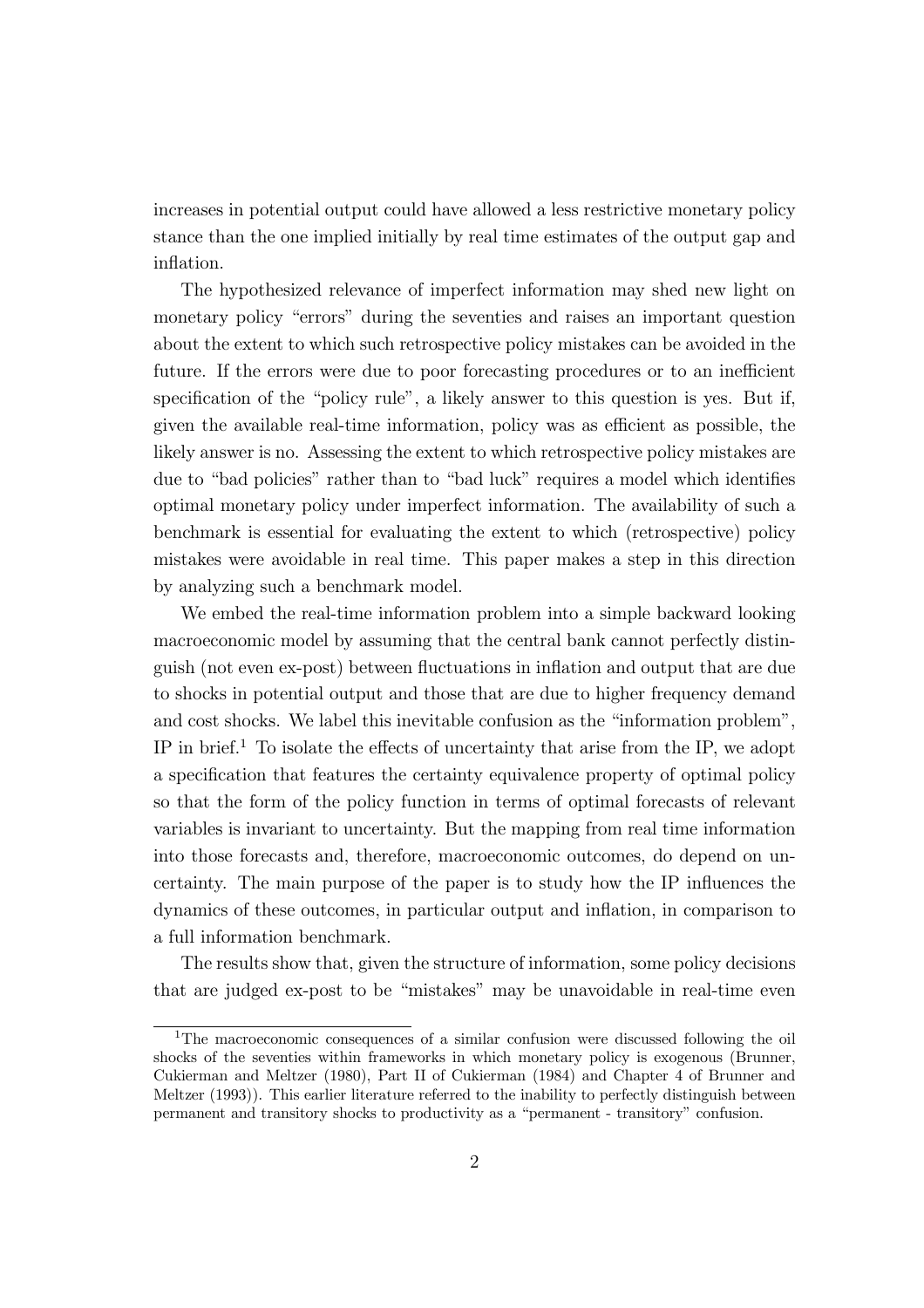if the central bank uses the best forecasting procedures. These retrospective mistakes are normally small during periods in which changes in potential output are small. But during periods characterized by unusually large changes in the long run level of output, policy mistakes in a given direction are likely to be large and to persist for some time.<sup>2</sup>

The evidence in Orphanides (2001) supports the view that monetary policy during the seventies was excessively loose since a reduction in potential output was interpreted for some time as a negative output gap. This paper provides analytical foundations for this mechanism within a stylized backward looking model and identifies conditions under which the IP leads monetary policy to be *systematically* looser than under perfect information in periods of large reductions in potential output, and to be overly restrictive relative to this benchmark in periods of large expansions in potential output. The intuitive reason is that, even when they filter available information in an optimal manner, policymakers as well as the public at large detect changes in potential output only gradually. When there is a large decrease in potential output, as was the case in the seventies, policymakers interpret part of this reduction as a negative output gap due to insufficient demand and loosen monetary policy too much in comparison to a benchmark without the IP. Thus, in periods of large decreases in potential output, inflation accelerates partly because of the relatively expansionary monetary policy stance. Conversely, when - as may have happened in the US during the nineties - a "new economy" raises the level of potential output, inflation subsides partly because policymakers interpret some of the increase in output as a positive output gap, so that policy is tighter than under perfect information.<sup>3</sup>

<sup>2</sup>Related work in which potential output is specified as a Hodrick-Prescott filter appears in Lansing (2000). Lansing presents a more elaborate lag structure than we do, but does not derive the forecast of potential output from the stochastic structure of the economy and the policy rule from the loss function of policymakers as we do here. There is, thus, a tradeoff between his approach and ours. A paper by Swanson (2004) is nearer to our framework in that it features optimizing policymakers and specifies the estimation of potential output as a signal extraction problem. But his main point is that, in spite of quadratic objectives, the optimal policy rule depends on the variances of shocks via the solution to the signal extraction problem, whereas we focus on the implications of such a framework for optimal interest rate policy and for the associated retrospective "policy errors".

<sup>3</sup>Although this mechanism may appear obvious at first blush it is by no means evident since, as demonstrated in the paper, it applies only when the persistence of demand shocks is sufficiently large in comparison to the persistence of cost shocks. In the opposite case, an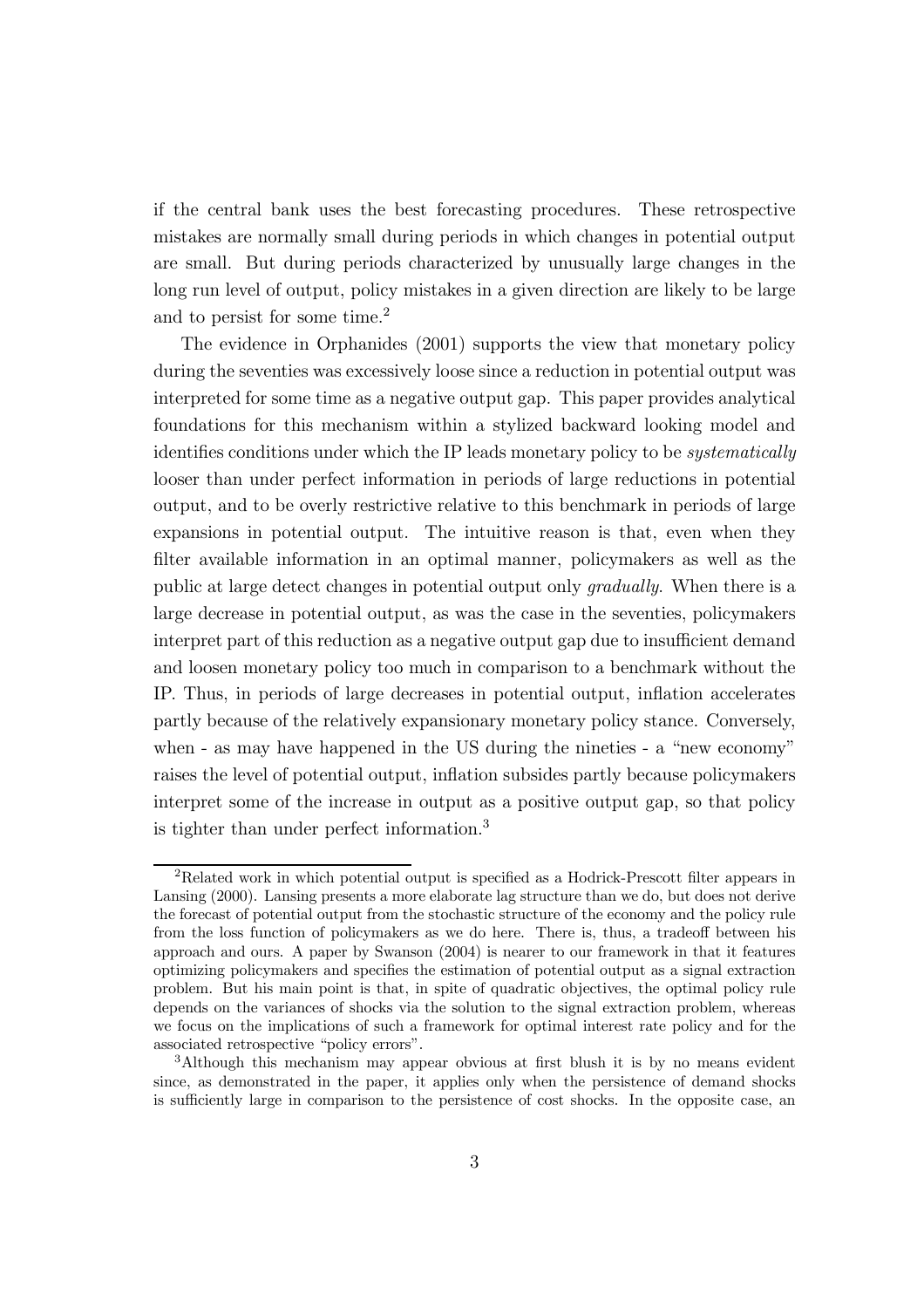The paper shows that, even when the real-time information is processed efficiently and monetary policy chosen optimally, the forecast errors in real time estimates of potential output and of the output gap are normally serially correlated even in the population. In general, this serial correlation is induced by shocks to potential output, as well as to the cyclical components of output. The paper identifies conditions under which the bulk of the serial correlation is due to shocks to potential output. In particular, it shows that, when the variance of shocks to potential output is relatively small, most of the measured serial correlation is due to innovations to potential output. Interestingly, retrospective evidence about forecast errors in potential output during the seventies and the eighties is consistent with these implications (Orphanides, 2003b). As a consequence of the serial correlation in those errors monetary policy also appears in retrospect to be systematically biased in one direction.

In summary the paper provides a simple unified, backward looking, framework for understanding some of the reasons for both the inflation of the seventies and the remarkable price stability of the nineties and shows, by means of simulations, that similar mechanisms operate in the presence of more elaborate lag structures. It illustrates how the speed of learning by policymakers and the deviations of policy from an ideal full-information-benchmark depend on the stochastic structure of various economic shocks. Identification of such conditions is a necessary first step for gauging empirically whether imperfect information is quantitatively important. Finally, the paper argues that the IP problem is likely to have been less important during the nineties than during the seventies for two reasons. In the nineties, the Fed was more conservative and the evaluation of uncertainties surrounding potential output was more realistic.

The paper is organized as follows. Section 2 presents a simple model of endogenous monetary policy in the presence of imperfect information about the origins of fluctuations in output and characterizes optimal monetary policy in this environment. The consequences for the behavior of real interest rates, inflation and the output gap in comparison to their full information counterparts are analyzed in Section 3. Section 4 develops the real-time optimal forecast of potential output and shows that forecast errors of real time estimates of potential output and of the output gap are serially correlated. Section 5 discusses reasons supporting the

underperceived increase in potential output actually leads policy to be overly expansionary.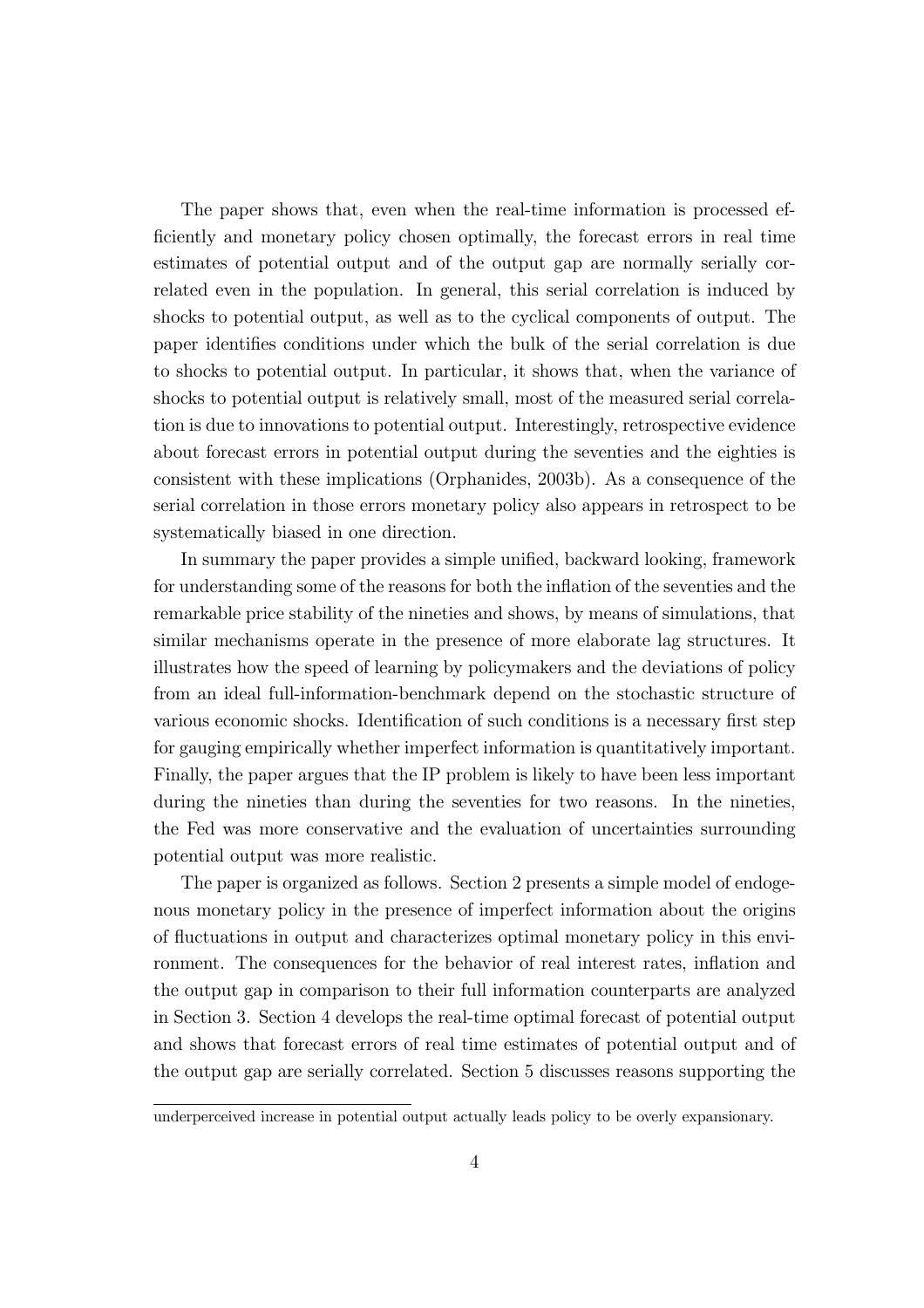view that retrospective policy errors were smaller during the nineties than during the seventies. This is followed by concluding remarks. Extensive analytical derivations and simulations are relegated to the appendix.

## 2. Endogenous monetary policy in the presence of uncertainty about potential output

This section presents a simplified version of a backward looking sticky-price model in the presence of imperfect information about potential output. Its main advantage is that it provides a conceptually precise analytical illustration of some basic consequences of the interaction between policy and the economy in the presence of imperfect information. Using a more elaborate lag structure, the last part of the appendix shows by means of simulations that many of the qualitative conclusions obtained with this simple structure are robust to the introduction of more extended lags of the type presented in Svensson (1997).

#### 2.1. The economy

In this framework (the logarithm of) output  $(y_t)$  and inflation  $(\pi_t)$  are determined, respectively, as follows:

$$
y_t = z_t - \varphi r_t + g_t \tag{2.1}
$$

$$
\pi_t = \delta \pi_{t-1} + \lambda (y_t - z_t) + u_t, \ 1 \ge \delta > 0. \tag{2.2}
$$

Here  $z_t$  denotes (the log of) potential output as of period t,  $r_t$  is a real short term interest rate,  $g_t$  is a demand shock and  $u_t$  a cost-push shock. The first equation states that potential output  $z$  is a fundamental long run determinant of actual output. But actual output is also affected by a demand shock and by the real rate of interest, which for given inflationary expectations, is determined in turn by the (nominal) interest rate policy of the central bank. The second equation states that, given last period's inflation, current inflation depends positively on the output gap,  $y_t - z_t$  and on the cost-push shock. The lagged inflation term captures inflation persistence.

We assume the economy is subject to two types of temporary but persistent shocks and to a permanent shock to the level of potential output. The temporary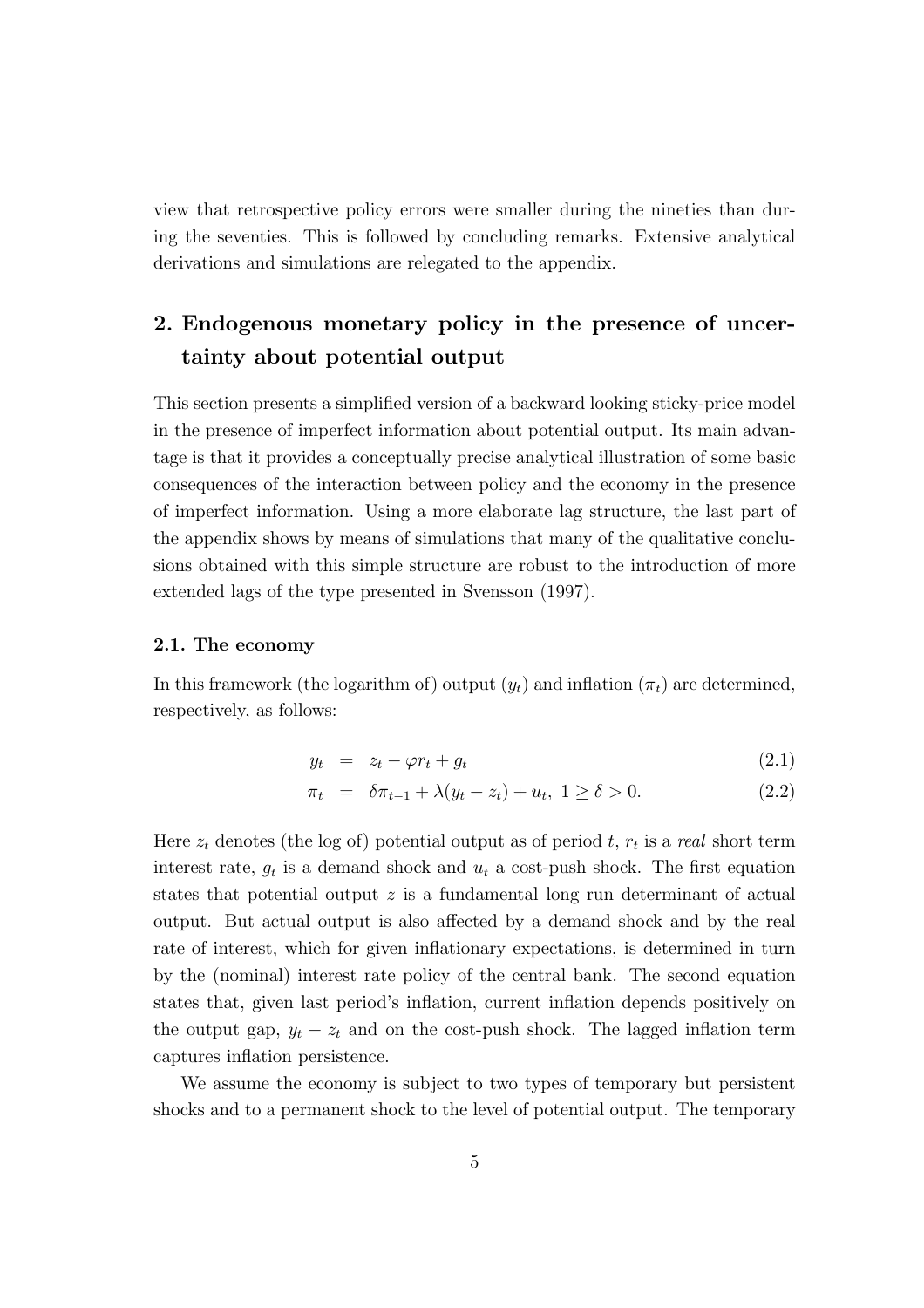shocks are the aggregate demand shock,  $g_t$ , and the cost-push shock,  $u_t$ . In line with conventional macroeconomic wisdom we postulate that the demand and cost shocks are less persistent than changes in potential output which are affected by long run factors such as technology and physical and human capital formation.<sup>4</sup> The persistence of shocks to potential output is modeled by assuming that  $z_t$  is a random walk.<sup>5</sup> More specifically we postulate the following stochastic processes for the shocks:

$$
g_t = \mu g_{t-1} + \hat{g}_t \qquad 0 < \mu < 1 \tag{2.3}
$$

$$
u_t = \rho u_{t-1} + \hat{u}_t \qquad 0 < \rho < 1 \tag{2.4}
$$

$$
z_t = z_{t-1} + \hat{z}_t \tag{2.5}
$$

where the innovations  $\hat{g}_t$ ,  $\hat{u}_t$  and  $\hat{z}_t$  are uncorrelated, have zero means and respective standard deviations  $\sigma_g$ ,  $\sigma_u$  and  $\sigma_z$ .

#### 2.2. Monetary Policy

Policy is described by the choice of the short term real rate,  $r_t$ , made possible by the assumption of e.g. sticky prices. The policy goal is to minimize the objective function:

$$
L_t \equiv \frac{1}{2} E \left\{ \sum_{j=0}^{\infty} \beta^j \left[ \alpha (x_{t+j})^2 + (\pi_{t+j})^2 \right] \mid J_{t-1} \right\} \qquad \alpha > 0 \tag{2.6}
$$

where  $x_t \equiv y_t - z_t$  denotes the output gap (defined as the difference between the logs of actual and of potential output) and  $J_{t-1}$  is the information set available at the beginning of period t, when  $r_t$  is chosen. Substituting equation (2.1) into (2.2), the inflation equation can be rewritten as

$$
\pi_t = \delta \pi_{t-1} - \lambda \varphi r_t + \lambda g_t + u_t \tag{2.7}
$$

<sup>&</sup>lt;sup>4</sup>The notion that demand shocks are relatively less persistent than shocks to potential output underlies the empirical identification of demand and supply factors in Blanchard and Quah (1989).

<sup>5</sup>Nothing in our results would change if we had added a deterministic trend growth to the potential output process.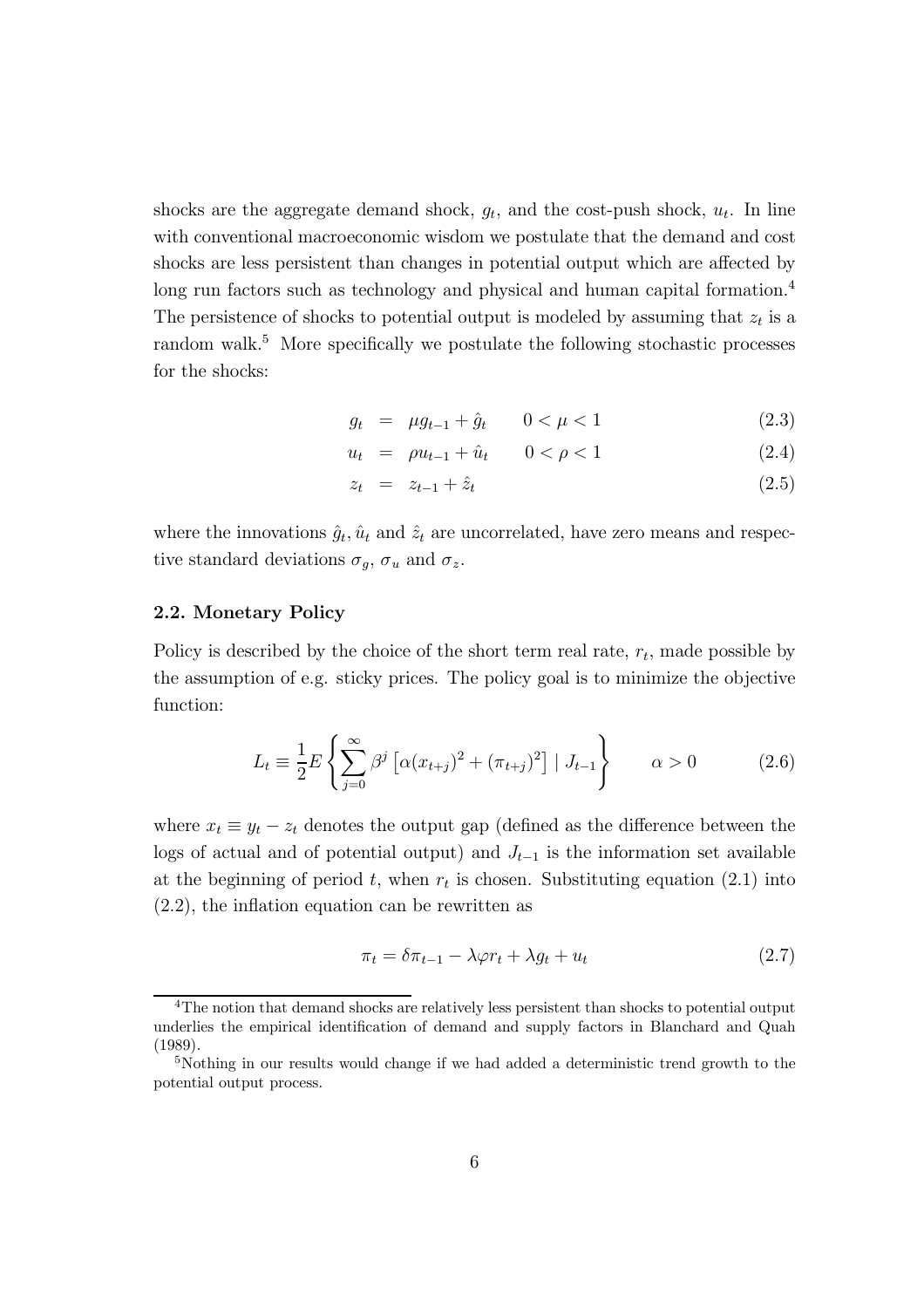Lagging this equation by one period to expresss  $\pi_{t-1}$  in terms of  $\pi_{t-2}$ , substituting the reulting expression into (2.7), continuing like that ad infinitum, and noting that  $\delta^s \pi_{t-s}$  tends to zero as  $s \to \infty$ , we obtain

$$
\pi_t = \sum_{s=0}^{\infty} \delta^s \left[ -\lambda \varphi r_{t-s} + \lambda g_{t-s} + u_{t-s} \right]. \tag{2.8}
$$

Substituting equations (2.1) and (2.8) into (2.6) to express central bank objectives in terms of the interest rate instrument

$$
L_{t} \equiv \frac{1}{2} E \left\{ \sum_{j=0}^{\infty} \beta^{j} \left[ \begin{array}{c} \alpha \left\{ -\varphi r_{t+j} + g_{t+j} \right\}^{2} \\ + \left\{ \sum_{s=0}^{\infty} \delta^{s} \left[ -\lambda \varphi r_{t+j-s} + \lambda g_{t+j-s} + u_{t+j-s} \right] \right\}^{2} \end{array} \right] \middle| J_{t-1} \right\}.
$$
\n(2.9)

The first order condition for this problem with respect to the current interest rate,  $r_t$ , implies

$$
-\alpha\varphi\left(-\varphi r_t + g_{t|t-1}\right) - \lambda\varphi\left[-\lambda\varphi r_t + \lambda g_{t|t-1} + u_{t|t-1}\right] \left\{1 + \beta\delta + (\beta\delta)^2 + \ldots\right\} = 0.
$$
\n(2.10)

Here  $g_{t|t-1}$  and  $u_{t|t-1}$  are the expected values of the demand and cost shocks conditional on the information available at the beginning of period t:  $J_{t-1}$ . At this stage we note that  $J_{t-1}$  contains, among other data, observations on actual inflation and output up to and including period  $t-1$ . A full specification of  $J_{t-1}$ appears below. Since period  $t$  values of those shocks are not known with certainty at the beginning of period  $t$ , these variables appear in equation  $(2.10)$  in expected terms.

Using (2.10) to solve for  $r_t$  and rearranging yields, after some algebra, the interest rate rule in equation (2.11) below. The equilibrium outcome for output appears in equation (2.12) and is obtained by substituting the interest rate rule into equation (2.1). Finally, the equilibrium outcome for infation appears in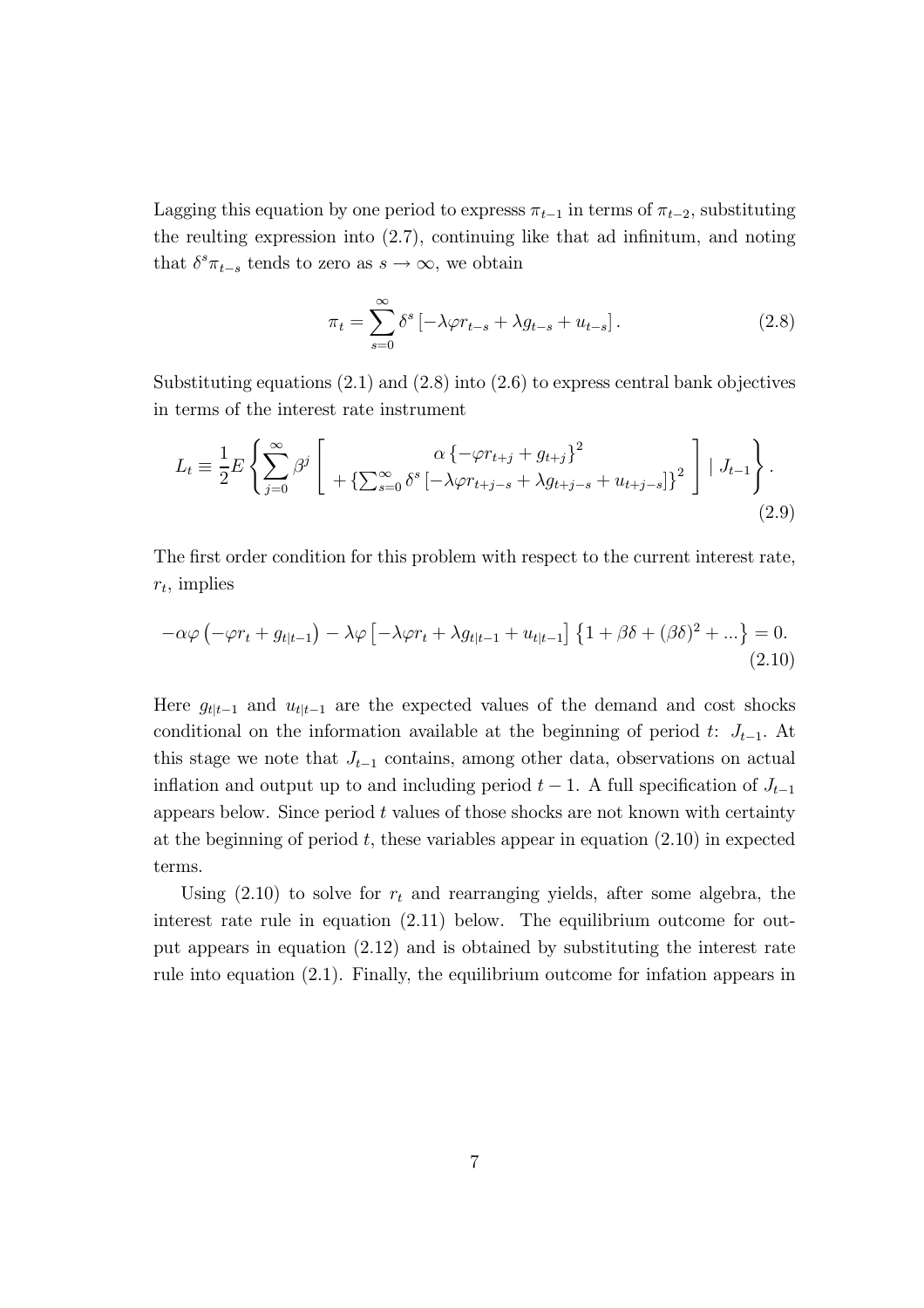equation  $(2.13)$  and is obtained by substituting  $(2.12)$  into equation  $(2.2)$ 

$$
r_t = \frac{1}{\varphi} \left[ g_{t|t-1} + \frac{\lambda}{\lambda^2 + (1 - \beta \delta) \alpha} u_{t|t-1} \right]
$$
 (2.11)

$$
y_t = z_t + g_t - g_{t|t-1} - \frac{\lambda}{\lambda^2 + (1 - \beta \delta)\alpha} u_{t|t-1}
$$
 (2.12)

$$
\pi_t = \delta \pi_{t-1} + \lambda \left( g_t - g_{t|t-1} \right) - \frac{\lambda^2}{\lambda^2 + (1 - \beta \delta) \alpha} u_{t|t-1} + u_t. \tag{2.13}
$$

#### 2.3. The structure of information and optimal policy

The interest rate rule in (2.11) led by one period implies that the optimal real interest rate policy for period  $t + 1$ ,  $r_{t+1}$ , requires the policymaker to form expectations about the values of the demand shock and the cost push shocks,  $g_{t+1}$ and  $u_{t+1}$ . Although he does not observe those shocks directly, the policymaker possesses information about economic variables from which noisy, but optimal, forecasts of the shocks can be derived. In particular, we assume that policymakers know the true structure of the economy:  $\Omega \equiv \{\varphi, \lambda, \rho, \mu, \sigma_u^2, \sigma_g^2, \sigma_z^2\}$  but do not know the precise stochastic sources of fluctuations in output and inflation.

Thus, when the interest rate  $r_{t+1}$  is chosen at the beginning of period  $t+1$ , the policymaker forms expectations about  $g_{t+1}$  and  $u_{t+1}$  using historical data. The latter consists of observations on output and inflation up to and including period t. The information available at the beginning of period  $t + 1$  is summarized by the information set

$$
J_t = \{ \Omega, y_{t-i}, \pi_{t-i}, \mid i = 0, 1, 2, \ldots \}
$$
\n(2.14)

which is used to form the conditional expectations:  $g_{t+1|t}$  and  $u_{t+1|t}$ . Past observations on output and inflation are equivalent to past observations on the two signals,  $s_{1,t}$  and  $s_{2,t}$  (obtained by rearranging (2.12) and (2.13)):

$$
s_{1,t} \equiv y_t + g_{t|t-1} + \frac{\lambda}{\lambda^2 + (1 - \beta \delta)\alpha} u_{t|t-1} = z_t + g_t \tag{2.15}
$$

$$
s_{2,t} \equiv \pi_t - \delta \pi_{t-1} + \lambda g_{t|t-1} + \frac{\lambda^2}{\lambda^2 + (1 - \beta \delta) \alpha} u_{t|t-1} = \lambda g_t + u_t \quad (2.16)
$$

where variables to the left of the equality sign are observed separately while those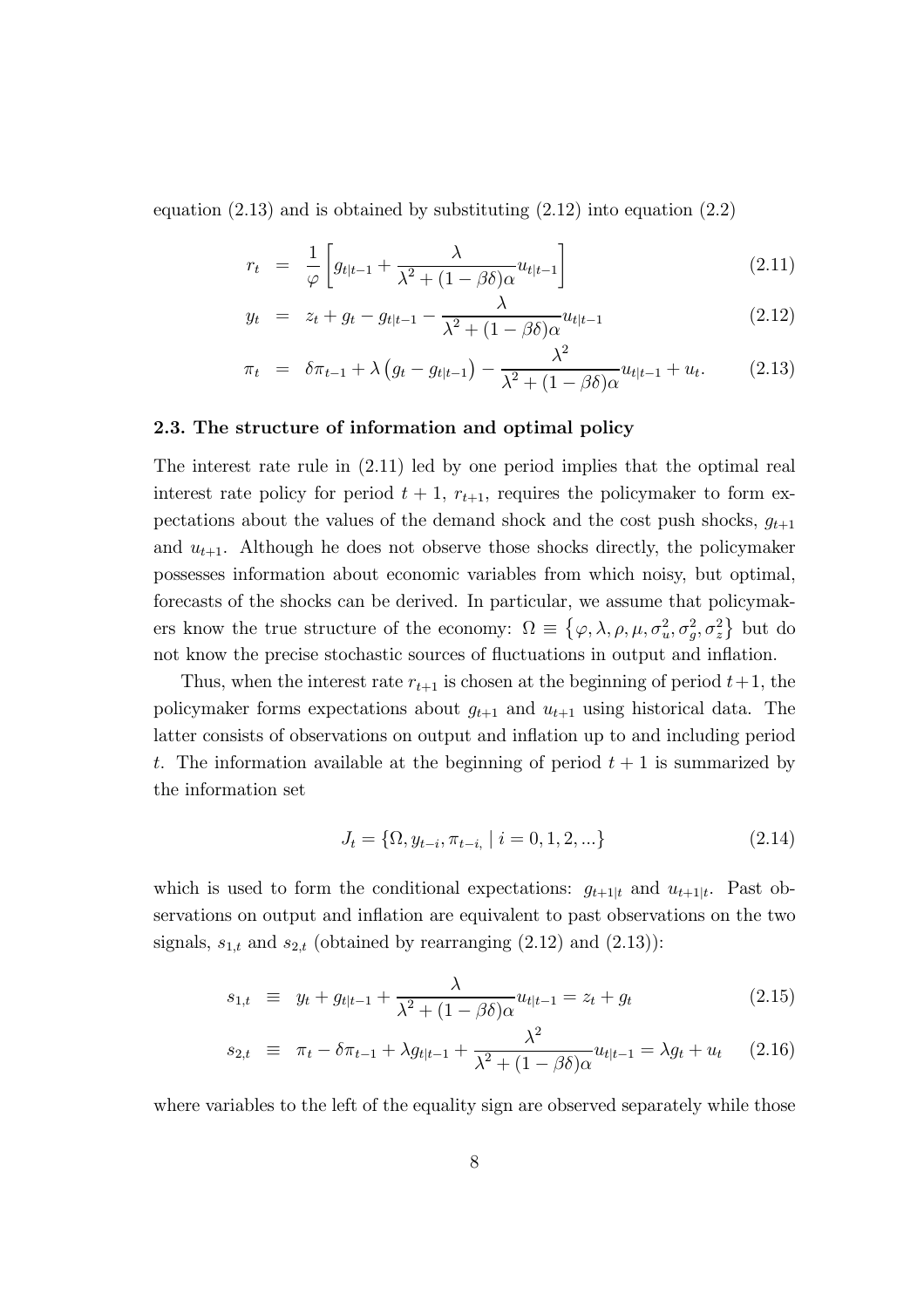to the right are not.<sup>6</sup> Clearly,  $s_{1,t}$  and  $s_{2,t}$  contain (noisy) information on  $g_t$  and  $u_t$  which can be used to make inference on  $g_{t+1}$  and  $u_{t+1}$ , using the fact that  $g_{t+1|t} = \mu g_{t|t}$  and  $u_{t+1|t} = \rho u_{t|t}$ .

The optimal estimates of  $g_t$  and  $u_t$  conditional on  $J_t$  ( $g_{t|t}$  and  $u_{t|t}$ ) follow immediately from the two signals (2.15) and (2.16), once the optimal estimate of potential output,  $z_{t|t}$ , is known.<sup>7</sup> Therefore, the signal extraction (or filtering) problem solved by the policymaker reduces to an inference problem concerning the level of potential output.

## 2.4. Mismeasurement of potential output and policymakers' views about the state of the economy

Let policy makers' forecast errors concerning the variables  $z_t$ ,  $g_t$ ,  $u_t$  conditional on the information set  $J_t$  be:

$$
\tilde{u}_{t|t} \equiv u_t - u_{t|t} \tag{2.17}
$$

$$
\tilde{g}_{t|t} \equiv g_t - g_{t|t} \tag{2.18}
$$

$$
\tilde{z}_{t|t} \equiv z_t - z_{t|t} \tag{2.19}
$$

Using  $(2.15)$  and  $(2.16)$  the following useful relationship between these errors can be derived :

$$
\lambda \tilde{z}_{t|t} = -\lambda \tilde{g}_{t|t} = \tilde{u}_{t|t}.
$$
\n(2.20)

The last equation shows that overestimation of potential output  $(\tilde{z}_{t|t} < 0)$  simultaneously implies an overestimation of the cost-push shock and an underestimation of the demand shock.<sup>8</sup> This is summarized in the following remark.

$$
g_{t|t} = g_t - \tilde{z}_{t|t} \tag{2.21}
$$

$$
u_{t|t} = u_t + \lambda \tilde{z}_{t|t}.
$$
\n
$$
(2.22)
$$

<sup>&</sup>lt;sup>6</sup>In particular, the construction of the signals,  $s_{1t}$  and  $s_{2t}$  needed for the formation of the forecasts  $u_{t+1|t}$ ,  $g_{t+1|t}$  and  $z_{t+1|t}$  utilizes the previous period forecasts  $u_{t|t-1}$  and  $g_{t|t-1}$ , which are known at the beginning of period  $t + 1$ .

<sup>&</sup>lt;sup>7</sup>This follows from the fact that:  $g_{t|t} = s_{1,t} - z_{t|t}$  and  $u_{t|t} = s_{2,t} - \lambda(s_{1,t} - z_{t|t})$ .<br><sup>8</sup>This can be seen immediately by rewriting the expressions for the estimates of g and u as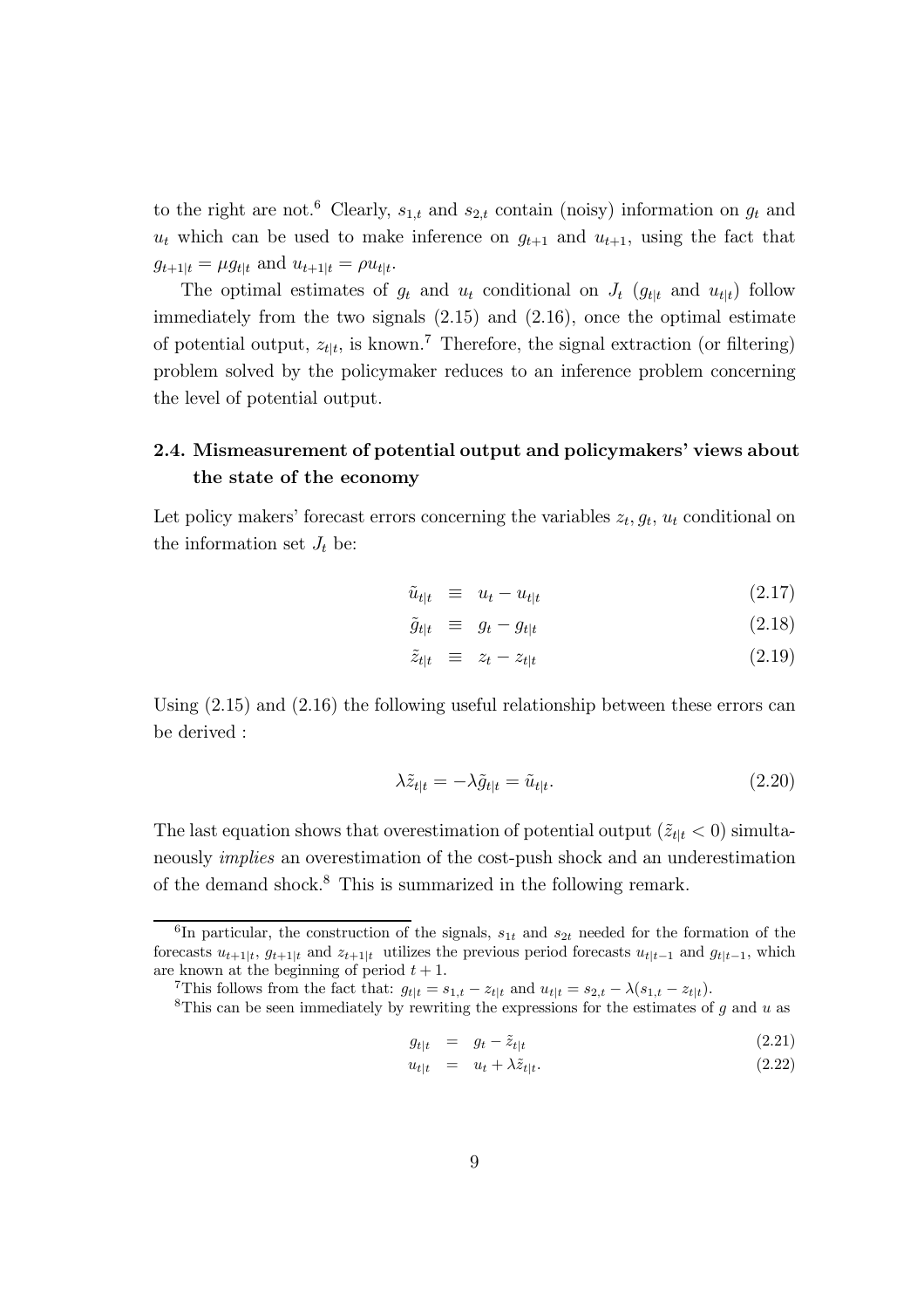**Remark 1.** Potential output overestimation ( $\tilde{z}_{t|t} \equiv z_t - z_{t|t} < 0$ ) implies: (i) demand shock underestimation ( $\tilde{g}_{t|t} \equiv g_t - g_{t|t} > 0$ ) (ii) cost-push shock overestimation ( $\tilde{u}_{t|t} \equiv u_t - u_{t|t} < 0$ ) Inequalities with opposite signs hold when  $\tilde{z}_{t|t} > 0$ .

The intuition underlying this result can be understood by referring to equations (2.15) and (2.16). The first equation implies that an increase in  $s_{1,t}$  is always and optimally interpreted as being due partly to an increase in  $z_t$  and partly to an increase in  $g_t$ . Similarly, an increase in  $s_{2,t}$  is interpreted as being partly due to an increase in  $g_t$  and partly to an increase in  $u_t$ . Thus, when only  $z_t$  increases, part of this increase is interpreted as an increase in potential output, but the remainder is interpreted as an increase in  $g_t$ . As a consequence the error in forecasting  $z_t$ is positive and the error in forecasting  $g_t$  is negative, producing a negative correlation between the forecast errors in those two variables. Since  $s_{2,t}$  does not change the (erroneously) perceived increase in  $g_t$  is interpreted as a decrease in  $u_t$ , producing a positive forecast error for this variable, and therefore, a positive correlation between the forecast errors in  $u_t$  and in  $z_t$ .

## 3. Consequences of forecast errors in potential output for monetary policy, inflation and the output gap

Remark 1 shows how mismeasurement of potential output distorts policymakers' perceptions of cyclical conditions (cost-push and demand shocks). The purpose of this section is to answer the following question: How do such noisy perceptions of the cycle affect monetary policy, inflation and the output gap? We proceed by comparing the values of those variables in the presence of imperfect information with their values under a full information benchmark. In the benchmark case policymakers possess in each period direct information about the realizations of the shocks up to and including the previous period by assumption. Formally, under perfect information at the beginning of period  $t + 1$  policy makers possess the information set  $J_t^*$  that is defined by:

$$
J_t^* = \{J_t, z_{t-i}, g_{t-i}, u_{t-i} \mid i = 0, 1, 2, \ldots\}.
$$
\n(3.1)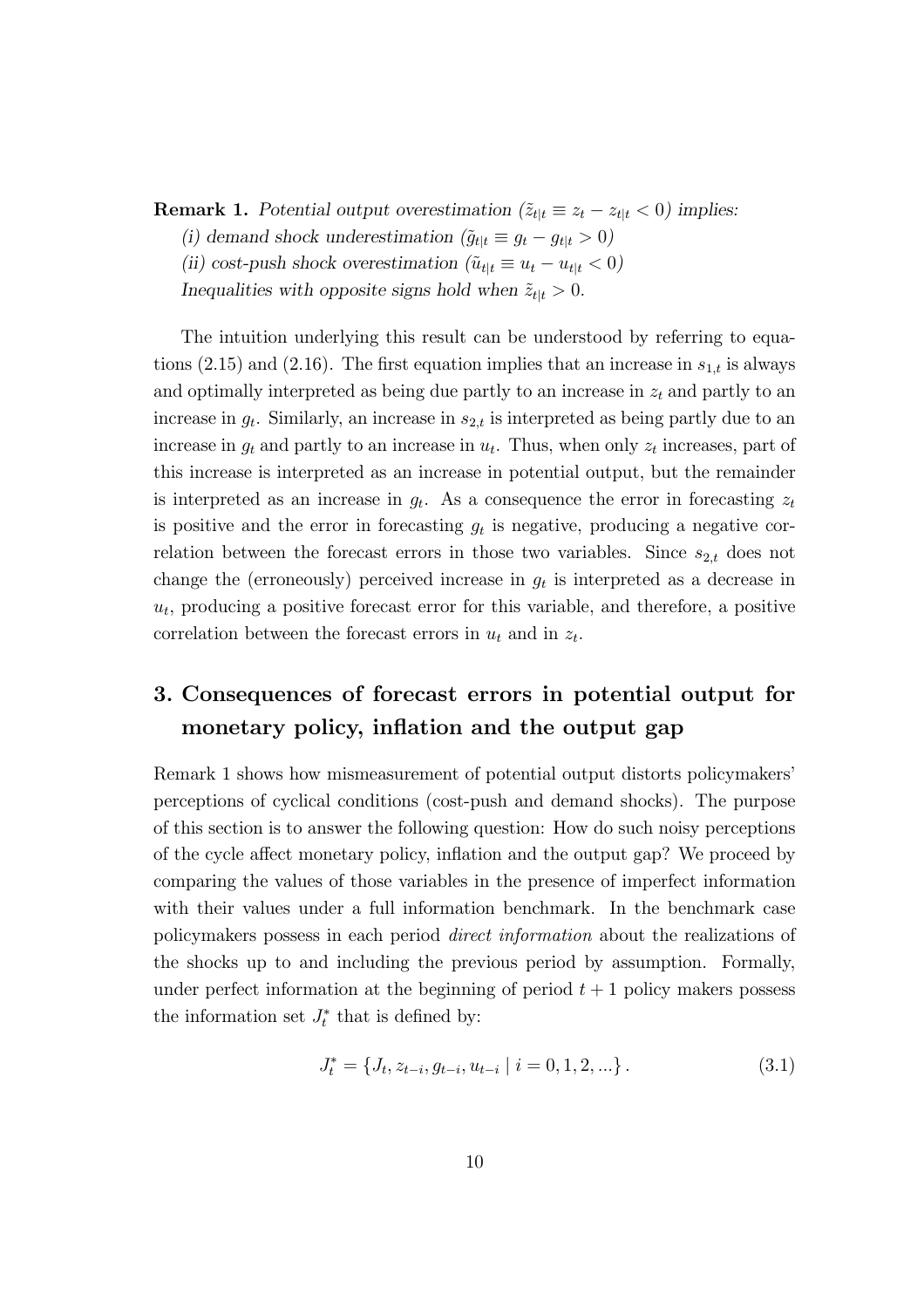### 3.1. Consequences for monetary policy

We begin by studying the determinants of the difference between the settings of monetary policy in the presence and in the absence of the IP. Using equations  $(2.11), (2.21), (2.22)$  and  $(2.20),$  the *deviation* of the optimal interest rate in the presence of the IP from its optimal value under full information (i.e.  $r_{t+1}^* =$ 1 ϕ  $\left[\mu g_t + \frac{\lambda}{\lambda^2 + (1-\beta\delta)\alpha}\rho u_t\right]$  can be written as

$$
\Delta r_{t+1} \equiv r_{t+1} - r_{t+1}^* = -\frac{1}{\varphi} \left[ \mu \tilde{g}_{t|t} + \frac{\lambda \rho}{\lambda^2 + (1 - \beta \delta) \alpha} \tilde{u}_{t|t} \right]
$$
(3.2)  

$$
= \frac{\left( \mu - \rho \frac{\lambda^2}{\lambda^2 + (1 - \beta \delta) \alpha} \right)}{\varphi} \tilde{z}_{t|t}.
$$

Since  $(1 - \beta \delta) > 0$  it follows immediately from  $(3.2)$  that if demand shocks are sufficiently persistent in comparison to cost shocks (i.e.  $\mu > \rho \frac{\lambda^2}{\lambda^2 + (1 - \beta \delta)\alpha}$ ) the deviation of the real interest rate from its full information counterpart moves in the same direction as the forecast error in potential output  $(\tilde{z}_{tt})$ . Although one cannot rule out the possibility that, when the persistence in cost shocks is sufficiently larger than that of demand shocks, the opposite occurs, it appears that the first case seems more likely a-priori. The reason is that the persistence parameter of the cost shocks is multiplied by a fraction implying that  $\Delta r_{t+1}$  and  $\tilde{z}_{t|t}$  are positively related even if  $\rho$  is larger than  $\mu$ , but not by too much. Note that the smaller the (Rogoff (1985) type) conservativeness of the central bank (the higher  $\alpha$ ), the more likely it is that  $\Delta r_{t+1}$  and  $\tilde{z}_{t|t}$  are positively related even when  $\rho$  is larger than  $\mu$ . Hence, for central banks which are (using Svensson's (1997) terminology) relatively flexible inflation targeters the case in which  $\Delta r_{t+1}$  and  $\tilde{z}_{tl}$ are positively related is definitely the more likely one for most or all values of  $\rho$ and  $\mu$  in the range between zero and one. The various possible effects of imperfect information are summarized in the following proposition:

Proposition 1. (i) When the persistence of demand shocks is sufficiently high  $(\mu > \frac{\rho \lambda^2}{\lambda^2 + (1-\beta \delta)\alpha})$  monetary policy is driven mainly by "demand shocks" considerations. This implies that potential output over/under-estimation (causing the demand shock to be under/over-estimated) leads to real rates which are lower/higher than the rate which is optimal in the absence of the IP.

(ii) When the persistence of demand shocks is sufficiently low  $(\mu < \frac{\rho \lambda^2}{\lambda^2 + (1-\beta \delta)\alpha})$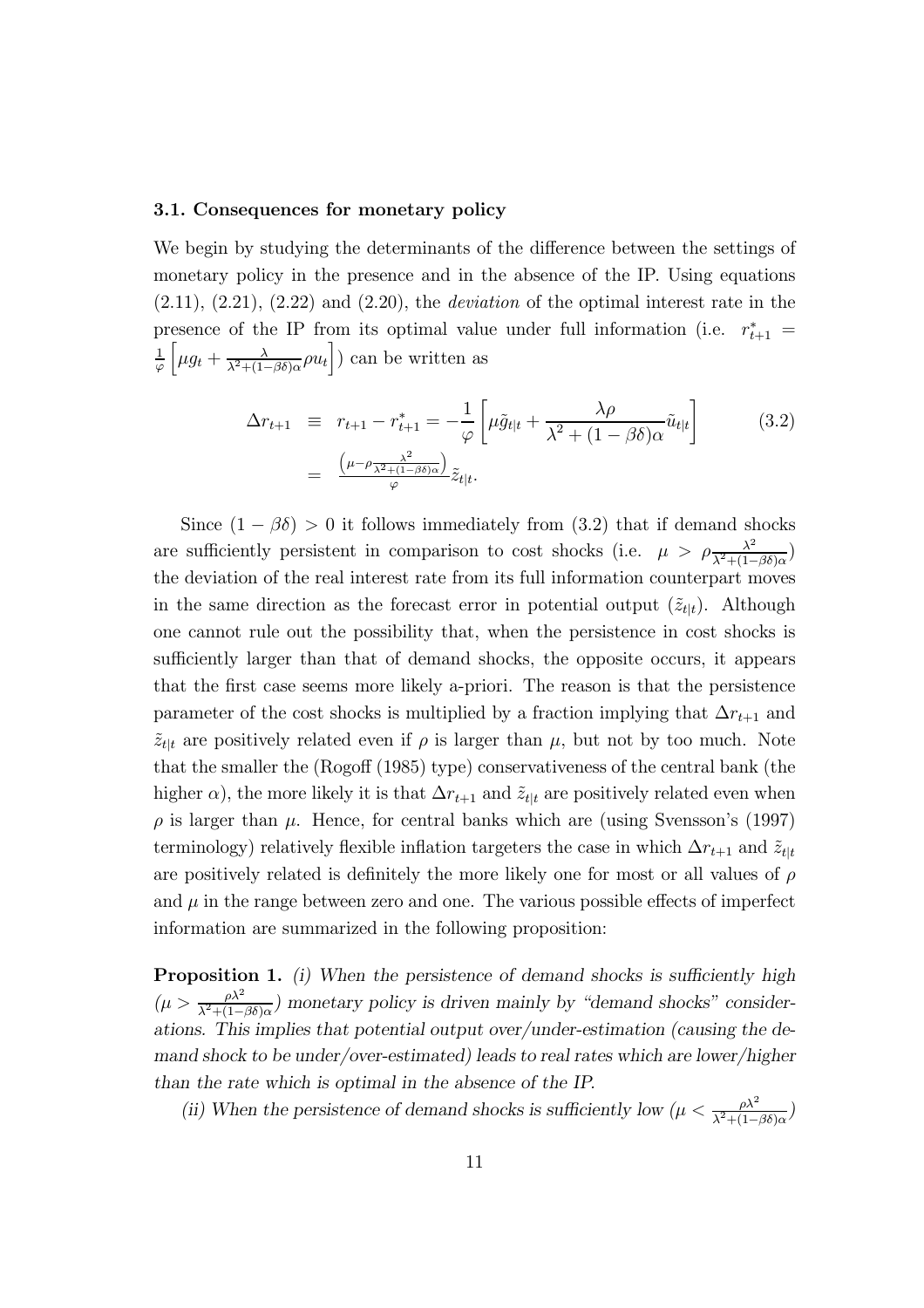monetary policy is driven mainly by "cost-push shocks" considerations. This implies that potential output over/under-estimation (causing the cost-push shock to be over/under-estimated) leads to a real rate which is higher/lower than the rate that is optimal in the absence of the IP.

To understand the intuition underlying the proposition it is useful to consider the case in which there is, in period  $t$ , a negative shock to potential output and no changes in the cyclical shocks, q and  $u$ . This leads, as of the beginning of period  $t + 1$ , to overestimation of potential output in period  $t$  ( $\tilde{z}_{t|t} < 0$ ). Remark 1 implies that this overestimation is associated with an overestimation of the cost shock and an underestimation of the demand shock of period t.

The policy chosen at the beginning of period  $t+1$  aims to offset the (presumed) deflationary impact of the demand shock on the output gap and the (presumed) inflationary impact of the cost shock on inflation. In comparison to the full information benchmark, the first objective pushes policy towards expansionism while the second pushes it towards restrictiveness. If demand shocks are relatively persistent the first effect dominates since policymakers believe that most of what they perceive to be a negative demand shock in period  $t$  is going to persist into period  $t + 1$  while what they perceive to be a positive cost shock in period t is not going to persist much into period  $t + 1$ <sup>9</sup> Hence, in this case monetary policy is more expansionary than in the full information benchmark and  $\Delta r_{t+1}$  and  $\tilde{z}_{t|t}$ are positively related (case (i) in the proposition). But if the reverse is true (cost shocks are relatively more persistent) beliefs about the cost shock in period  $t + 1$ dominate policy pushing it towards tightening. As a consequence monetary policy is more restrictive than in the full information benchmark and  $\Delta r_{t+1}$  and  $\tilde{z}_{t|t}$  are negatively related (case (ii) of the proposition).

It is shown, by means of simulations, in the last part of the appendix that the basic message of proposition 1 extends to the case of backward looking models with more elaborate lag structures like that of Svensson (1997).

### 3.2. Consequences for the output-gap and inflation

We turn next to the consequences of mismeasurement of potential output for the output-gap and inflation. The objective is, as in the previous subsection, to

<sup>&</sup>lt;sup>9</sup>This remark follows directly from the fact that  $g_{t+1|t} = \mu g_{t|t}$  and  $u_{t+1} = \rho u_{t|t}$ .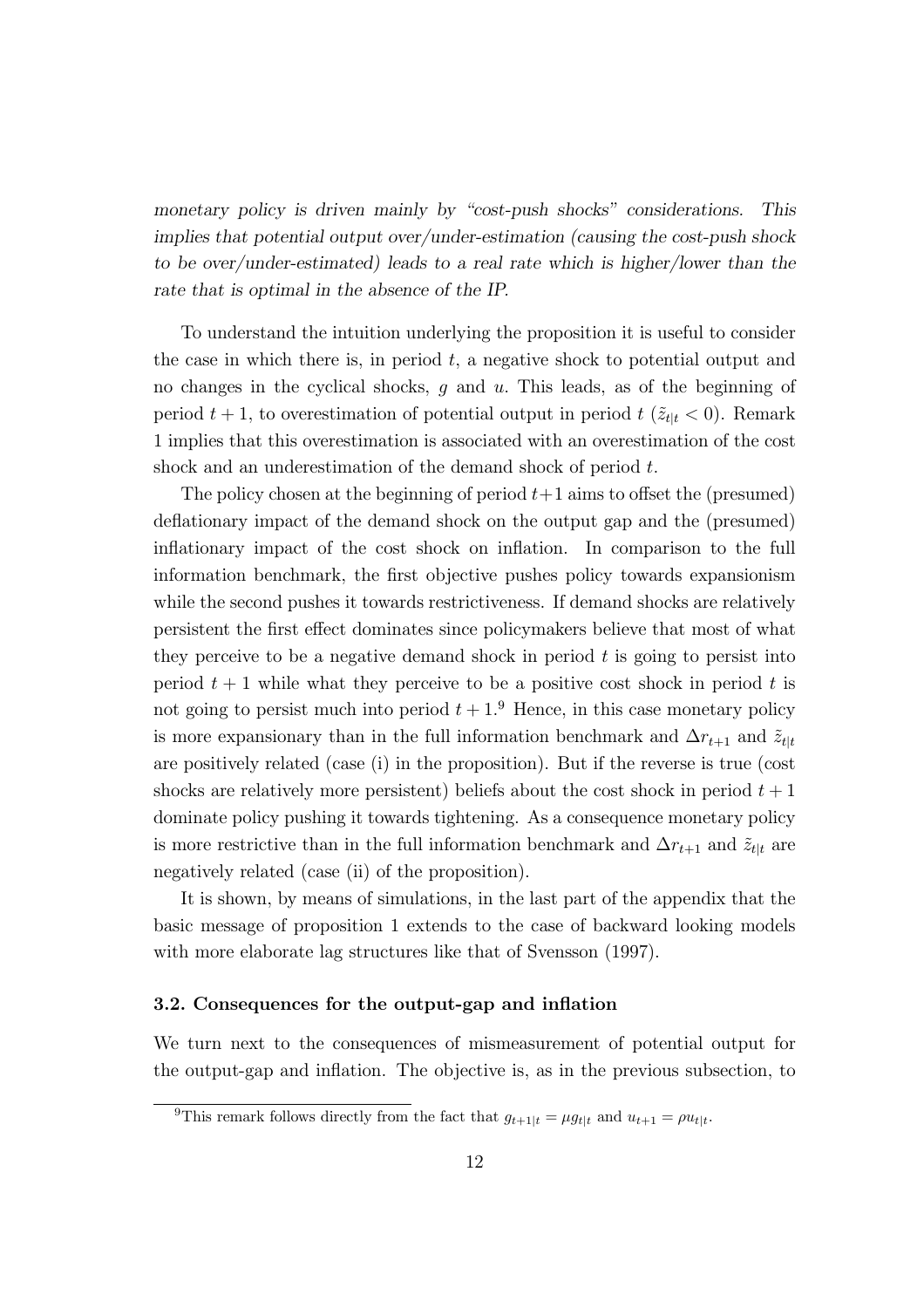analyze the deviations of outcomes obtained in the presence of the IP from those that arise in its absence. Using  $(2.12)$  and  $(2.13)$  it is immediate to relate these deviations to the interest rate deviations studied above. This yields:

$$
\Delta x_{t+1} \equiv x_{t+1} - x_{t+1}^* = -\varphi \Delta r_{t+1} \tag{3.3}
$$

$$
\Delta \pi_{t+1} \equiv \pi_{t+1} - \pi_{t+1}^* = -\varphi \lambda \Delta r_{t+1} \tag{3.4}
$$

where  $x_{t+1}^*$  and  $\pi_{t+1}^*$  are the values of the output gap and of inflation under optimal monetary policy when information is perfect. These equations show that when the interest rate is below (above) its value under perfect information both inflation and the output gap are above (below) their full information values.

The case of over-expansionary monetary policy (case (i) of proposition 1) is consistent with Orphanides (2001, 2003a) empirical results according to which, during the seventies, US monetary policy was overly expansionary due to an overestimation of potential output and an associated underestimation of the output gap. Obviously, this underestimation could also have been due to inefficient forecasting procedures on the part of the Fed. A main message of this paper is that this effect is present even if monetary policy is ex-ante optimal and forecasting procedures are as efficient as technically feasible.<sup>10</sup> In normal times during which the change in potential output is not too far from its mean this effect is likely to be small and short lived. But when large permanent shocks to potential output occur this effect is likely to be large and more persistent. This point is discussed in detail in the next section.

$$
\alpha = \frac{\lambda^2}{(1-\beta\delta)}\left(\frac{\rho}{\mu}-1\right).
$$

 $10$ Note that, given the postulated information structure, it is possible to completely eliminate any difference between the values of the real rate, inflation and the output gap in the absence and in the presence of the IP by appropriate choice of the degree of (lack of) central bank conservativeness,  $\alpha$ . From equations (3.2), (3.3) and (3.4) the value of  $\alpha$  that delivers this objective is given by

But, since the preferences of society do not generally coincide with this value of  $\alpha$  there is a tradeoff between reduction of the impact of the IP on policy and the attainment of socially desirable relative levels of stabilization of inflation and of output.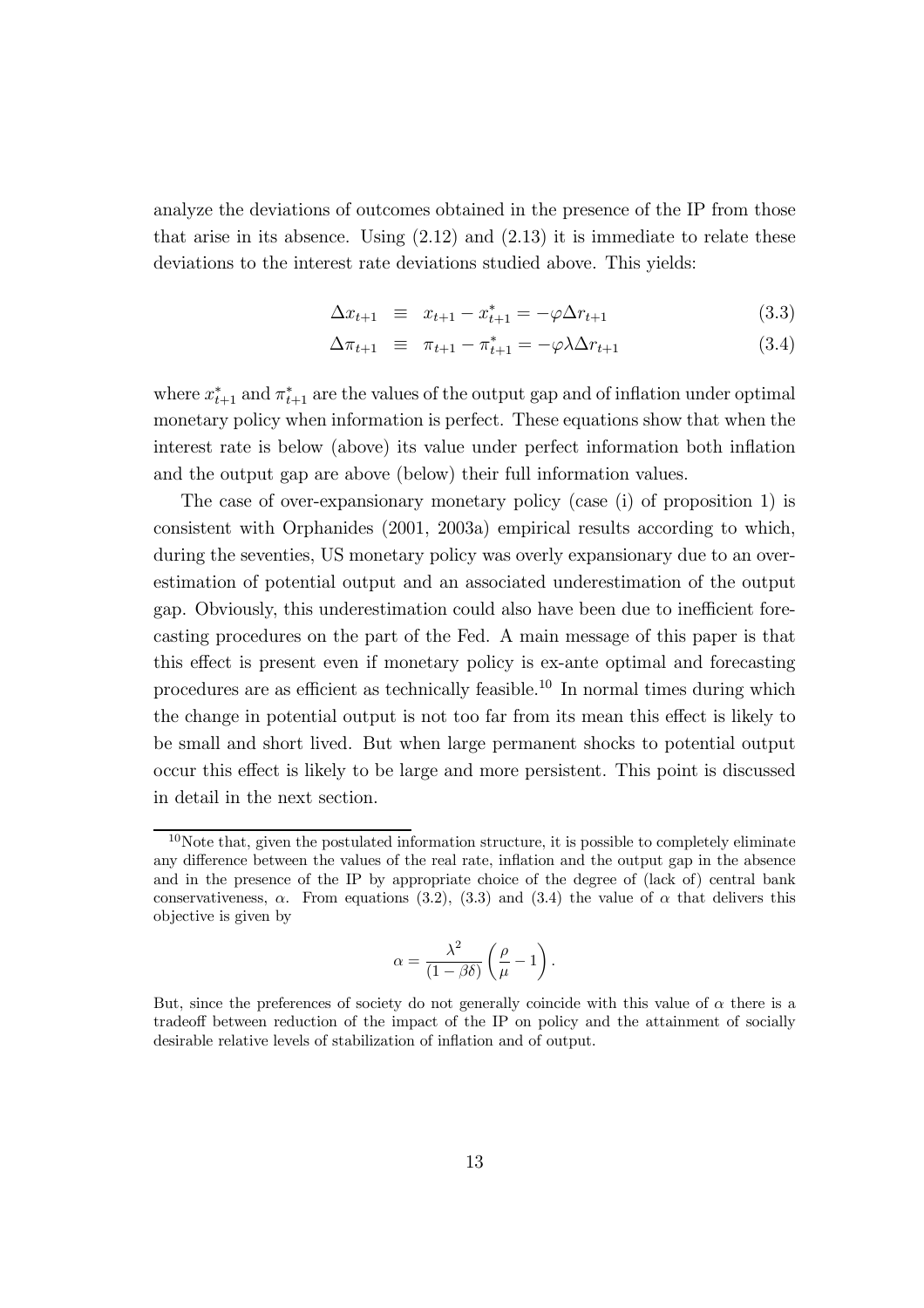## 4. Optimal forecasts of potential output, serially correlated forecast errors and implications for monetary policy

This section describes the solution to the signal extraction, or filtering, problem faced by policymakers. To illustrate the basic mechanisms at work we focus in the text on the particular (but simpler) case where demand and cost push shocks are equally persistent  $(\mu = \rho)$ , which yields a tractable closed form solution. A discussion of the procedure for obtaining the solution for the case in which the degrees of persistence differ  $(\rho \neq \mu)$ , based on the Kalman filter, is given in Appendix B, where we show that the main qualitative properties of the optimal predictor when shocks are equally persistent carry over to the more general case.<sup>11</sup>

#### 4.1. Filtering under equally persistent demand and cost-push shocks

This subsection describes the optimal predictor of potential output when demand and cost push shocks are equally persistent  $(\mu = \rho)$ . The conditional expectation of  $z_t$  based on  $J_t$ ,  $z_{t|t}$ , is given by (the derivation appears in Appendix A):<sup>12</sup>

$$
z_{t|t} = aS_t + (1 - a)(1 - \kappa) \sum_{i=0}^{\infty} \kappa^i S_{t-1-i}
$$
\n(4.1)

where :

$$
\kappa \equiv \frac{2}{\phi + \sqrt{\phi^2 - 4}} \in (0, 1) \qquad \phi \equiv \frac{2 + T(1 + \mu^2)}{1 + \mu^2} \geq 2; \ T \equiv \left(\frac{\sigma_z^2}{\sigma_g^2} + \frac{\lambda^2 \sigma_z^2}{\sigma_u^2}\right)
$$
  
\n
$$
a \equiv \frac{[(1 - \mu) + (1 - \kappa) + T(1 - \mu \kappa)]T}{[T(1 - \mu - \mu \kappa) + (1 - \mu - \kappa)](1 + T) + (T + \mu)(1 + \mu T)} \in (0, 1)
$$
  
\n
$$
S_{t-i} \equiv s_{1, t-i} - \frac{\lambda \sigma_g^2}{\sigma_u^2 + \lambda^2 \sigma_g^2} s_{2, t-i} = z_{t-i} + \frac{\sigma_u^2 \cdot g_{t-i} - \lambda \sigma_g^2 \cdot u_{t-i}}{\sigma_u^2 + \lambda^2 \sigma_g^2}
$$
(4.2)

 $S_{t-i}$  is a combined signal that summarizes all the relevant information from period's t−i data. Note that it is positively related to that period's potential output and demand shocks, and negatively related to that period's cost shock. As a consequence the optimal predictor generally responds positively to current, as well as to all past, shocks to demand, and potential output, and responds negatively

<sup>&</sup>lt;sup>11</sup>Although the general case eludes the possibility of an explicit analytical solution numerical simulations using an implicit analytical solution support the qualitative nature of many of the conclusions obtained explicitly in the simpler case. Details appear in section 6.

<sup>&</sup>lt;sup>12</sup>This corresponds to the predictor of (the unit root) potential output,  $z_t$ , that minimizes the mean square forecast error.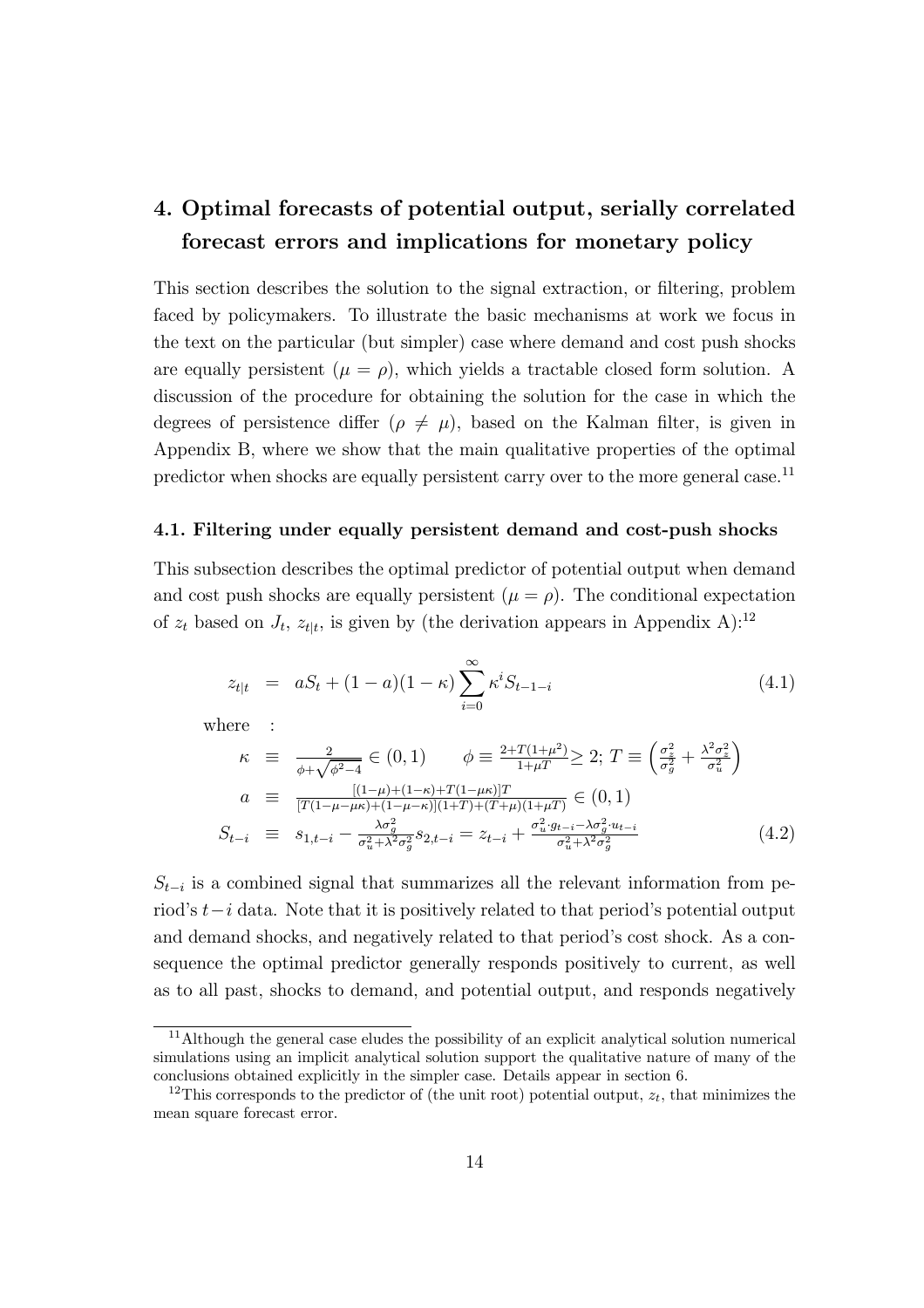to current, as well as to all past cost shocks.

The conditional forecast  $(4.1)$  possesses several key properties. First, since a and  $\kappa$  are both bounded between zero and one, the current optimal predictor is positively related to the current, as well as to all past combined signals. Second, the weight given to a past signal is smaller the further in the past is that signal. Third, since  $a < 1$ , when a positive (negative) innovation to current potential output  $(z_t)$  occurs the potential output *estimate* increases (decreases) by less than actual potential output. Fourth, the sum of the coefficients in the optimal predictor in (4.1) is equal to one. Finally, although the true value of potential output is contained only in the signals  $s_{1,t-i}$ , the optimal predictor also assigns positive weights to the signals  $s_{2,t-i}$ . The intuitive reason is that, by allowing a more precise evaluation of the demand shock,  $g_t$ , the utilization of  $s_{2,t-i}$  facilitates the separation of  $g_t$  from  $z_t$  in the signals  $s_{1,t-i}$ .

## 4.2. Optimal learning produces serial correlation in forecast errors of potential output and of the output gap

The form of the optimal predictor in (4.1), in conjunction with the fact that all coefficients are positive and sum to one implies that when a single shock to potential output occurs (say) in period  $t$  and persists forever without any further shocks to potential output, policymakers do not recognize its full impact immediately. Although their forecasting is optimal policymakers learn about the permanent change in potential output gradually. Initially (in period  $t + 1$ ) they adjust their perception of potential output by the fraction a. In period  $t + 2$  they internalize the larger fraction  $a + (1 - a)(1 - \kappa)$ , in period  $t + 3$  they internalize the, even larger, fraction  $a + (1 - a)(1 - \kappa) + (1 - a)(1 - \kappa)\kappa$ , and so on. After many periods this fraction tends to 1, implying that after a sufficiently large number of periods the full size of the shock is ultimately learned. Thus, equation (4.1) implies that there is gradual learning about potential output and that forecast errors are, therefore, on the same side of zero during this process.

Conversely, when a single relatively large shock to the cyclical component of demand occurs it is partially interpreted for some time as a change in potential output. This too creates ex-post serial correlation in errors of forecast in the output gap and in potential output. In general two kinds of errors can be made. A change in potential output may be partly misinterpreted as a cyclical change,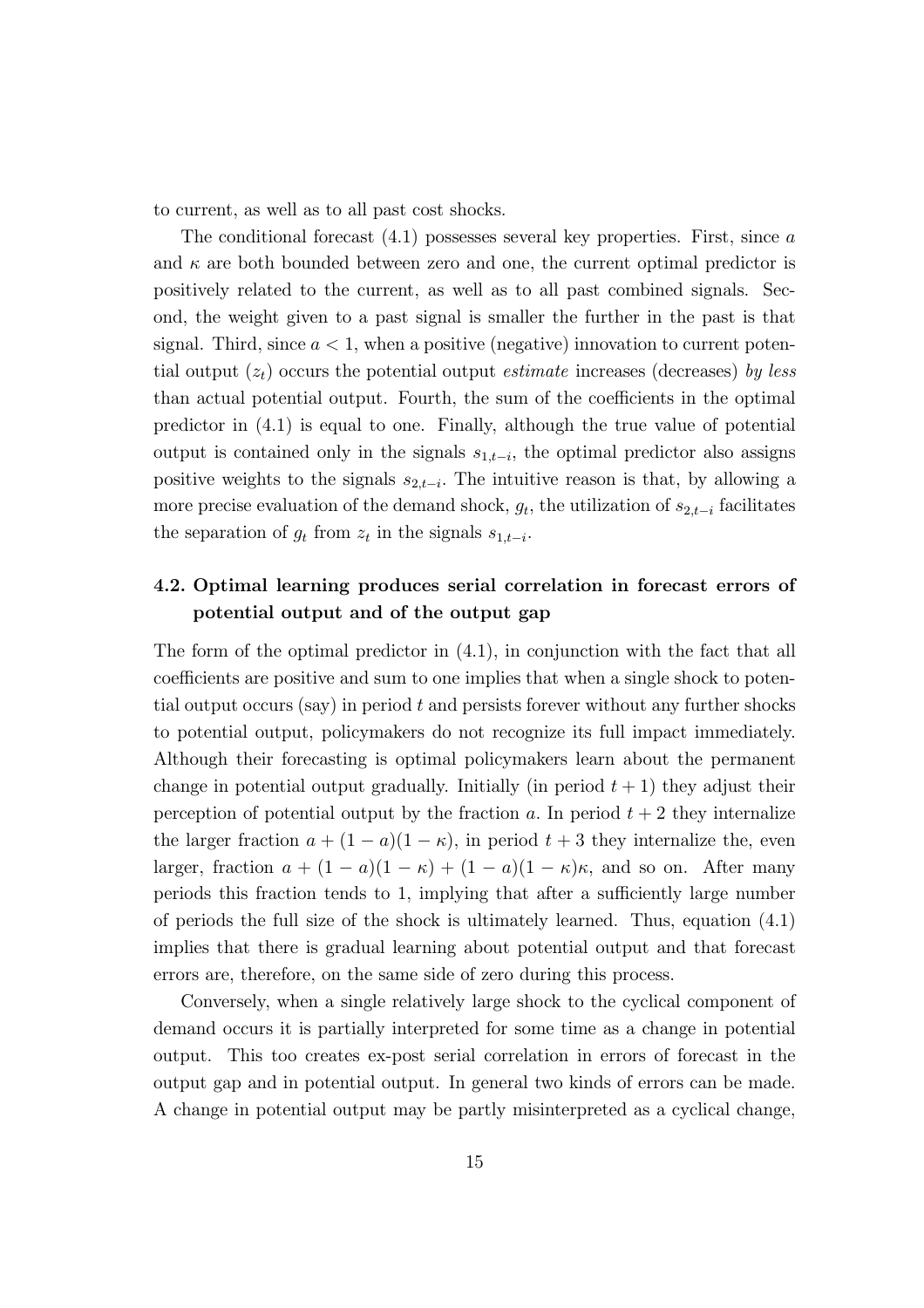or a cyclical change may be partly misinterpreted as a change in potential output. Both errors tend to create ex-post serial correlation in forecast errors, but this serial correlation cannot be utilized in real time to improve policy because, unlike forecast errors of variables that become known with certainty one period after their realization, potential output of period t is not known with certainty even after that period. As a consequence the forecast error committed in period  $t$  cannot be used to "correct" future forecasts of potential output in the same way that errors in the forecast of a variable that is revealed one period after the formation of that forecast are normally used to update future forecasts.<sup>13</sup>

It can be shown that forecast errors of potential output and the output gap are generally serially correlated even in the population. The remainder of this subsection establishes this fact more precisely and identifies conditions under which this serial correlation is dominated by the variability of innovations to potential output. Note first, from equation (2.20), that the error in forecasting the output gap is equal to the negative of the error in forecasting potential output. Hence, if forecast errors of potential output are serially correlated, so are forecast errors of the output gap. It is shown in Appendix B that the covariance between two adjacent forecast errors is given by

$$
E\left[\tilde{z}_{t|t}.\tilde{z}_{t-1|t-1}\right] = \frac{(1-a)^2\kappa}{1-\kappa^2}\sigma_z^2 +
$$
\n
$$
\left(\frac{\sigma_u^2}{\sigma_u^2 + \lambda^2 \sigma_g^2}\right)^2 \left\{\n\begin{array}{c}\na(\mu a + \theta) + (\mu a + \theta)(\mu^2 a + \mu \theta + \theta \kappa) + \\
(\mu^2 a + \mu \theta + \theta \kappa)(\mu^3 a + \mu^2 \theta + \mu \theta \kappa + \theta \kappa^2) + \dots\n\end{array}\n\right\} \sigma_g^2 + \left(\frac{\lambda \sigma_g^2}{\sigma_u^2 + \lambda^2 \sigma_g^2}\right)^2 \left\{\n\begin{array}{c}\na(\rho a + \theta) + (\rho a + \theta)(\rho^2 a + \rho \theta + \theta \kappa) + \\
(\rho^2 a + \rho \theta + \theta \kappa)(\rho^3 a + \rho^2 \theta + \rho \theta \kappa + \theta \kappa^2) + \dots\n\end{array}\n\right\} \sigma_u^2
$$
\n(4.3)

where

$$
\theta \equiv (1 - a)(1 - \kappa). \tag{4.4}
$$

 $13$ When the true value of the variable that is being forecasted is revealed with certainty with a lag of one period, as is often assumed, the general principle that forecast errors are serially uncorrelated in the population applies. This feature has been used extensively to test for the efficiency of financial market. However when, as is the case here, the true value of the variable that is being forecasted is not revealed with certainty even after the fact, forecast errors are serially correlated in general.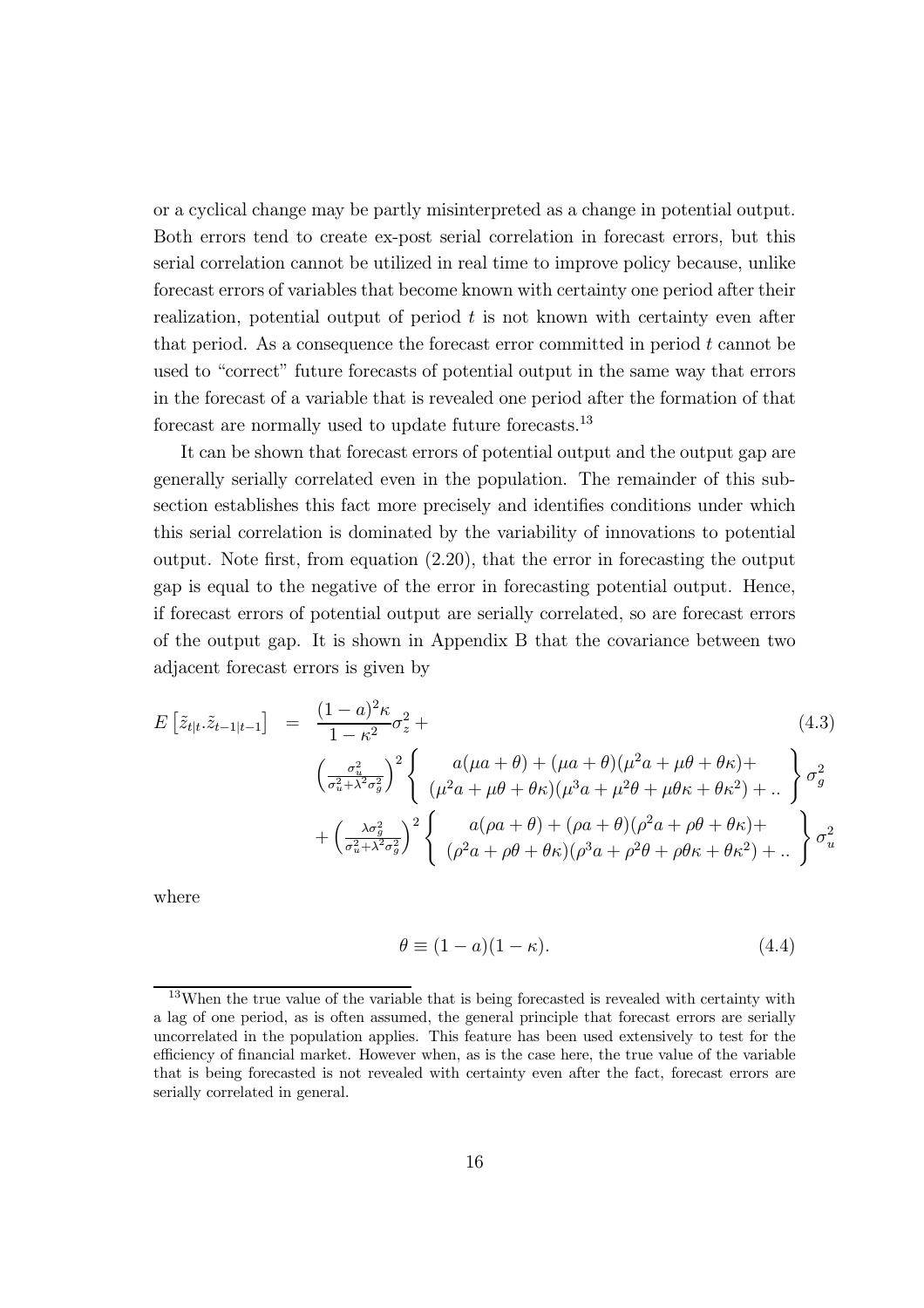Since, except for the extreme case in which  $a = 0$  and  $\kappa = 1$  all terms on the right hand side of equation (4.3) are positive, errors in forecasting potential output exhibit a positive serial correlation.<sup>14</sup> This leads to the following

**Proposition 2.** Errors in forecasting potential output and the output gap generally display a positive serial correlation.

Interestingly this proposition is consistent with recent empirical findings in Orphanides (2003b). Orphanides utilizes real time data on the perceptions of policymakers about potential output during the 1970's and compares those perceptions with current estimates (as of October 1999) of the historical data. Taking the "current" rendition of estimates of potential output as a proxy for the true values of potential output during the seventies he finds highly persistent deviations between the current and the real time estimates of the output gap (see his Figure 3 in particular).

### 4.3. The deeper origins of serial correlation in forecast errors

Examination of equation (4.3) reveals that this positive serial correlation is generally due to persistence in both potential output and in the two cyclical components of the economy. The following discussion identifies conditions on the underlying variances of the innovations to potential output and to demand and costs under which this serial correlation is due mainly to shocks to potential output, and conditions under which it is due mainly to shocks to the cyclical components. In particular we will focus on the relative sizes of the variances of shocks to potential output and to the cyclical components of the economy. As a prelude to the main discussion of those issues we note the following properties of the optimal predictor

Remark 2. (i) The coefficient, a, of the most recent observation on the compound signal in equation (4.1) is a monotonically increasing function of the ratios of variances  $\sigma_z^2/\sigma_y^2$  and  $\sigma_z^2/\sigma_u^2$ . When both of those ratios tend to zero, a tends to zero too, and when both of them tend to infinity, a tends to one.

<sup>14</sup>As a matter of fact this property is recognized by the time-series literature on unobserved component models. For instance, the prediction errors produced by the Kalman filter about a variable that is not-observable, even on an expost basis, have a non-zero covariance matrix in the population (equation 13.2.27 in Hamilton (1994) can be used to compute this covariance).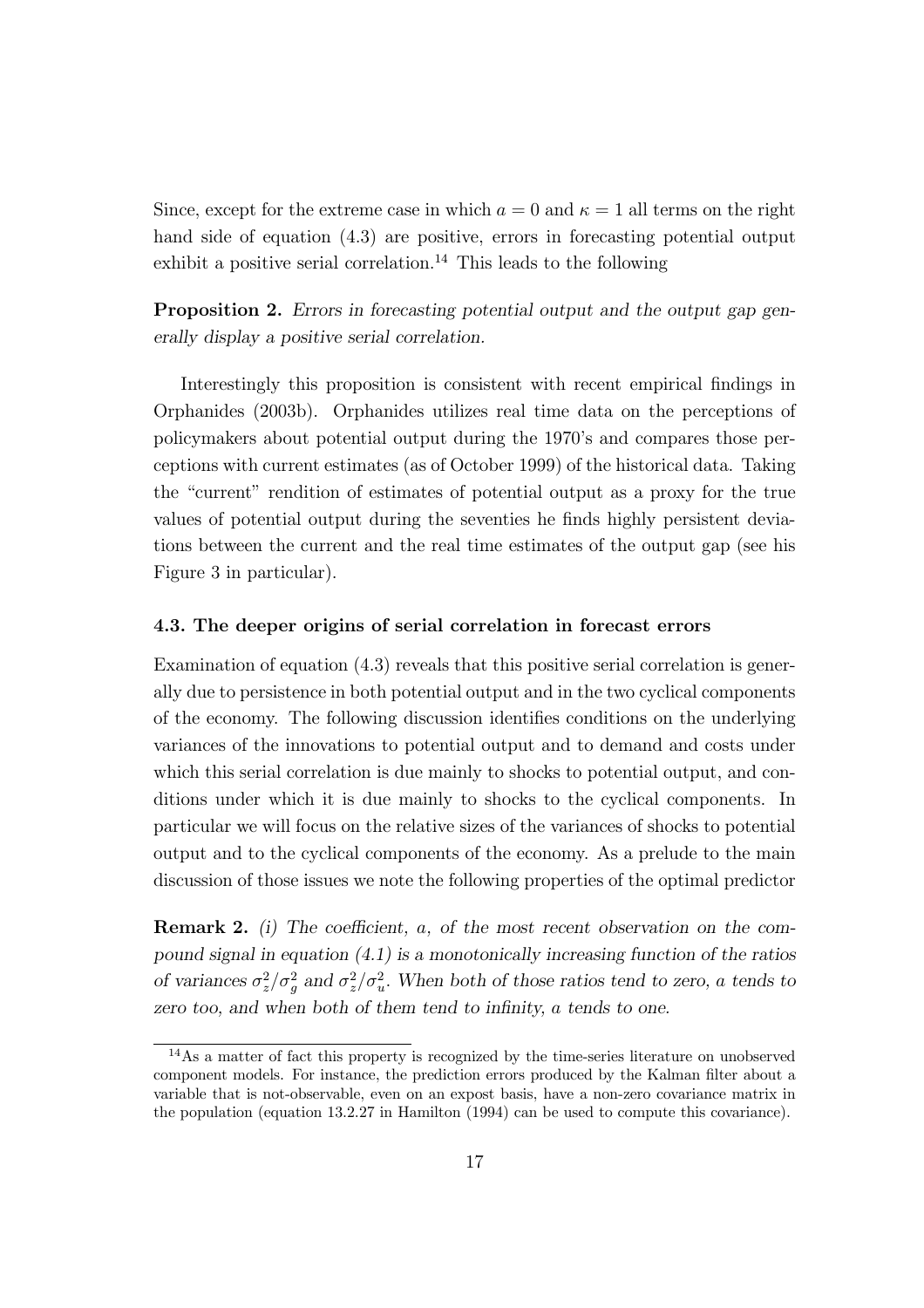(ii) The combination of parameters,  $\kappa$ , in equation (4.1) is a monotonically decreasing function of the ratios of variances  $\sigma_z^2/\sigma_g^2$  and  $\sigma_z^2/\sigma_u^2$ . When both of those ratios tend to zero  $\kappa$  tends to one.

The proof appears in Appendix C. An immediate implication of this Remark is that, when the variance,  $\sigma_z^2$ , of innovations to potential output is relatively small, a is not far from zero and  $(1 - a)$  and  $\kappa$  are not far from one, implying that  $\theta$  in equation  $(4.4)$  is not far from zero. But inspection of equation  $(4.3)$  reveals that when a and  $\theta$  are not far from zero the coefficients of  $\sigma_g^2$  and of  $\sigma_u^2$  in equation (4.3) are nearly zero while (since  $\kappa$  is not far from one) the coefficient of  $\sigma_z^2$  is rather large. As  $\sigma_z^2$  rises the coefficients of  $\sigma_g^2$  and of  $\sigma_u^2$  increase and the coefficient of  $\sigma_z^2$  decrease.

Since as  $\sigma_z^2$  goes up its coefficient goes down, it would appear that the effects of an increase in  $\sigma_z^2$  on the size of the contribution of shocks to potential output to the serial correlation in forecast errors of potential output is ambiguous. Although this ambiguity may apply for values of  $\sigma_z^2$  above a certain threshold, it does not hold for small values of  $\sigma_z^2$ . The reason is that, for small values of  $\sigma_z^2$ , the size of the derivative of the product  $\frac{(1-a)^2\kappa}{1-\kappa^2}\sigma_z^2$  with respect to  $\sigma_z^2$  is dominated by the term  $\frac{1}{1-\kappa^2}$  which is positive and large relative to all the other components of this derivative since the denominator in this expression is very small. This observation, in conjunction with the fact (implied by Remark 2) that the derivative of  $\kappa$  with respect to  $\sigma_z^2$  is negative, implies that, below some threshold, the lower the variability of innovations to potential output, the higher the contribution of this variability to the serial correlation in forecast errors.

Those observations are summarized in the following proposition.

**Proposition 3.** (i) When  $\sigma_z^2$  is sufficiently low the serial correlation in forecast errors of potential output and of the output gap is caused mainly by innovations to potential output while the effect of innovations to demand and costs on this serial correlation is negligible.

(ii) At the other extreme, when  $\sigma_z^2$  is sufficiently large in comparison to  $\sigma_g^2$  and  $\sigma_u^2$ ,  $(1-a)$  tends to zero and the serial correlation in forecast errors of potential output and of the output gap is caused mainly by innovations to demand and costs while the effect of innovations to potential output on this serial correlation is negligible.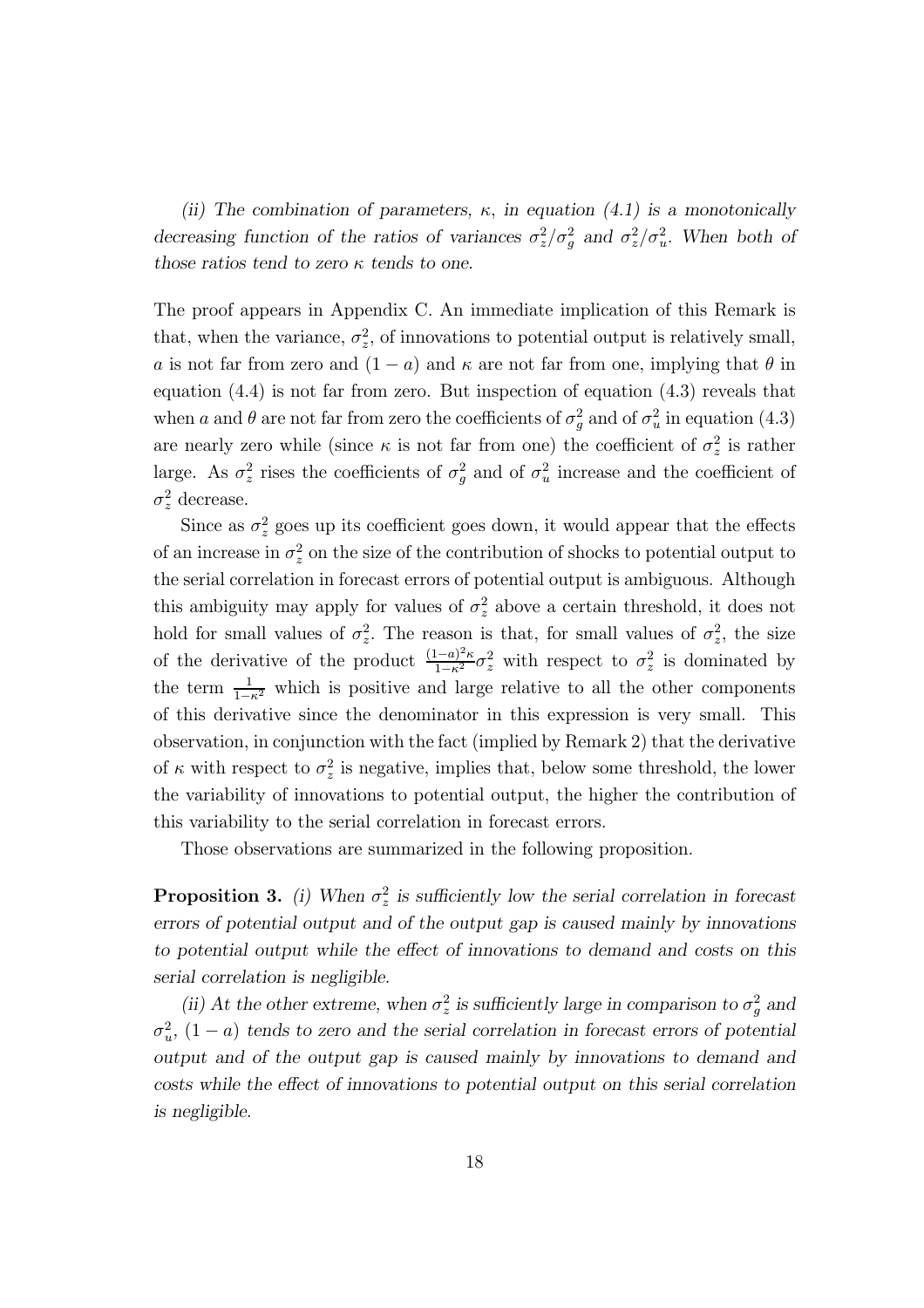An implication of the proposition is that when the variability of innovations to potential output is small the, relatively rare, occurrence of a large shock to potential output will induce a large and sustained sequence of serially correlated errors. Since the innovation to potential output is relatively large and since learning is highly gradual in this case, the shock dominates the learning process for some time. As a consequence when looking backwards, forecast errors in potential output and the resulting monetary policy "errors" will be serially correlated. The intuitive reason is that the shock to potential output is partially interpreted for quite some time as a persistent change in the output gap. Simulations presented in the last part of the appendix show that the basic message of propositions 2 and 3 extend to the case of backward looking models with more elaborate lag structures.

### 4.4. Implications for monetary policy during the seventies and the nineties

Proposition 2 states that there is always serial correlation in the population, but the first part of proposition 3 implies that this serial correlation is particularly in evidence following the realization of a large change in potential output. The reason is that, in finite samples, the magnitude of the serial correlation is directly related to the size of the shock to potential output.<sup>15</sup> This view implies that the economic events of the seventies can be viewed as having been triggered by a large decrease in potential output about which policymakers learned quite gradually but optimally. This point of view fits surprisingly well the persistent downward revisions in forecasted potential output during the end of the seventies, as can be seen by taking a second look at Figure 1 in the introduction.

The main lessons from these remarks are summarized in the following proposition.

**Proposition 4.** When  $\sigma_z^2$  is small, optimal monetary policy in the aftermath of a period characterized by the realization of a large permanent change to potential output appears ex-post as being systematically biased in a certain direction for some time.

<sup>&</sup>lt;sup>15</sup>Cukierman and Meltzer (1982) use this feature to show (in the context of tests of efficiency in financial markets) that this mechanism will produce serially correlated forecast errors in finite samples even when there is no serial correlation in the population.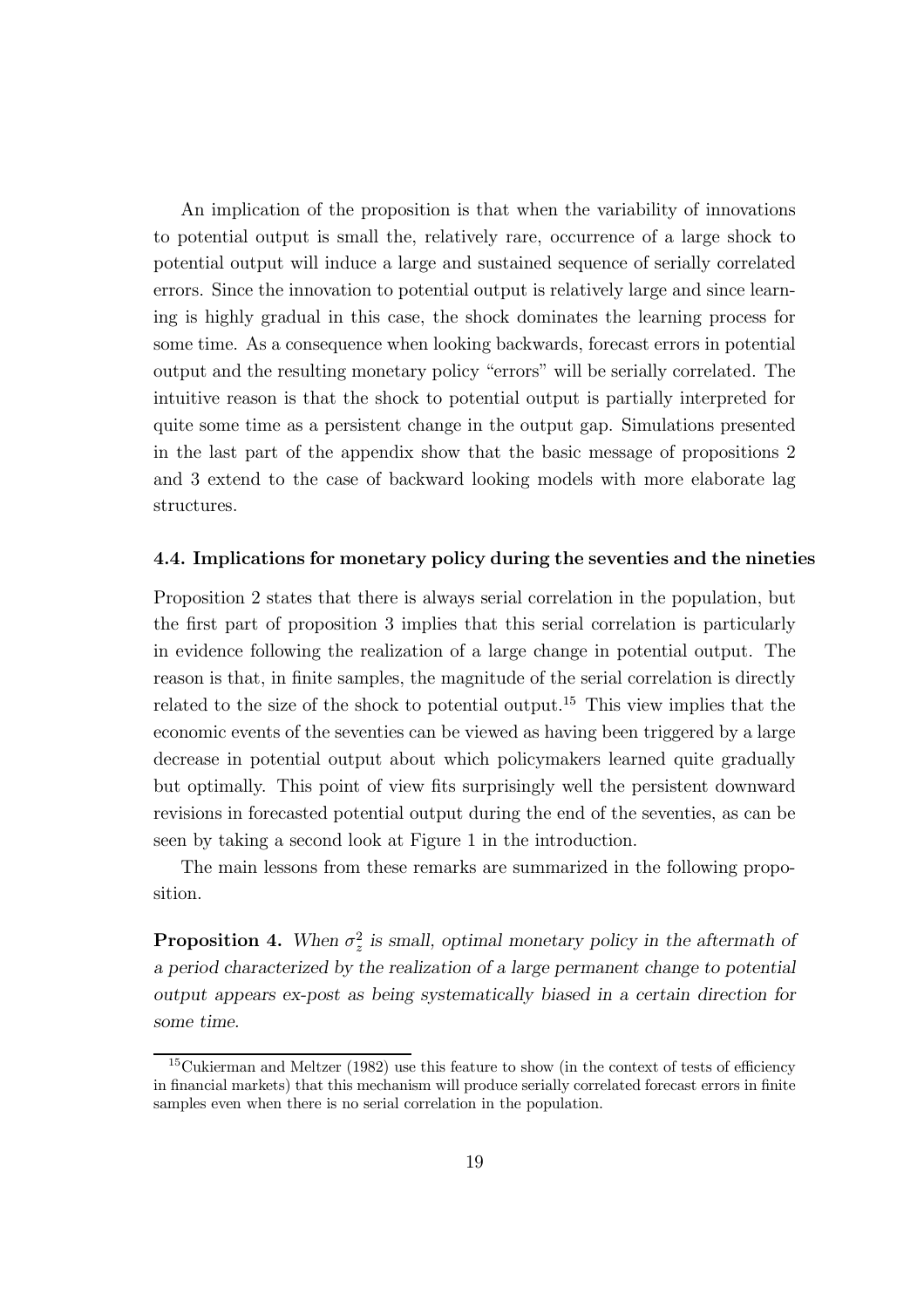(i) When the potential output shock is negative policy is too loose in comparison to the full information benchmark. Although optimal in "real time", this policy stance is retrospectively judged as being too loose.

(ii) When the potential output shock is positive policy is too restrictive in comparison to the full information benchmark. In particular, a large increase in potential output induces policymakers to behave in a way that overemphasizes the concern for price stability. Although optimal in "real time", this policy stance is retrospectively judged as being too restrictive.

The first part of the proposition corresponds to the retrospectively loose monetary policy of the seventies identified by Orphanides (2001, 2003a). This retrospective policy error was triggered by overestimation of potential output and underestimation of the output gap. The second part of the proposition appears to fit the "new economy" of the nineties. The large positive technological shock to potential output during the nineties was initially interpreted partly as a positive output gap and triggered a policy response that was judged retrospectively to be overly restrictive.

## 5. Implications of other differences between the seventies and the nineties

Taken literally, the previous analysis implies that, other things remaining the same and except for the sign of policy errors, the seventies and the nineties are similar. In the seventies monetary policy was too loose in comparison to a perfect information benchmark because potential output was overestimated and in the nineties it was overly restrictive because, at least initially, potential output was underestimated. But other things did not remain the same between those two periods. In particular, there is reason to believe that at least two other things changed between the seventies and the nineties.

First the relative emphasis of policy on price stabilization versus output stabilization shifted towards the former. In terms of our model this means that the parameter  $\alpha$  decreased between the seventies and the nineties implying, via equation (2.11), that the response of the interest rate to cost shocks in the nineties was stronger than in the seventies. Arguments and evidence presented in Taylor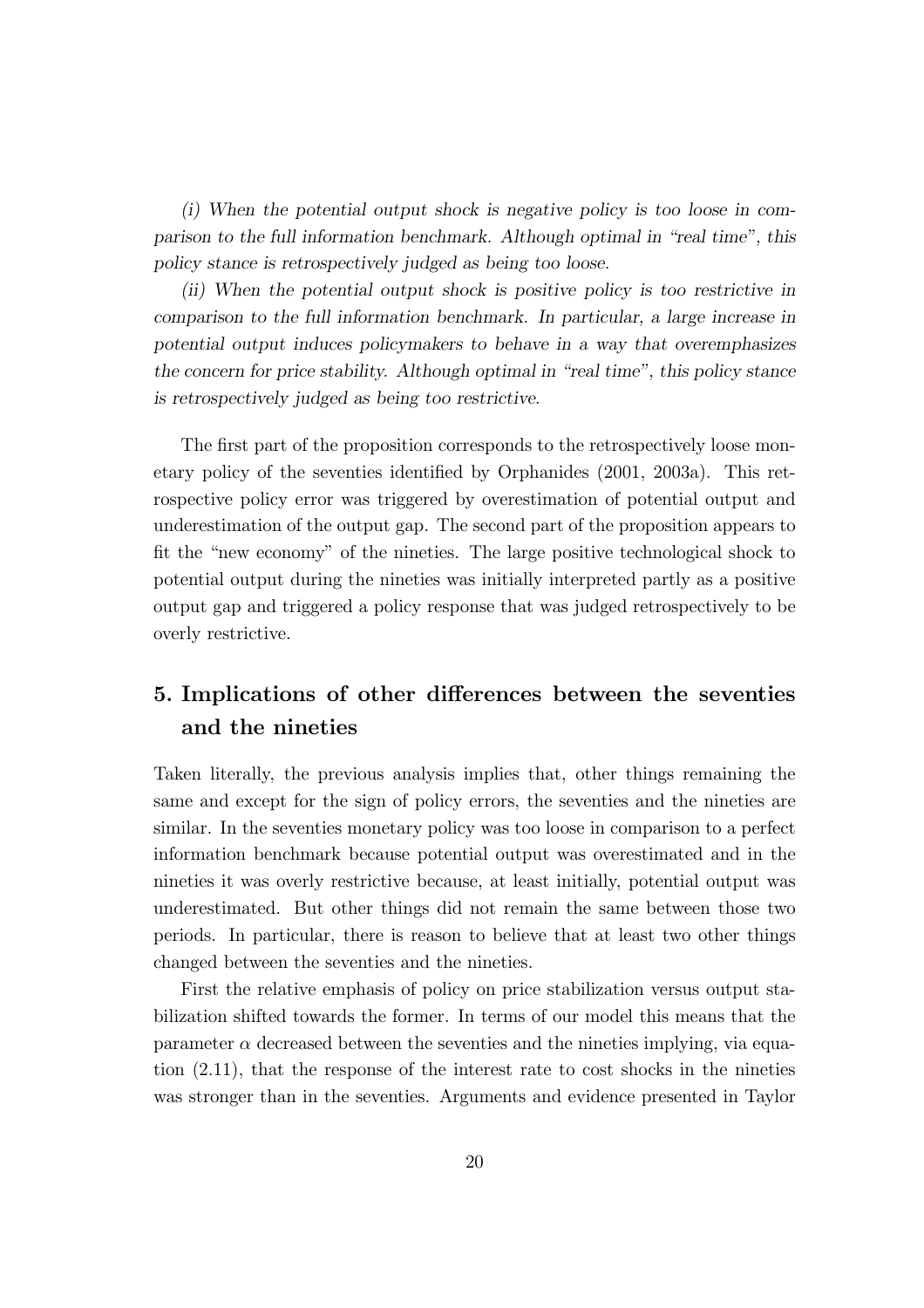$(1998)$ , Clarida, Galí and Gertler  $(2000)$  and Siklos  $(2002, pp. 61-64)$  are consistent with this view.<sup>16</sup> Second, during the seventies policymakers might have been overly optimistic about their ability to forecast potential output and the natural level of employment. In what follows we use the analytical framework of the paper to investigate the consequences of those two changes for the comparison between the seventies and the nineties.

## 5.1. Consequences of changes in central bank conservativeness between the seventies and the nineties

Proposition 1 implies that, provided  $\mu > \frac{\rho \lambda^2}{(1-\beta\delta)\alpha + \lambda^2}$ , overestimation of potential output  $(\tilde{z}_{t|t} < 0)$  leads to real rates that appear, with the benefit of hindsight, to have been too low. Assuming that this condition was satisfied during the seventies, it follows that, for a given absolute value of the forecast error ( $|\tilde{z}_{ttt}|$ ) the absolute deviation of the interest rate from its full information benchmark is proportional to the difference  $\mu - \rho \lambda^2/((1 - \beta \delta)\alpha + \lambda^2)$ . Since during the nineties central banks were more conservative,  $\alpha_{70s} > \alpha_{90s}$ , this implies that

$$
\mu - \rho \lambda^2 / ((1 - \beta \delta) \alpha_{70s} + \lambda^2) > \mu - \rho \lambda^2 / ((1 - \beta \delta) \alpha_{90s} + \lambda^2) > 0.
$$

This leads to:

Proposition 5. For a given absolute value of the forecast error in potential output,  $\tilde{z}_{tt}$ , retrospective policy errors are larger during the seventies than during the nineties.

The proposition implies that even if the standard deviation of the shocks to potential output was similar during the seventies and during the nineties, policy errors

<sup>&</sup>lt;sup>16</sup>Actually those studies pertain to estimates of the relative weight on the inflation gap in the central bank's policy rule rather than to the relative weight  $(1/\alpha)$  on inflation in the central bank's loss function. Obviously the weight in the reaction function could have gone up over the past several decades, due to changes in the structure of the economy, even if the loss function weight had remained constant.

However it is likely that a non negligible part of the increase in the former is due to an increase in the loss function weight. The reason is that there is direct evidence suggesting that the level of central bank independence (or conservativeness) has been increasing, world wide over the last several decades (Cukierman (1998) and Cukierman, Miller and Neyapti (2002)). It is likely that this worldwide process also raised the effective level of conservativeness of the Fed following the seventies.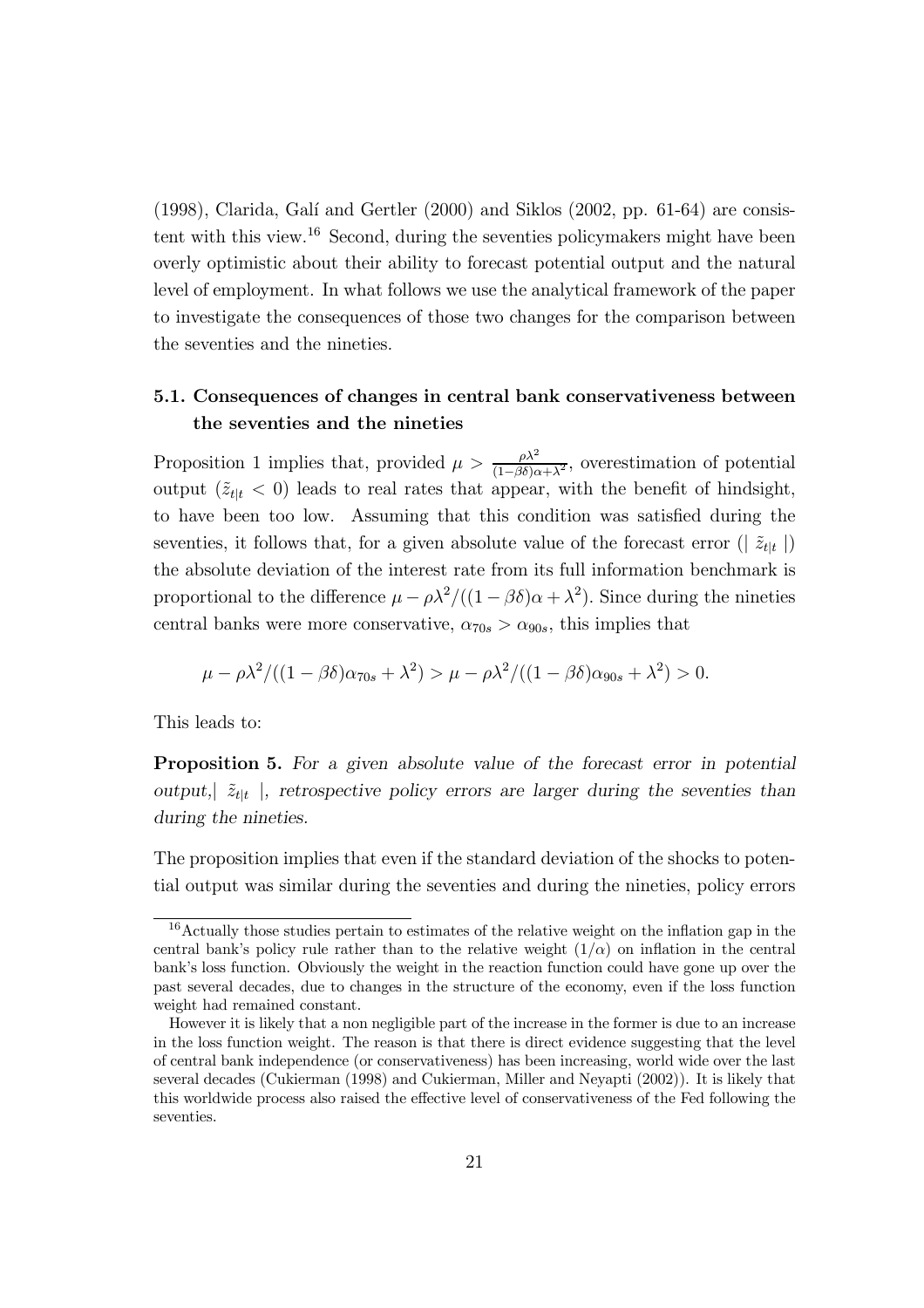should prove to have been smaller in the second period. The intuitive reason is that the increased focus on the stabilization of inflation between the two periods reduced the divergence between optimal policy under imperfect and under full information about potential output and about the cyclical shocks,  $g_t$  and  $u_t$ . The discussion in Taylor (1998) and casual observation appear to be consistent with this implication of the analysis. More generally the analysis suggests that, in the presence of uncertainty about potential output, central bank conservativeness affects the economy not only directly (as in Rogoff (1985) or Walsh (1995)) but also through the signal extraction problem solved by policymakers.

## 5.2. Consequences of an increase in awareness about uncertainty with respect to potential output

During the sixties and the early seventies policymakers were generally confident about their ability to control the economy implying that they most likely had a good opinion of their forecasting ability. The high hopes generated by the construction of large scale econometric models like the FMP model attest to that. After the oil shocks of the seventies and the associated great inflation policymakers became more aware of the limits of their own forecasting ability.

We embed this presumption into the model by assuming that during the seventies policymakers were overoptimistic about potential output uncertainty into the analysis by postulating that during the seventies the perceived variance,  $\sigma_{zp}^2$ , of the innovation to potential output was lower than the true variance,  $\sigma_z^2$ , but that during the nineties the perceived variance adjusted upwards and became equal to the true variance. For the rest, we maintain the hypothesis that the stochastic processes generating potential output and the cyclical shocks remained the same over the entire period, and that, given the perceived variance in each period, policymakers used optimal filters and chose policy so as to minimize expected losses. This is a stylized way to isolate the consequences of overconfidence about estimates of potential output during the seventies. An immediate consequence of these presumptions is that the mean square error in forecasting potential output during the seventies was larger than the optimal mean square error.<sup>17</sup> By contrast,

<sup>&</sup>lt;sup>17</sup>This is a direct consequence of the presumption that, although they used the correct form for the predictor, policymakers during the seventies fed this predictor with the lower perceived variance,  $\sigma_{zp}^2$ , rather than with the actual variance,  $\sigma_z^2$ .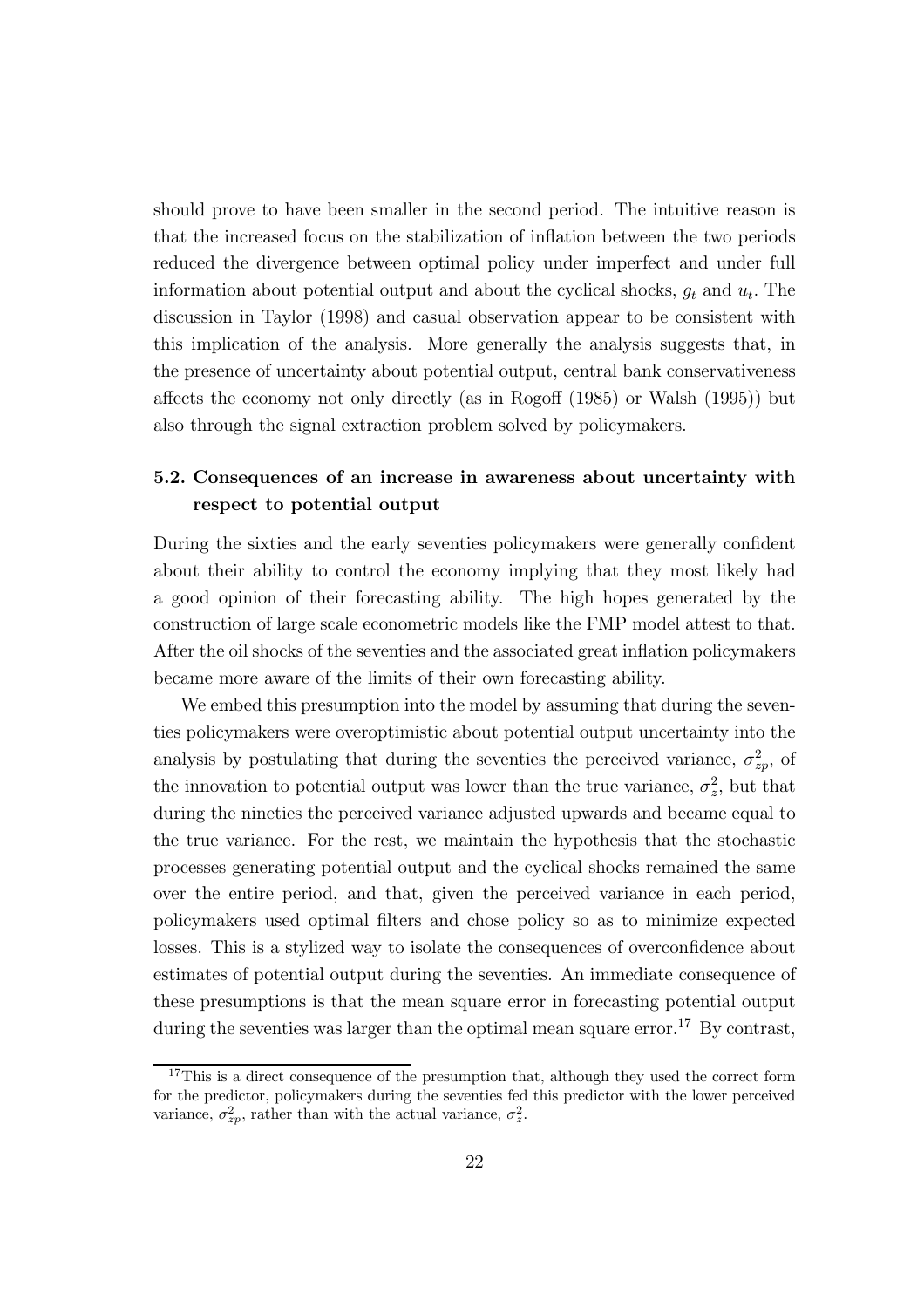during the nineties those two forecast errors were equal.

Before continuing we digress to the following proposition

**Proposition 6.** For the case  $\mu = \rho$ , the higher  $\sigma_z^2$ , the higher the relative size of the weights on more recent observations of the combined signal,  $S_{t-i}$ , in equation (4.1), and the lower the relative size of the weights on relatively distant past observations on  $S_{t-i}$ .

The proof is obtained by differentiating the parameters  $\kappa$  and  $\alpha$  in equation (4.1) with respect to  $\sigma_z^2$ , by showing that  $\kappa$  is a decreasing function of  $\sigma_z^2$  and that a is an increasing function of  $\sigma_z^2$  and by noting that the sum of the weights on the combined signal is equal to one for all values of  $\sigma_z^2$ .

Together with the presumption that during the seventies  $\sigma_{zp}^2 < \sigma_z^2$  while during the nineties  $\sigma_{zp}^2 = \sigma_z^2$ , the proposition implies that, in addition to being more accurate on average, learning about changes in potential output during the nineties was quicker than in the seventies. On this view monetary policy during the nineties was nearer to its full information optimal value in comparison to the seventies thanks in part to a swifter and more accurate recognition of changes in potential output.

### 6. Concluding remarks

This paper provides a unified explanation to account for part of the inflation of the seventies and for part of the remarkable price stability of the nineties. This is accomplished by showing that, even if monetary policy is optimal and forecasts of potential output are efficient, large permanent changes in potential output trigger excessively loose monetary policy when those changes are negative and excessively tight policy when the changes are positive. But the paper also shows that even if the positive shocks to potential output during the nineties were similar in absolute value to the negative shocks of the seventies, there is reason to believe that policy was excessively loose in the seventies to a greater extent than it was excessively tight during the nineties. This conclusion is based on two presumptions. The first is that the Fed was relatively more conservative in the Rogoff (1985) sense in the nineties than in the seventies. For the economic structure postulated in the paper, a higher degree of conservativeness reduces the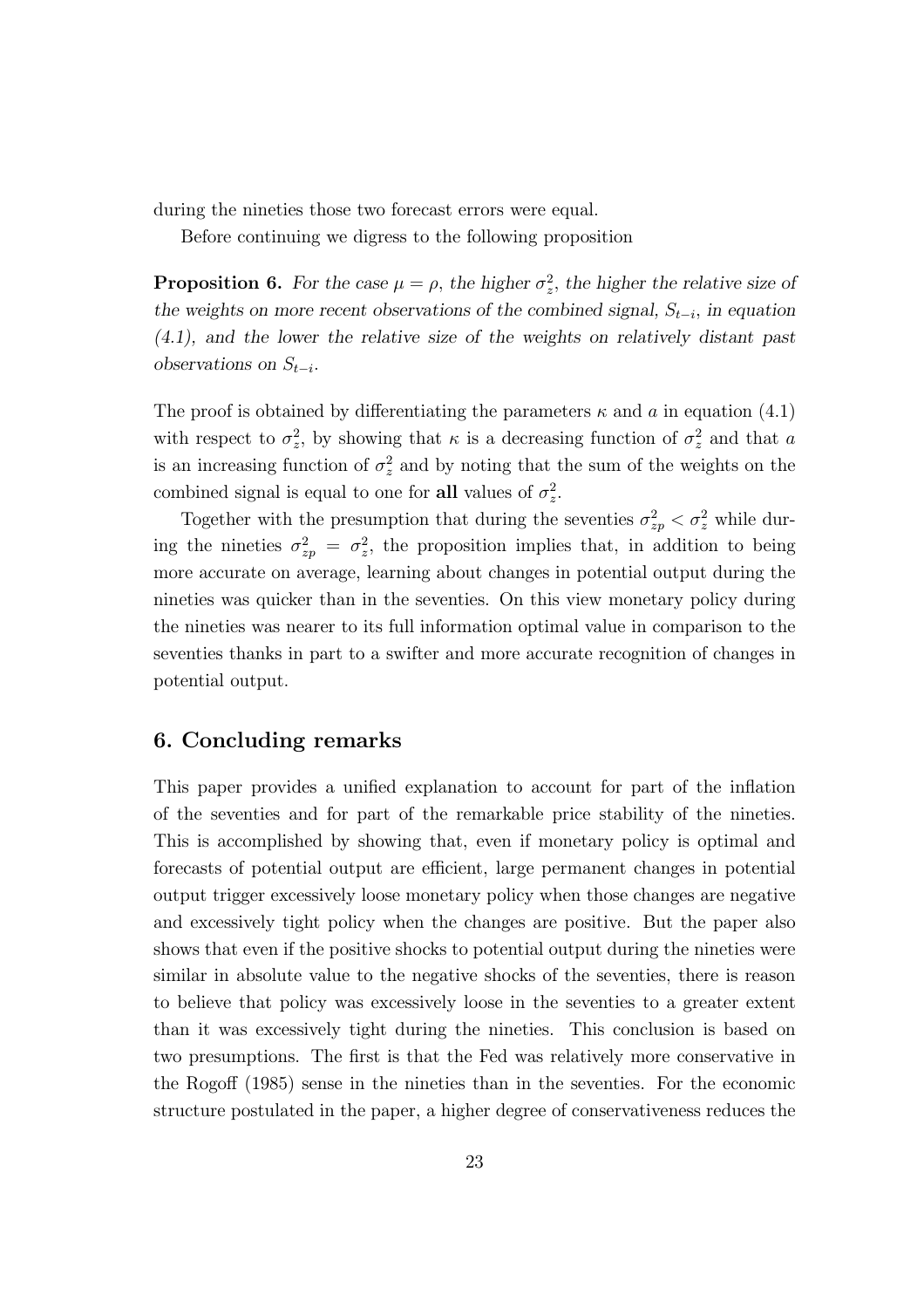difference between the imperfect and the full information policy at any given level of the error in forecasting potential output. The second is that a more realistic evaluation of uncertainties surrounding potential output enabled the Fed to learn faster and more accurately about changes in potential output during the nineties than during the seventies, so that its policy was nearer to the full information benchmark.

The framework of the paper also leads to two wider conclusions that are likely to transcend the particular model used to illustrate them. The first is that even if monetary policy is chosen optimally and even if, given the stochastic structure of shocks, available information is used as efficiently as possible, retrospective policy errors are unavoidable. During periods in which changes in potential output are moderate these errors are neither very important, nor persistent. As a consequence, they do not draw much attention ex-post. But during periods following large sustained changes in potential output, retrospective policy errors appear, with the benefit of hindsight, to be large and to exihibit substantial serial correlation. This makes them noticeable and draws public attention. Thus, even central banks that forecast and behave optimally may sometimes be judged retrospectively as having committed serious policy errors. But, since they had behaved efficiently at the time, it does not follow that (given the information structure) such errors can be avoided in the future. This mechanism is quantitatively more important the smaller the relative size of the variance of innovations to potential output.

Obviously, this does not necessarily mean that policy and forecasting procedures during the seventies were as efficient as possible at the time. The point, however, is that the ex-post identification of policy errors is not sufficient to conclude that such errors were avoidable in real time. A challenge facing policymakers and economists is to distinguish between avoidable (in real time) and unavoidable policy errors. We believe that models in the spirit of the one analyzed here, where policy is consistent with the economic structure and information is processed efficiently, can pave the way towards a better understanding of this issue.

The second conclusion is that, with the exception of extreme cases, the fact that in the wake of large and sustained changes in potential output policymakers commit serious errors in forecasting potential output does not imply that noisy but optimally devised forecasts of potential output should not be used as indicator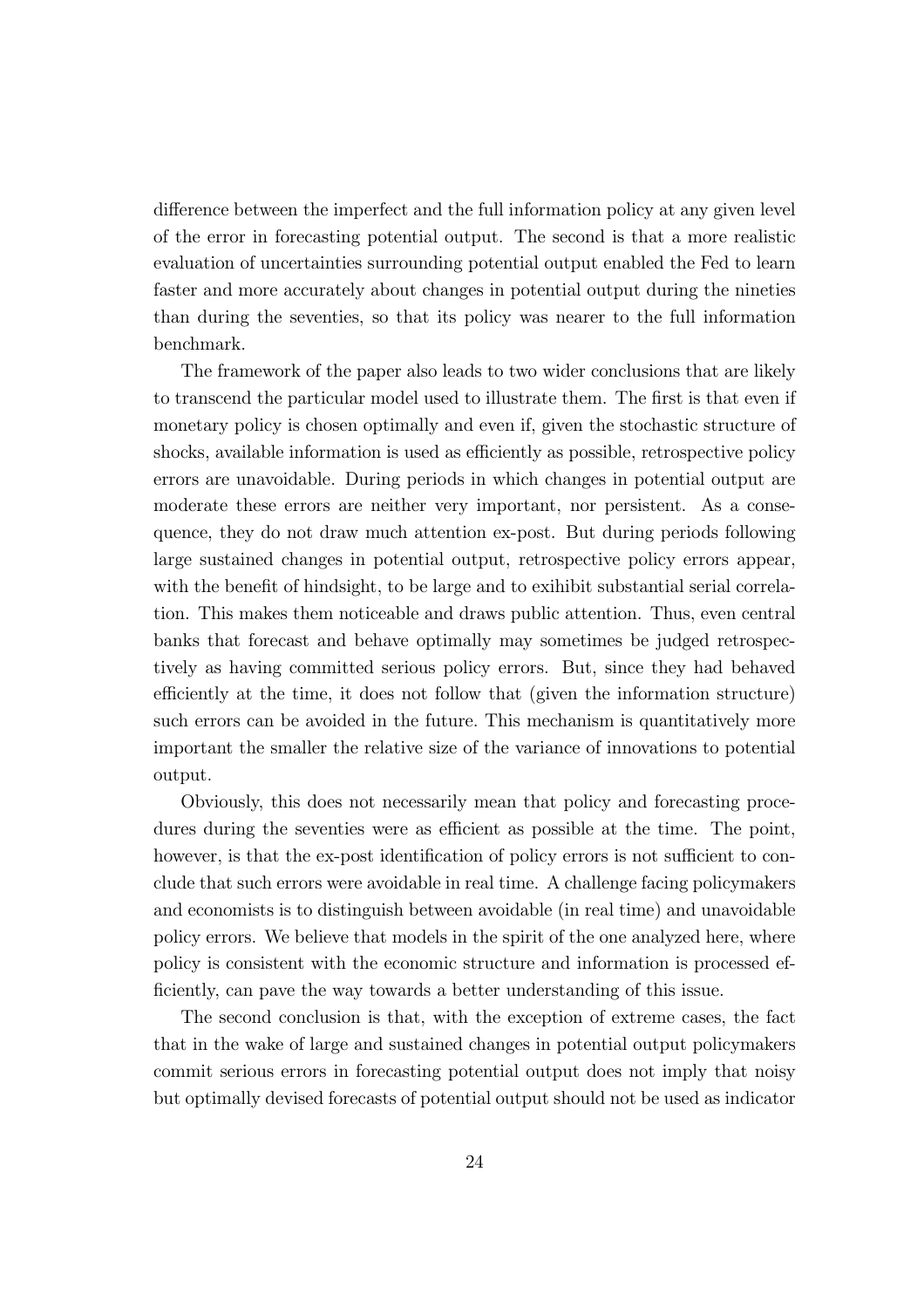variables for monetary policy.

In order to focus on the consequences of imperfect information in isolation we have used a backward looking economc structure that abstracts from the effects of expectations. Simulations (not shown) we conducted with the Ehrmann and Smets (2003) model of the Euro area which features both forward as well as backward looking terms, suggest that some of our results carry over to this more elaborate framework while others are modified. In particular, retrospective errors in the conduct of monetary policy still exihibit serial correlation and, following a positive shock to potential output, the interest rate overshoots its full information counterepart for a while. But, after a while the interest rate undershoots the full information benchmark. In addition, the simulations suggest that the effects of imperfect information do not differ by much between a discretionary and a commitment regime.

We do not know the extent to which these new results depend on the particular paramaters in the Ehrmann and Smets model rather than on the introduction of expectations per se. Discrimination between those two views could be helped by further analytical work on an imperfect information model that features both forward as well as backward looking terms. This is left for future work.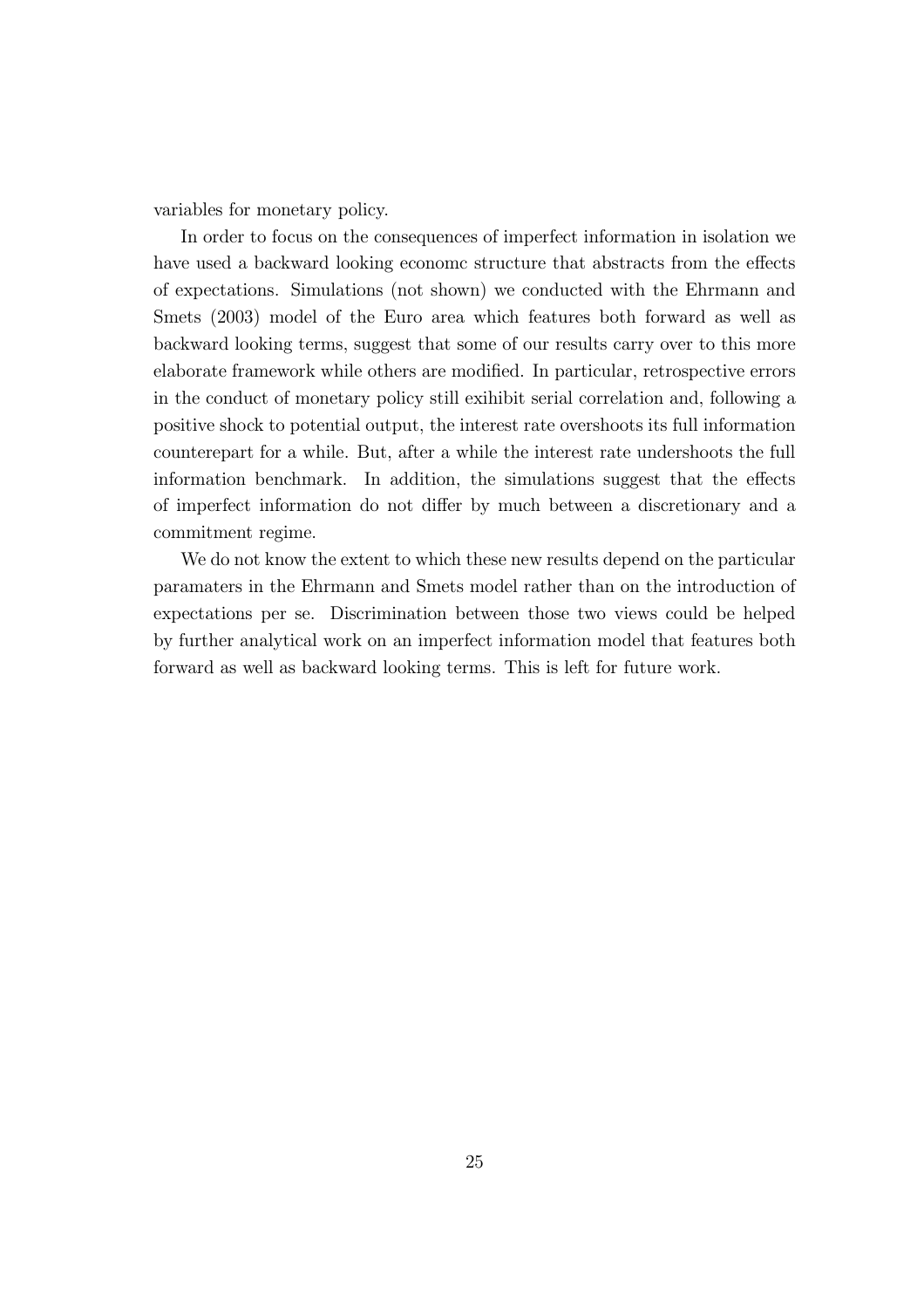## A. Appendix: The Filtering Problem

At time  $t + 1$  the policy maker's problem is to estimate  $z_t$  based on  $J_t$ , i.e. using all the information contained in the observed sequence of signals  $s_{1,t-i}$  and  $s_{2,t-i}$  $(i = 0, 1, 2, ...)$ . To this end, it is convenient to define the new signal  $s_{3,t-i} \equiv$  $s_{1,t-i} - \frac{1}{\lambda} s_{2,t-i}$ . Rewriting the linear predictor for  $z_t$  conditional on  $J_t$  as:

$$
z_{t|t} \equiv \sum_{i=0}^{\infty} a_i \cdot s_{1,t-i} + \sum_{i=0}^{\infty} b_i \cdot s_{3,t-i}
$$
 (A.1)  
where  $s_1 = z_t + g_t$  and  $s_{3,t} = z_t - (1/\lambda)u_t$ 

and the last line follows directly from (2.15) and (2.16). We seek to determine optimal weights  $a_i$  and  $b_i$  that minimize the mean square forecast error of the  $z_t$ predictor (it follows from this property that the predictor  $z_t^*$  equals the expectation of  $z_t$  conditional on  $J_t$  i.e.  $z_{t|t}$ . This amounts to solving  $\min_{a_i,b_i} Q$ , where:

$$
Q \equiv E \left\{ \left[ z_t - z_{t|t} \right]^2 \mid J_t \right\} =
$$
  
\n
$$
= \sigma_z^2 \left\{ \begin{array}{l} \left[ 1 - (a_0 + b_0) \right]^2 + \left[ 1 - (a_0 + b_0) - (a_1 + b_1) \right]^2 + \dots \\ \dots + \left[ 1 - (a_0 + b_0) - (a_1 + b_1) - \dots - (a_i + b_i) \right]^2 + \dots \end{array} \right\} +
$$
\n
$$
+ \sigma_g^2 \left[ (a_0^2 + (\mu a_0 + a_1)^2 + (\mu^2 a_0 + \mu a_1 + a_2)^2 + \dots + (\mu^i a_0 + \dots + a_i)^2 + \dots \right] +
$$
\n
$$
+ \frac{\sigma_u^2}{\lambda^2} \left[ (b_0^2 + (\rho b_0 + b_1)^2 + (\rho^2 b_0 + \rho b_1 + b_2)^2 + \dots + (\rho^i b_0 + \dots + b_i)^2 + \dots \right]
$$
\n(A.2)

The first order conditions with respect to  $a_i$  and  $b_i$ , for  $i = 0, 1, 2, ...$ yield respectively:

$$
0 = -\sigma_z^2 \left\{ \begin{array}{c} [1 - (a_0 + b_0) - ... - (a_i + b_i)] + \\ + [1 - (a_0 + b_0) - ... - (a_i + b_i) - (a_{i+1} + b_{i+1})] + .... \end{array} \right\} + (A.3)
$$

$$
+ \sigma_g^2 \left[ (\mu^i a_0 + ... + a_i) + \mu (\mu^{i+1} a_0 + ... + a_{i+1}) + \mu^2 (\mu^{i+2} a_0 + ... + a_{i+2}) + .. \right]
$$

and

$$
0 = -\sigma_z^2 \left\{ \begin{array}{c} [1 - (a_0 + b_0) - ... - (a_i + b_i)] + \\ + [1 - (a_0 + b_0) - ... - (a_i + b_i) - (a_{i+1} + b_{i+1})] + .... \end{array} \right\} + \text{(A.4)}
$$

$$
+ \frac{\sigma_u^2}{\lambda^2} \left[ (\rho^i b_0 + ... + b_i) + \rho (\rho^{i+1} b_0 + ... + b_{i+1}) + \rho^2 (\rho^{i+2} b_0 + ... + b_{i+2}) + ... \right].
$$

Note that the two first order conditions (FOC) have an identical first term inside the curly bracket and a similar form for the term in the second curly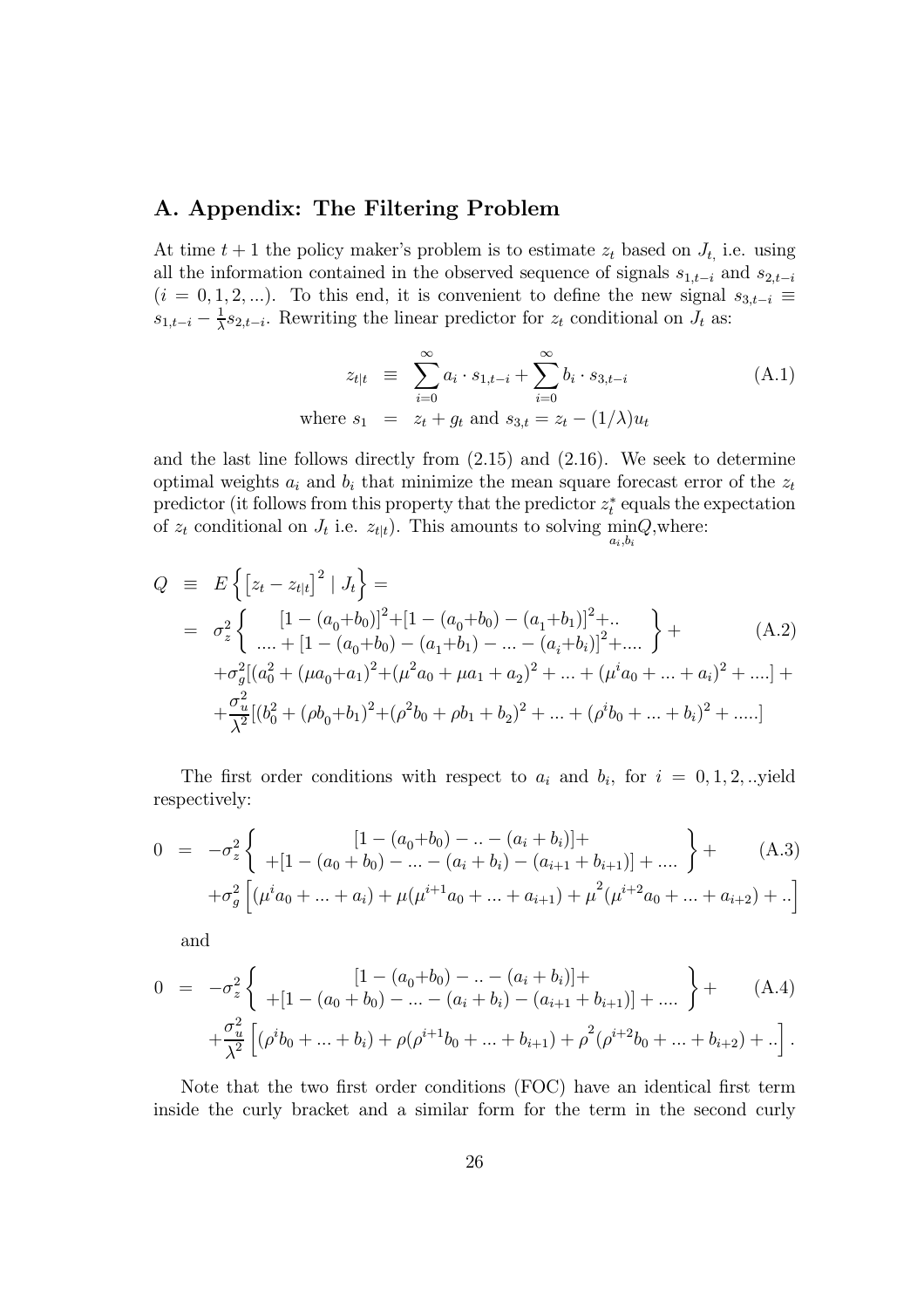bracket, which only differ in that  $\mu$   $(a_i)$  is replaced by  $\rho$   $(b_i)$ . Leading (A.3) by one step, multiplying the resulting expression by  $\mu$  and subtracting it from  $(A.3)$ yields:

$$
0 = -\sigma_z^2 \left\{ \begin{array}{c} [1 - (a_0 + b_0) - ... - (a_i + b_i)] + \\ + \sigma_g^2(\mu^i a_0 + ... + a_i) \end{array} \right\} +
$$
  
+  $\sigma_g^2(\mu^i a_0 + ... + a_i)$  (A.5)

Leading  $(A.5)$  by one step and subtracting the resulting expression from  $(A.5)$ yields

$$
0 = -\sigma_z^2 \left\{ \mu(a_{i+1} + b_{i+1}) + (1 - \mu) \left[ (1 - (a_0 + b_0) - \dots - (a_i + b_i)) \right] \right\} +
$$
  
 
$$
+ \sigma_g^2 \left[ (1 - \mu)(\mu^i a_0 + \dots + a_i) - a_{i+1} \right]
$$
 (A.6)

Leading  $(A.6)$  by one step and subtracting the resulting expression from  $(A.6)$ yields

$$
0 = -\sigma_z^2 \left[ (a_{i+1} + b_{i+1}) - \mu (a_{i+2} + b_{i+2}) \right] +
$$
  
 
$$
+ \sigma_g^2 \left[ (1 - \mu)^2 (\mu^i a_0 + \dots + a_i) - (2 - \mu) a_{i+1} + a_{i+2} \right]
$$
 (A.7)

Leading (A.7) by one step, multiplying the resulting expression by  $1/\mu$  and subtracting it from (A.7) yields

$$
0 = \sigma_z^2 \left[ (a_i + b_i)\mu - (a_{i+1} + b_{i+1})(1 + \mu^2) + (a_{i+2} + b_{i+2})\mu \right] + \sigma_g^2 \left[ a_i - 2a_{i+1} + a_{i+2} \right]
$$
\n(A.8)

Applying to the FOC for  $b_i$  (A.4) algebraic transformations identical to those used to establish (A.8) leads to

$$
0 = \sigma_z^2 \left[ (a_i + b_i)\rho - (a_{i+1} + b_{i+1})(1 + \rho^2) + (a_{i+2} + b_{i+2})\rho \right] + \frac{\sigma_u^2}{\lambda^2} \left[ b_i - 2b_{i+1} + b_{i+2} \right]
$$
\n(A.9)

where both  $(A.8)$  and  $(A.9)$  hold for  $i = 0, 1, 2, 3, \dots$  These two equations constitute a system of two homogenous linear second order difference equations in the unknowns  $a_i$  and  $b_i$ . We next solve explicitly for the simpler case in which  $\mu = \rho$ and then present the general solution using the Kalman filter.

### A.1. The case of equally persistent demand and cost-push shocks

When  $\mu = \rho$  the difference equations (A.8) and (A.9) can be uncoupled. Since the right hand sides of those equations are equal for all  $i's$  the  $a_i$  and  $b_i$  are related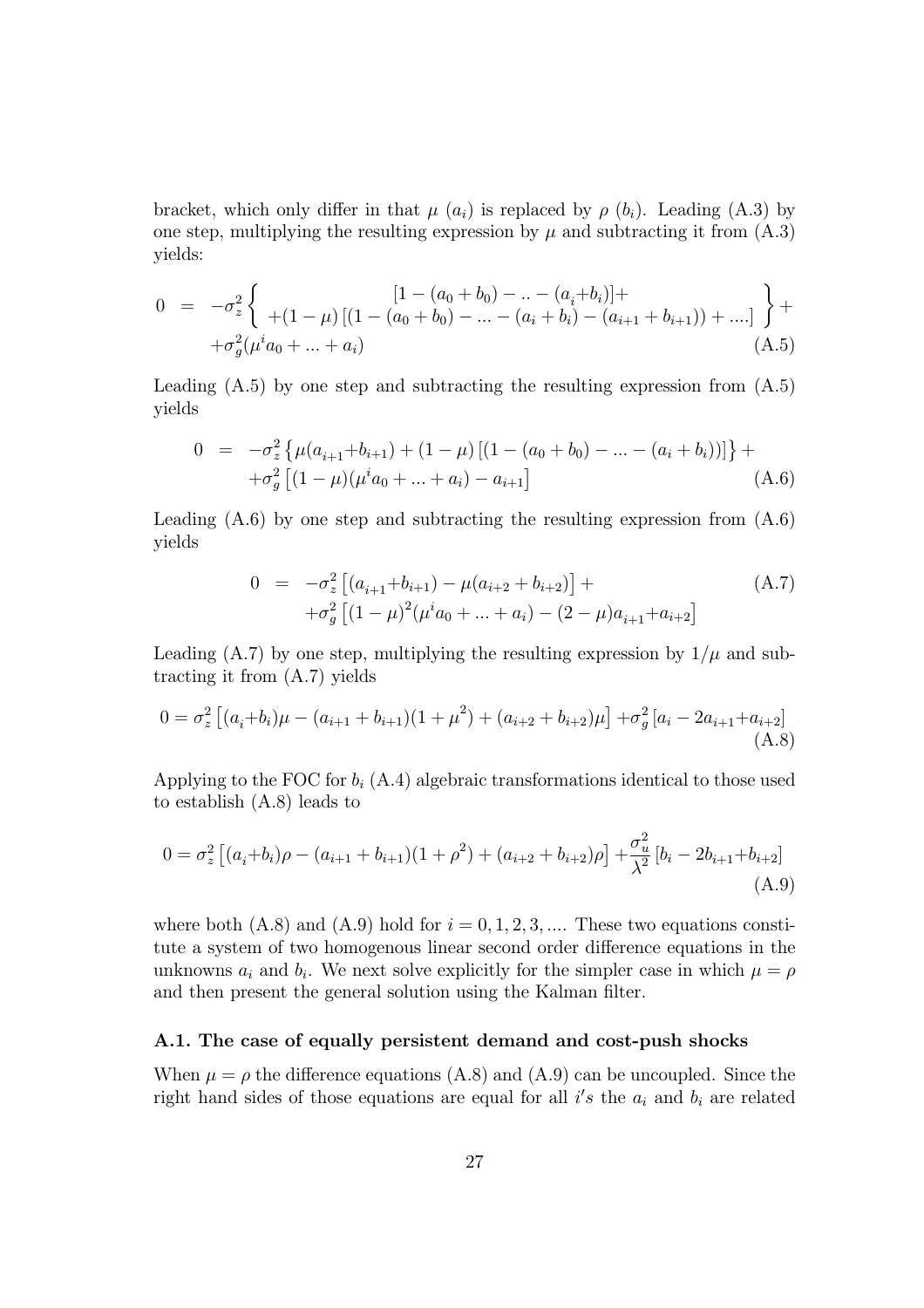by the linear relationship

$$
b_i = a_i \frac{\lambda^2 \sigma_g^2}{\sigma_u^2} \qquad \text{for } i = 0, 1, 2, ... \tag{A.10}
$$

where the equality for  $i = 0$  is established from the first order conditions for  $a_0$ and  $b_0$ . Substituting this expression for  $b_i$  into (A.8) yields

$$
0 = a_i - \phi a_{i+1} + a_{i+2} \quad \text{for } i = 1, 2, ...
$$
\n
$$
\text{where } \phi \equiv \frac{2 + T(1 + \mu^2)}{1 + T\mu} \quad \text{and } T \equiv \left(\frac{\sigma_z^2}{\sigma_g^2} + \frac{\lambda^2 \sigma_z^2}{\sigma_u^2}\right)
$$
\n(A.11)

Equation (A.11) has one non-explosive solution which is given by

$$
a_i = a_1 \kappa^{i-1} \qquad \text{for } i = 1, 2, \dots \tag{A.12}
$$

where  $a_1$  is a constant term to be determined and  $\kappa$  is the "stable" root (i.e. smaller than one) of the second order equation in  $\kappa$ :  $\kappa^2 - \phi \kappa + 1$  (the characteristic equation corresponding to A.11). It remains to determine the values of  $a_0$  and of  $a_1$ . Equation (A.6) for  $i = 0$  can be re-arranged (using (A.10) to get rid of  $b_i$ ) to yield:

$$
a_1 \equiv \frac{(1 - \mu) \left[ (1 + T)a_0 - \frac{\sigma_z^2}{\sigma_g^2} \right]}{(1 + \mu T)}.
$$
\n(A.13)

Equation (A.6) for  $i = 1$  can be re-arranged (using  $a_2 = a_1 \kappa$  to get rid of  $a_2$ ) to yield:

$$
a_1 \equiv \frac{(1-\mu)\left[\frac{\sigma_z^2}{\sigma_g^2} - (T+\mu)a_0\right]}{T(1-\mu-\mu\kappa) + (1-\mu-\kappa)}.
$$
 (A.14)

The solutions for  $a_0$  and  $a_1$  are determined by the system: (A.13), (A.14). Using (A.10), (A.12) and the expression for the optimal predictor in (A.1) the conditional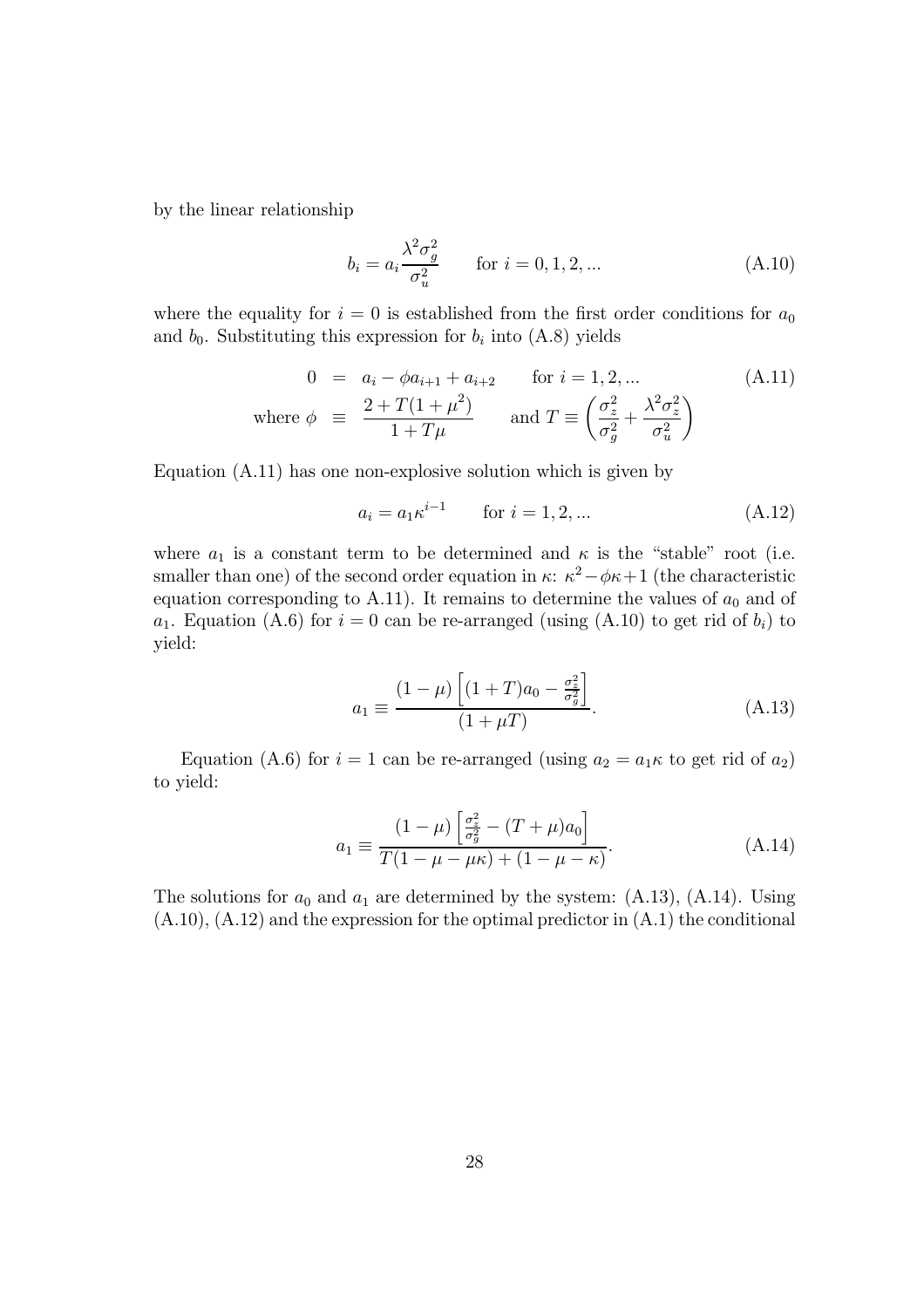expectation of  $z_t$  can thus be written as

$$
z_{t|t} = a_0 S'_t + a_1 \sum_{i=0}^{\infty} \kappa^i S'_{t-1-i}
$$
 (A.15)

where :

$$
a_0 \equiv \frac{[(1-\mu)+(1-\kappa)+T(1-\mu\kappa)]\frac{\sigma_z^2}{\sigma_g^2}}{[T(1-\mu-\mu\kappa)+(1-\mu-\kappa)](1+T)+(T+\mu)(1+\mu T)} \in (0, 1+\frac{\lambda^2\sigma_g^2}{\sigma_u^2})
$$
  
\n
$$
a_1 \equiv \frac{(1-\mu)(1+T)a_0-\frac{\sigma_z^2}{\sigma_g^2}(1-\mu)}{(1+\mu T)}
$$
  
\n
$$
S'_{t-i} \equiv s_{1,t-i} + \frac{\lambda^2\sigma_g^2}{\sigma_u^2}(s_{1,t-i}-\frac{1}{\lambda}s_{2,t-i}) = \left(1+\frac{\lambda^2\sigma_g^2}{\sigma_u^2}\right)z_t + g_{t-i} - \frac{\lambda\sigma_g^2}{\sigma_u^2}u_{t-i}
$$

Some algebra reveals that

$$
a_0 + \frac{a_1}{1 - \kappa} = \left(1 + \frac{\lambda^2 \sigma_g^2}{\sigma_u^2}\right) \tag{A.16}
$$

suggesting the convenient reformulation of the filter used in the main text, that is based on the modified signal  $S_{t-i} \equiv S'_{t-i}$  $\left(1+\frac{\lambda^2\sigma_g^2}{\sigma_u^2}\right)$  $\int^{-1}$ . Defining  $a \equiv a_0 \left(1 + \frac{\lambda^2 \sigma_g^2}{\sigma_u^2}\right)$  $\setminus$ <sup>-1</sup> and  $a'_1 \equiv a_1 \left(1 + \frac{\lambda^2 \sigma_g^2}{\sigma_u^2}\right)$  $\int^{-1}$  and noting that (A.16) in conjunction with those definitions imply  $a + a'_1/(1 - \kappa) = 1$ , it follows that  $a'_1 = (1 - \kappa)(1 - a)$ . The optimal predictor in the main text, (4.1), follows by using those relations in (A.15).

### A.2. Solution for the general case  $(\mu \neq \rho)$  using the Kalman filter

When  $\mu \neq \rho$  the second-order difference equations system given by (A.8) and (A.9) can not be uncoupled and computing a closed-form analytical solution for the optimal filter is more involved. In the following we solve the filtering problem by applying the Kalman filter. We begin by rewriting the system of equations  $(2.3)$ ,  $(2.4)$  and  $(2.5)$  in matrix form as

$$
x_{t+1} = Ax_t + Cw_{t+1}
$$
 (A.17)

where

$$
x_{t+1} \equiv \begin{bmatrix} z_{t+1} \\ g_{t+1} \\ u_{t+1} \end{bmatrix}, A \equiv \begin{bmatrix} 1 & 0 & 0 \\ 0 & \mu & 0 \\ 0 & 0 & \rho \end{bmatrix}, C \equiv \begin{bmatrix} \sigma_z & 0 & 0 \\ 0 & \sigma_g & 0 \\ 0 & 0 & \sigma_u \end{bmatrix},
$$
 (A.18)

and where  $w_{t+1}$  is a vector of iid innovation with unit variance. The system in equation (A.17) is the Kalman filter's state equation. Rewriting equations (2.15)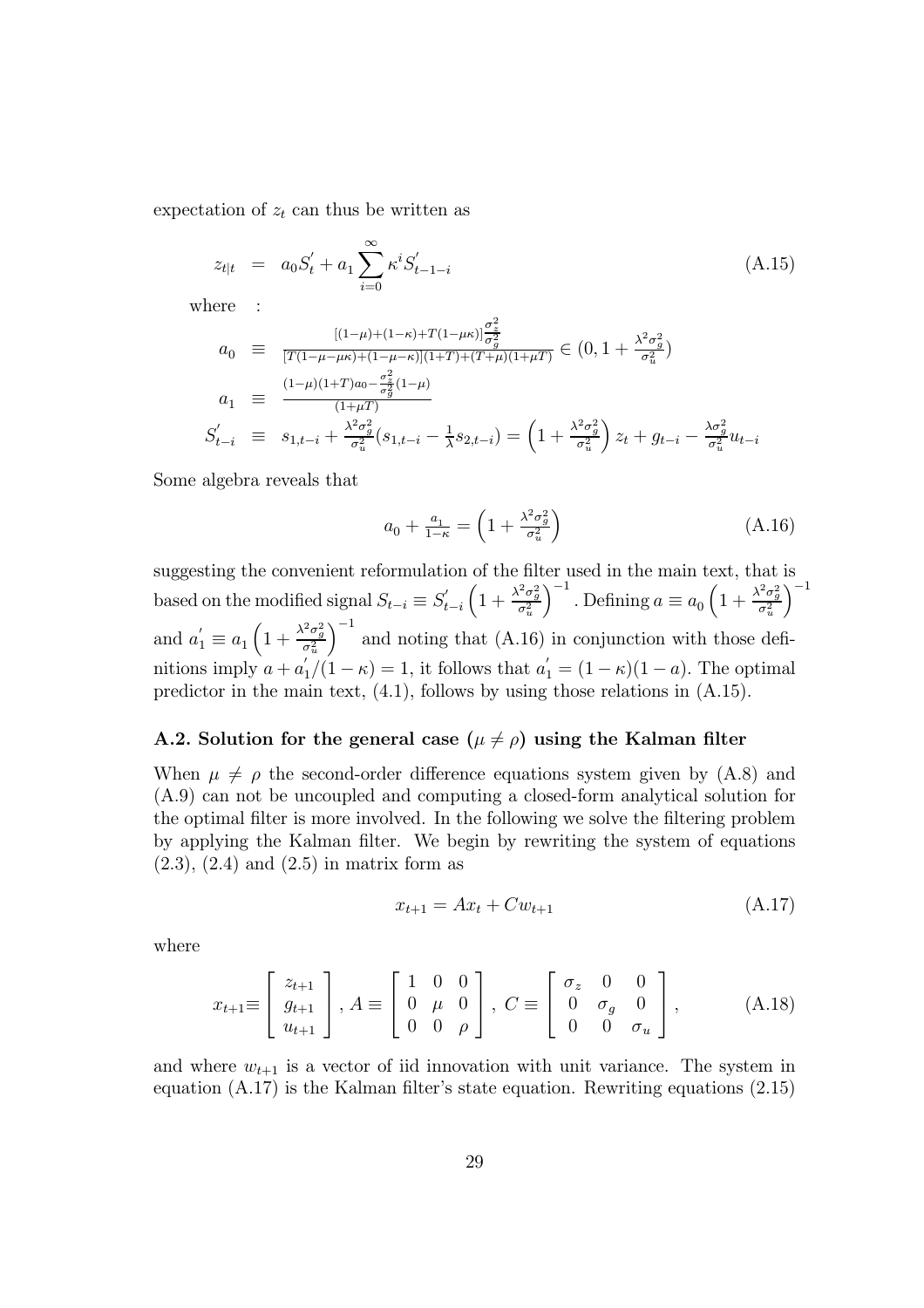and (2.16) in matrix form we obtain

$$
y_t = Gx_t + \begin{bmatrix} 0 \\ 0 \end{bmatrix}
$$
 (A.19)

where

$$
y_t \equiv \left[ \begin{array}{c} s_{1,t} \\ s_{2,t} \end{array} \right], \ G \equiv \left[ \begin{array}{ccc} 1 & 1 & 0 \\ 0 & \lambda & 1 \end{array} \right]. \tag{A.20}
$$

Equation (A.19) is the measurement equation of the Kalman filter for our system. A general specification of the state and measurement equations is given by equation (8.1) in chapter 8 of Hansen and Sargent (1997). Equations (A.17) and  $(A.19)$  correspond, for our system, to equation  $(8.1)$  of that chapter.<sup>18</sup> Algebraic manipulation of equations (8.8) and (8.9) in conjunction with equation (8.11) of that chapter imply that, for the case in which the covariance matrix  $\Sigma$  of the one-step ahead forecast error in the state variables (i.e.  $x_t - x_{t|t-1}$ ) has converged, the optimal forecasts of the hidden states in  $x_t$ , given the information set  $J_t$ , are given by

$$
x_{t|t} = x_{t|t-1} + K \left[ y_t - G x_{t|t-1} \right] \tag{A.21}
$$

where

$$
K \equiv \Sigma G' \left[ G \Sigma G' \right]^{-1} \tag{A.22}
$$

and

$$
\Sigma = A\Sigma A' + CC' - A\Sigma G' [G\Sigma G']^{-1} G\Sigma A'. \tag{A.23}
$$

Equation (A.23) implicitly determines the unknown matrix,  $\Sigma$ , and given  $\Sigma$ , equation  $(A.22)$  determines K. Equation  $(A.21)$  can be rewritten as

$$
x_{t|t} = [I - KG] x_{t|t-1} + Ky_t.
$$
 (A.24)

<sup>18</sup>Since there is no measurement error in our system the variance - covariance matrix of the noise in the measurement equation is identically zero. There is nonetheless a meaningful signal extraction problem because there are only two signals and three hidden states.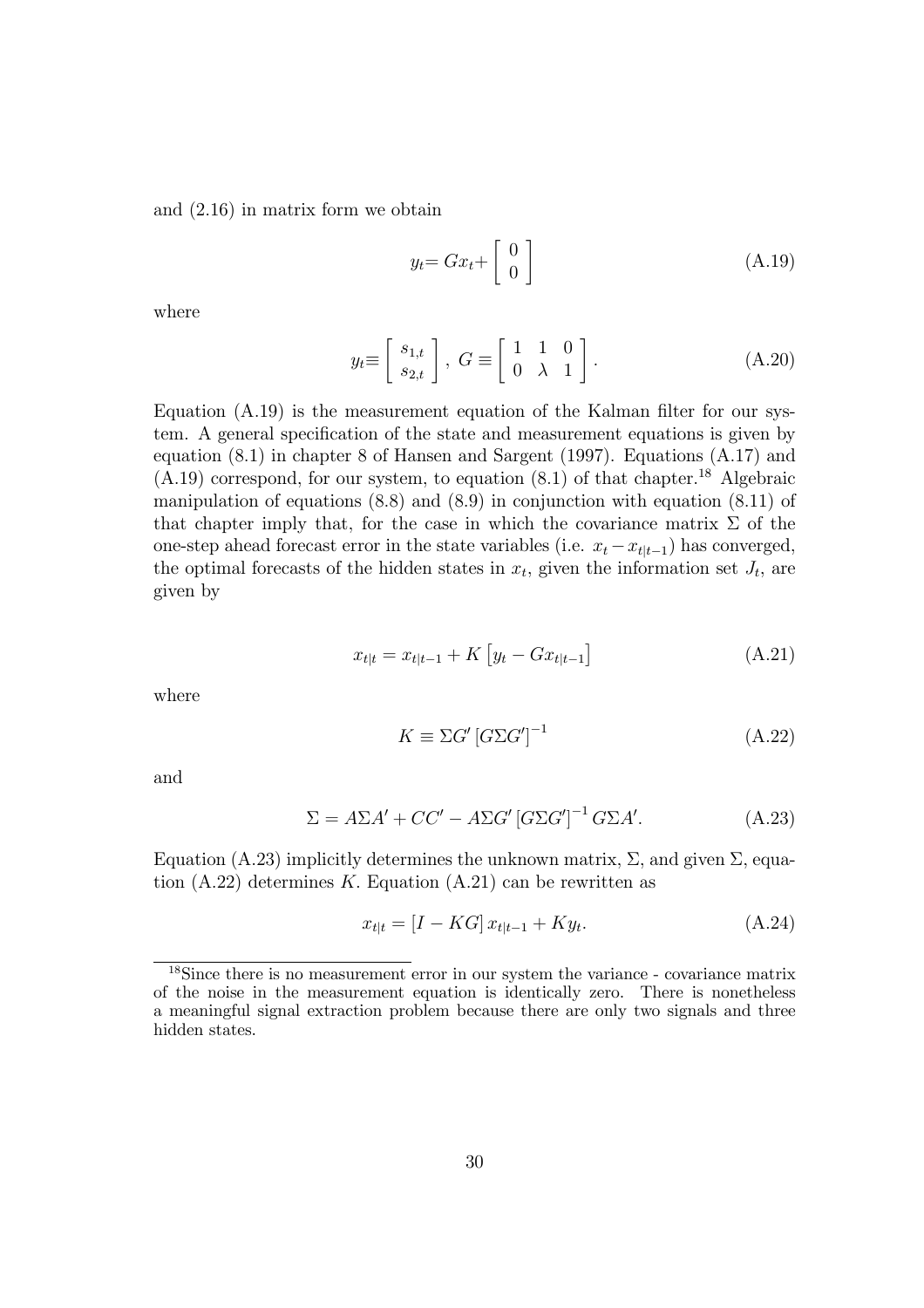Table A.1: Baseline parameter values

|  | Parameters | Innovations     |  |  |  |  |  |
|--|------------|-----------------|--|--|--|--|--|
|  |            |                 |  |  |  |  |  |
|  | $.05\,$    | -30<br>$(11)$ : |  |  |  |  |  |

Lagging (A.24) by one period and using  $x_{t+1|t} = Ax_{t|t}$ , repeated substitution of the resulting expression into (A.24) yields

$$
x_{t|t} = \sum_{j=0}^{\infty} D^j K y_{t-j}
$$
\n(A.25)

where

$$
D \equiv [I - KG] A, \ D^0 \equiv I \tag{A.26}
$$

and  $D^j$  is the j − th power of D. Note that the matrix  $D^j K$  is of order 3 by 2. Denoting by  $k_{11}^j$  and  $k_{12}^j$  the first and second elements in the first row of  $D^j K$  and using equation (A.25), the optimal predictor of potential output can be written as

$$
z_{t|t} = \sum_{j=0}^{\infty} k_{11}^j S_{t-j}
$$
 (A.27)

where

$$
S_{t-j} \equiv s_{1,t-j} + \omega^j \cdot s_{2,t-j}, \ j = 0, 1, \dots \infty. \tag{A.28}
$$

$$
\omega^j \equiv \frac{k_{12}^j}{k_{11}^j} \tag{A.29}
$$

Solving for the optimal filter numerically using Matlab reveals that the key properties of the predictor that were established analytically in the case  $\mu = \rho$  are preserved in the more general case. Table B1 reports the benchmark parametrization of one such example. Since a key variable in the signal extraction process is the relative size of the innovations to potential output versus those in  $g$  and  $u$ , we let the standard deviation of potential output  $\sigma_z$  vary between 0.01 and 0.3 to show how the properties of the optimal filter vary as the signal to noise ratio in the fundamentals changes.

The experiments show the following. (i) The sum of the coeff  $\sum_{j=0}^{\infty} k_{11}^j = 1$  (ii)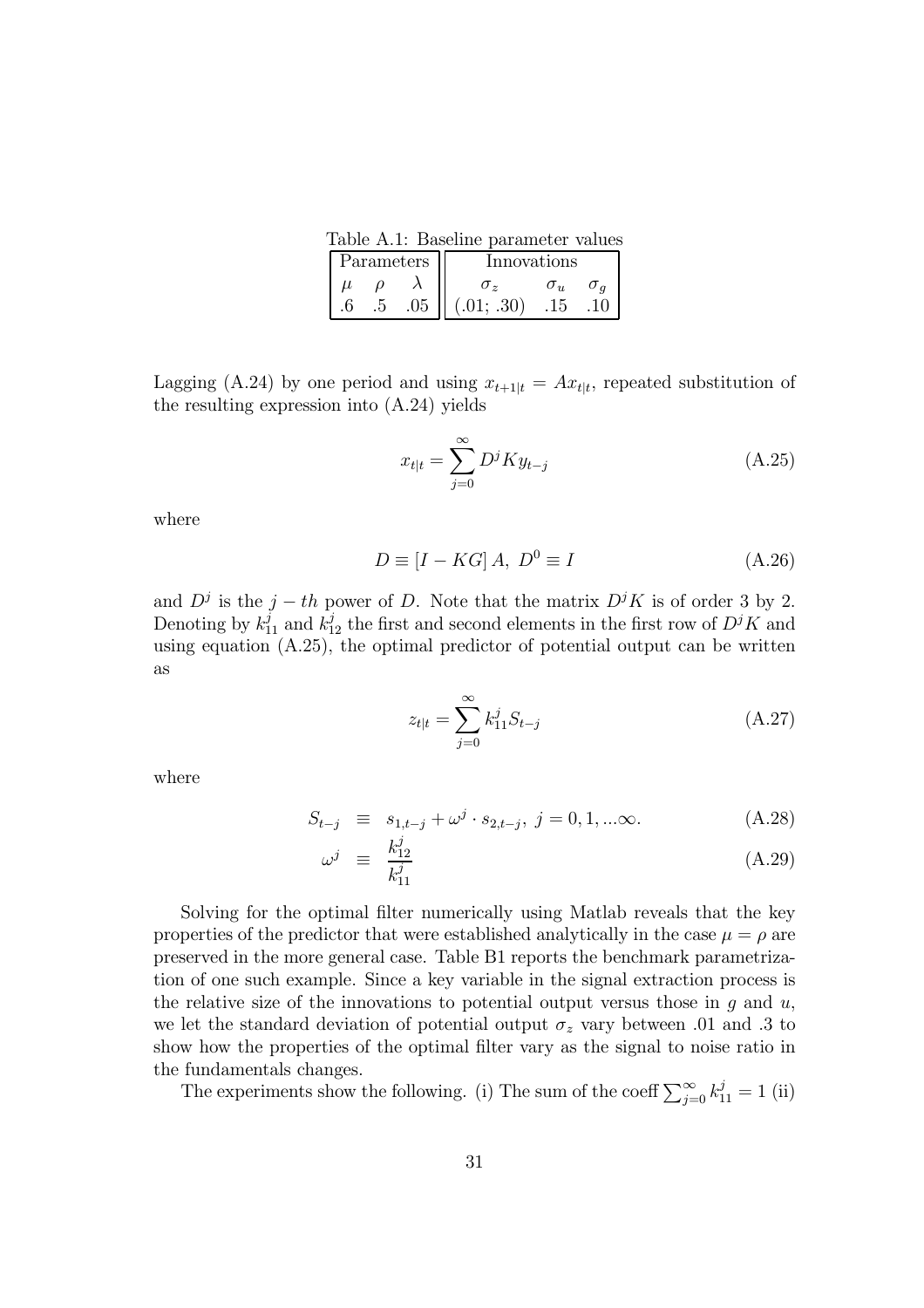The coefficients  $k_{11}^j$  are decreasing in j, i.e. the weight attributed to the observable  $S_t$  gets smaller as  $S_t$  gets older. Figure A1 plots the coefficients  $k_{11}^j$  for the first six lags  $(j = 0, 1, \ldots, 5)$  computed from the optimal filter for four different values of  $\sigma_z$  (ranging from relatively small,  $\sigma_z = 0.01$ , to relatively large,  $\sigma_z = 0.31$ ).



The decreasing profile of each of the four curves in the figure indicates that the value of the information contained in the observable,  $S_t$ , decreases as that observation ages. The magnitude of the innovation in z,  $\sigma_z$ , relative to the size of the other innovations in the system  $(\sigma_u$  and  $\sigma_g)$  is a key determinant of the speed at which the value of information "depreciates". As this relative volatility increases, the observables contain a better signal about z and the value of past observation therefore diminishes. This is apparent from the figure where, as  $\sigma_z$  increases, the weight on the current signal grows (from around 0.1 to above 0.9 in our example); since the sum of all the  $k_{11}^j$  weights is 1, an increase in  $k_{11}^0$  implies that the sum of the remaining coefficients, i.e. the weight attached to past observables, decreases as  $\sigma_z$  increases.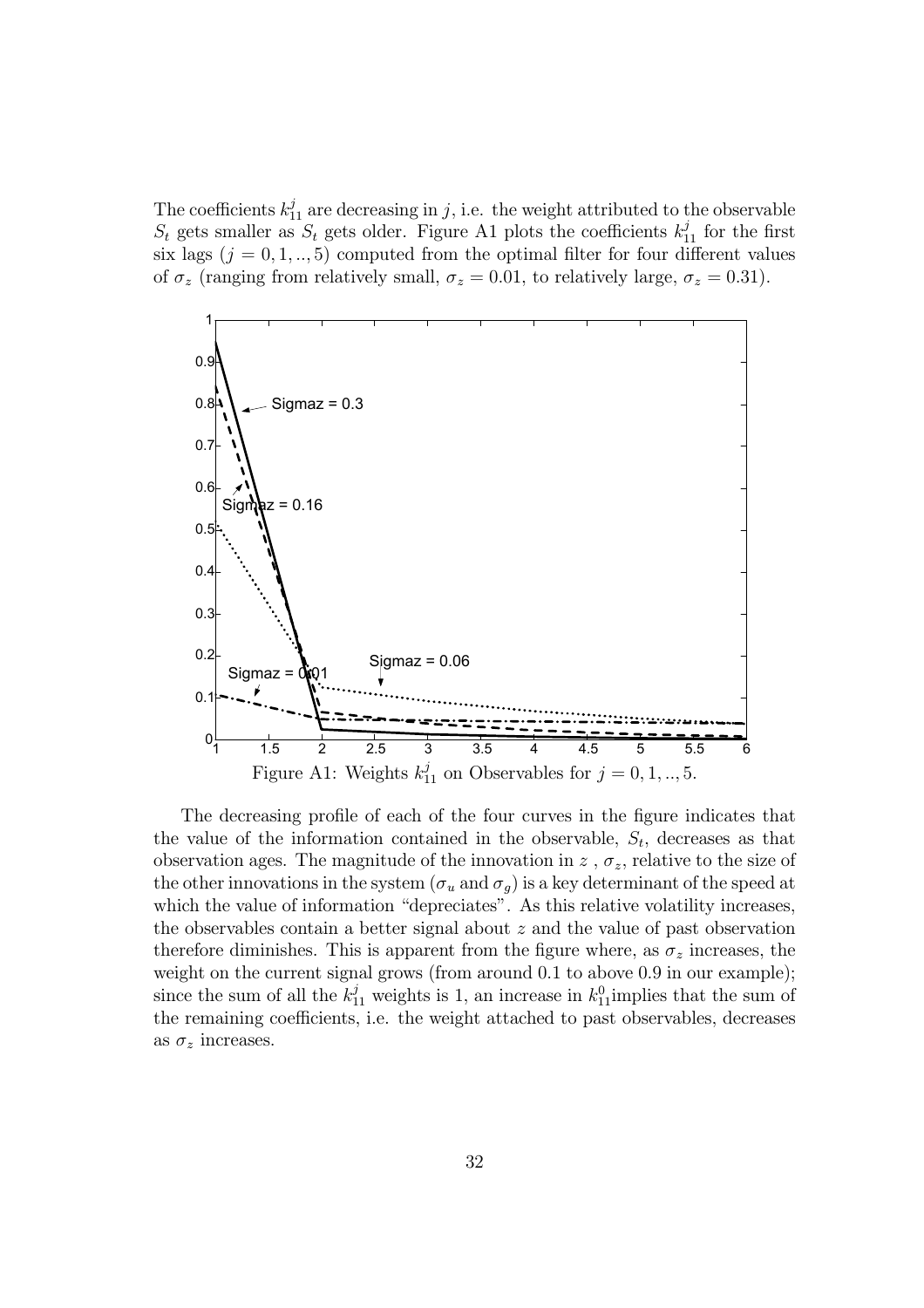## B. Appendix: The serial correlation properties of errors in forecasting potential output

Rewriting the optimal predictor in equation (4.1) as  $z_{t|t} = \sum_{i=0}^{\infty} d_i S_{t-i}$  where  $d_0 \equiv a$ and  $d_i \equiv (1 - a)(1 - \kappa)\kappa^{i-1}$  for  $i \geq 1$ , substituting this form of the predictor into the expression for the forecast error in equation (2.19) and regrouping terms so as to express this error in terms of infinite sums of the innovations in  $z, g$  and  $u$ we obtain

$$
\tilde{z}_{t|t} \equiv Z_t - \frac{\sigma_u^2}{\sigma_u^2 + \lambda^2 \sigma_g^2} G_t + \frac{\lambda \sigma_g^2}{\sigma_u^2 + \lambda^2 \sigma_g^2} U_t \tag{B.1}
$$

where

$$
Z_t \equiv \sum_{i=1}^{\infty} d_i \left[ \hat{z}_{t-1} + \ldots + \hat{z}_{t-i} \right]
$$
  
\n
$$
G_t \equiv \sum_{i=0}^{\infty} d_i \left[ \hat{g}_{t-i} + \mu \hat{g}_{t-i-1} + \mu^2 \hat{g}_{t-i-2} + \ldots \right]
$$
  
\n
$$
U_t \equiv \sum_{i=0}^{\infty} d_i \left[ \hat{u}_{t-i} + \rho \hat{u}_{t-i-1} + \rho^2 \hat{u}_{t-i-2} + \ldots \right]
$$
 (B.2)

Using the definition of the  $d_i$ 's and factoring out identical innovations we obtain after some algebra

$$
Z_t = (1 - a)\hat{z}_{t-1} + (1 - a)\kappa \hat{z}_{t-2} + (1 - a)\kappa^2 \hat{z}_{t-2} + ...
$$
  
\n
$$
G_t = a\hat{g}_t + (\mu a + \theta)\hat{g}_{t-1} + (\mu^2 a + \mu \theta + \theta \kappa)\hat{g}_{t-2} + (\mu^3 a + \mu^2 \theta + \mu \theta \kappa + \theta \kappa^2)\hat{g}_{t-3} + ...
$$
  
\n
$$
U_t = a\hat{u}_t + (\rho a + \theta)\hat{u}_{t-1} + (\rho^2 a + \rho \theta + \theta \kappa)\hat{u}_{t-2} + (\rho^3 a + \rho^2 \theta + \rho \theta \kappa + \theta \kappa^2)\hat{u}_{t-3} + ...
$$

where  $\theta \equiv (1 - a)(1 - \kappa)$ . Since it is a sum of innovations, the expected value of  $\tilde{z}_{t|t}$  is zero. Since all the innovations are mutually and serially uncorrelated, the covariance between two adjacent forecast errors is

$$
E\left[\tilde{z}_{t|t}.\tilde{z}_{t-1|t-1}\right] = E\left[Z_t.Z_{t-1}\right] + \left(\frac{\sigma_u^2}{\sigma_u^2 + \lambda^2 \sigma_g^2}\right)^2 E\left[G_t.G_{t-1}\right] + \left(\frac{\lambda \sigma_g^2}{\sigma_u^2 + \lambda^2 \sigma_g^2}\right)^2 E\left[U_t.U_{t-1}\right].
$$
\n(B.4)

We turn next to the calculation of the terms  $E[Z_t.Z_{t-1}], E[G_t.G_{t-1}]$  and  $E[U_t.U_{t-1}]$ . Lagging  $Z_t$  in the first equation in (B.3) by one period, multiplying by the expression for  $Z_t$  and taking the expected value of the product we obtain after some algebra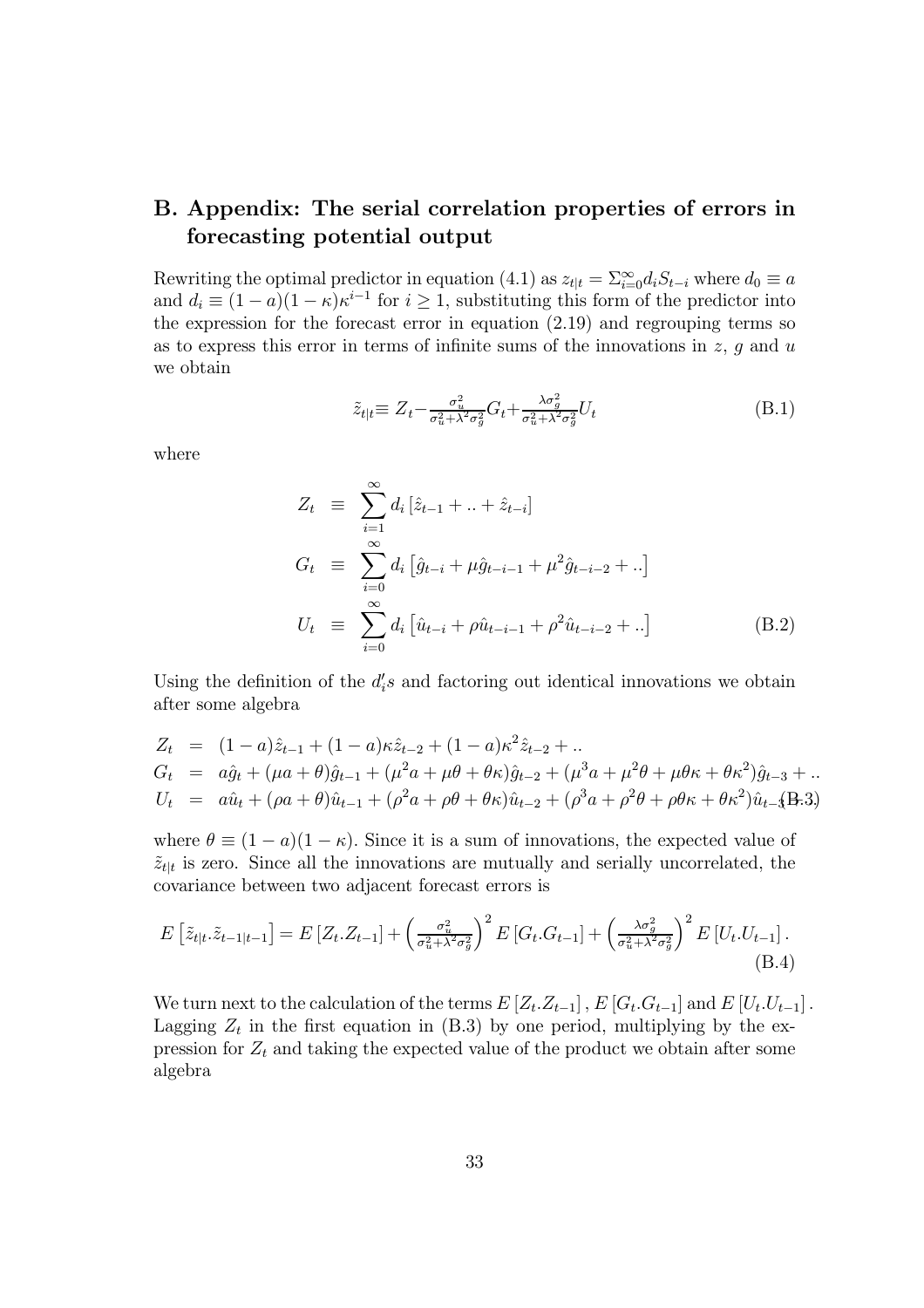$$
E\left[Z_t.Z_{t-1}\right] = (1-a)^2 \kappa \left\{1 + \kappa^2 + \kappa^4 + \ldots\right\}^2 \sigma_z^2 = \frac{(1-a)^2 \kappa}{1 - \kappa^2} \sigma_z^2. \tag{B.5}
$$

Lagging  $G_t$  in the second equation in  $(B.3)$  by one period, multiplying the resulting expression by the expression for  $G_t$  and taking the expected value we obtain after some algebra

$$
E\left[G_t.G_{t-1}\right] = \left\{\n\begin{array}{c}\na(\mu a + \theta) + (\mu a + \theta)(\mu^2 a + \mu \theta + \theta \kappa) + \\
(\mu^2 a + \mu \theta + \theta \kappa)(\mu^3 a + \mu^2 \theta + \mu \theta \kappa + \theta \kappa^2) + \dots\n\end{array}\n\right\}\n\sigma_g^2\n\tag{B.6}
$$

Since  $E[U_t,U_{t-1}]$  has the same form in  $\hat{u}_t$  and  $\rho$  as  $E[G_t,G_{t-1}]$  has in  $\hat{g}_t$  and  $\mu$  it follows from (B.6) that

$$
E[U_t.U_{t-1}] = \begin{cases} a(\rho a + \theta) + (\rho a + \theta)(\rho^2 a + \rho \theta + \theta \kappa) + \\ (\rho^2 a + \rho \theta + \theta \kappa)(\rho^3 a + \rho^2 \theta + \rho \theta \kappa + \theta \kappa^2) + \dots \end{cases} \sigma_u^2 \quad (B.7)
$$

Equation (4.3) in the text is obtained by substituting equations (B.5) through (B.7) into equation (B.4).

## C. Appendix: Proof of Remark 2

(i) The analytical expression for the derivatives of a with respect to  $\sigma_z^2/\sigma_g^2$  and  $\sigma_z^2/\sigma_u^2$  is rather involved and is not reported here for reason of space. We computed it using Mathematica, and verified that its value is positive for  $0 < \mu < 1$ , positive standard deviations and  $\phi^2 > 4$  (excluding extreme cases in which at least one of the variances is zero, those conditions are always satisfied. More details on this computation are available from the authors upon request). When both ratios of variances tend to 0,  $T$  in equation (4.1) tends to zero implying, by inspection of the expression for a, that a tends to zero as well. When both ratios tend to infinity, so does  $T$ . To show that when both ratios of variances tend to infinity  $a$ tends to one, divide both the numerator and the denominator in the expression for  $a$  by  $T$  and take the limit as  $T$  goes to infinity.

(ii) Differentiating the expression for  $\kappa$  in equation (4.1) with respect to  $\sigma_z^2/\sigma_g^2$ 

$$
\frac{\partial \kappa}{\partial (\sigma_z^2/\sigma_g^2)} = \frac{\partial \kappa}{\partial \phi} \frac{\partial \phi}{\partial T} \frac{\partial T}{\partial (\sigma_z^2/\sigma_g^2)}.
$$
\n(C.1)

Inspection of the expressions for  $\kappa$  and T shows that  $\frac{\partial \kappa}{\partial \phi} < 0$  and  $\frac{\partial T}{\partial (\sigma_z^2/\sigma_g^2)} > 0$ . The derivative of  $\phi$  with respect to T is  $\frac{\partial \phi}{\partial T} = \frac{(1-\mu)^2}{(1+\mu)^2}$  which is positive for  $\mu < 1$ . It follows that  $\kappa$  is a decreasing function of  $\sigma_z^2/\sigma_g^2$ . When both variance ratios tend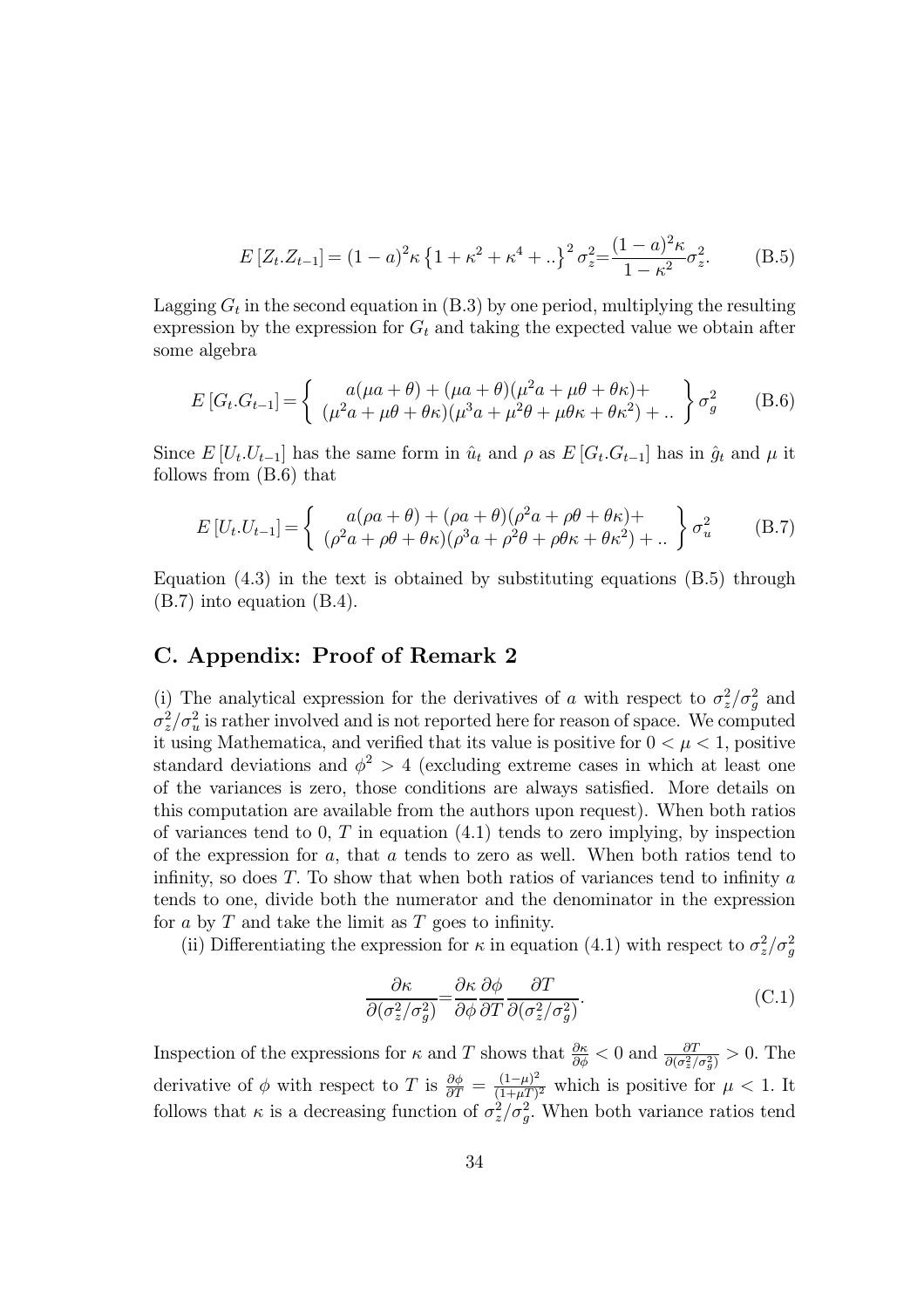to zero so does T implying that  $\phi$  tends to 2 and, therefore, that  $\kappa$  tends to one. The proof for  $\sigma_z^2/\sigma_u^2$  is analogous.

## D. Appendix: Numerical simulations with a Svensson (1997) type model

This section shows, by means of simulations, that results obtained in sections 3 and 4 of the text are robust to the introduction of more elaborate transmission lags and output dynamics. In particular, we consider a Svensson's (1997) type model in which the output gap and inflation are given by:

$$
x_{t+1} = \delta x_t - \varphi r_t + g_{t+1}
$$
  

$$
\pi_{t+1} = \sigma \pi_t + \lambda x_t + u_{t+1}
$$

where x denotes the output gap, defined as  $x_t \equiv y_t - z_t$  and, as in the text, the demand and cost shocks are AR(1) processes. This setup differs from the model in the text in two respects. First, it accounts for transmission lags between changes in the interest rate and economic developments. In particular, the interest rate  $(r_t)$  exerts its effects on output with a one period lag and on inflation with a two period lag. As argued by Svensson, this is consistent with VAR evidence on the effects of interest rate shocks. The second difference is that the output gap displays some degree  $(\delta)$  of endogenous persistence. For computational purposes (to let the iterations on the second moments of this dynamic system converge) we remove the unit root in the potential output process assuming instead that  $z_{t+1} = \gamma z_t + \hat{z}_{t+1}$  but let  $\gamma$  be close to one (we set  $\gamma = 0.95$ ). For  $\gamma$  close to one the qualitative results concerning the policy bias and the persistence of the forecast errors due to the IP are unaffected by this modification.

Using the definitions of the output gap and the stochastic structures of the demand and cost push shock the output and inflation equations can be written as:

$$
y_{t+1} = (\gamma - \delta)z_t + \delta y_t - \varphi r_t + \mu g_t + \hat{g}_{t+1} + \hat{z}_{t+1}
$$
  

$$
\pi_{t+1} = \sigma \pi_t + \lambda (y_t - z_t) + \rho u_t + \hat{u}_{t+1}
$$

Inspection of these equations reveals that, as in our model, observations on output contain information on demand and potential output shocks while inflation contains a signal on the cost push and potential output shocks (although the latter are lagged by one period in comparison to our case).<sup>19</sup>

<sup>&</sup>lt;sup>19</sup>However those two signals are not quite analogous to the signals  $s_{1,t}$  and  $s_{2,t}$  in subsection 2.3 since, in the latter, the interest rate has been solved out in terms of variables that are known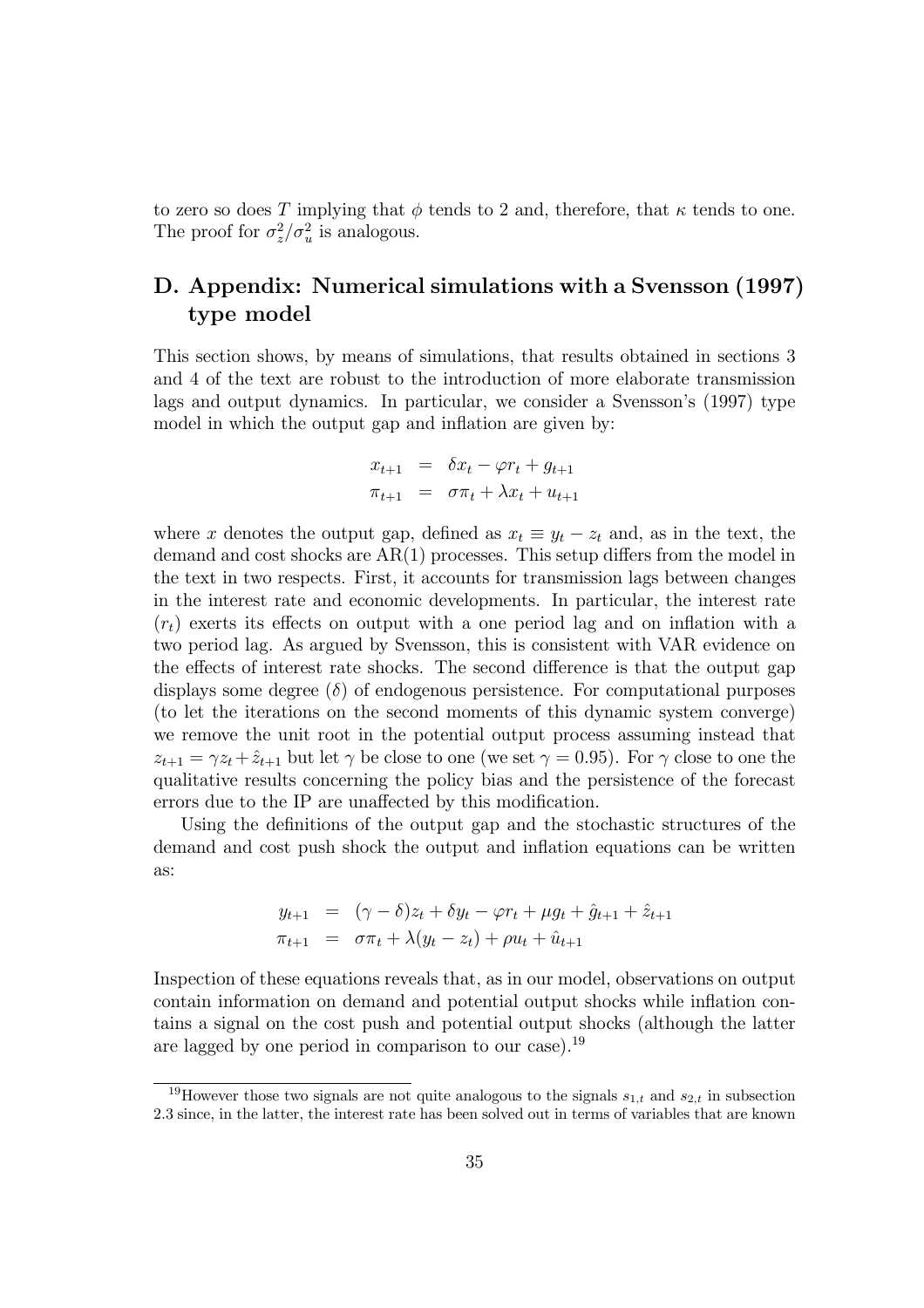Table D.1: Parameter values

| Parameter ranges |         |           |          |                                                    |          |  |  | Innovations |  |  |
|------------------|---------|-----------|----------|----------------------------------------------------|----------|--|--|-------------|--|--|
|                  | (.2:.9) | $\Lambda$ | $\alpha$ | $\sim$ 1<br>$.5 \mid 1.0 \mid .95 \mid .5 \mid .7$ | $\sigma$ |  |  | $\sigma_u$  |  |  |

We continue to assume, as in the main text, that the information set  $J_t$ , available to the policymaker when setting  $r_t$ , includes observations up to and including the previous period's output and inflation  $(y_{t-1}, \pi_{t-1})$ . We assume the same objective function for monetary policy, and solve this problem using the algorithms for linear quadratic dynamic programming problems developed by Gerali and Lippi (2003). The parameters (or ranges) used in the benchmark simulations are presented in the table above.

We focus on a case where the standard deviation of potential output shocks is relatively small compared to the one of demand and cost shocks as postulated in proposition 3. As stated in that proposition (and confirmed by simulations), this is a case that gives rise to a relatively greater effects of potential output shocks. To examine the robustness of proposition 1, the simulations are conducted for two alternative cases. One, in which demand shocks are more persistent than cost shocks and and the other in which cost shocks are more persistent.

### D.1. Relatively persistent demand shocks

Figure A2 presents the effects of a shock to potential output that raises actual output by one percentage point on impact.

at the beginning of period  $t + 1$ .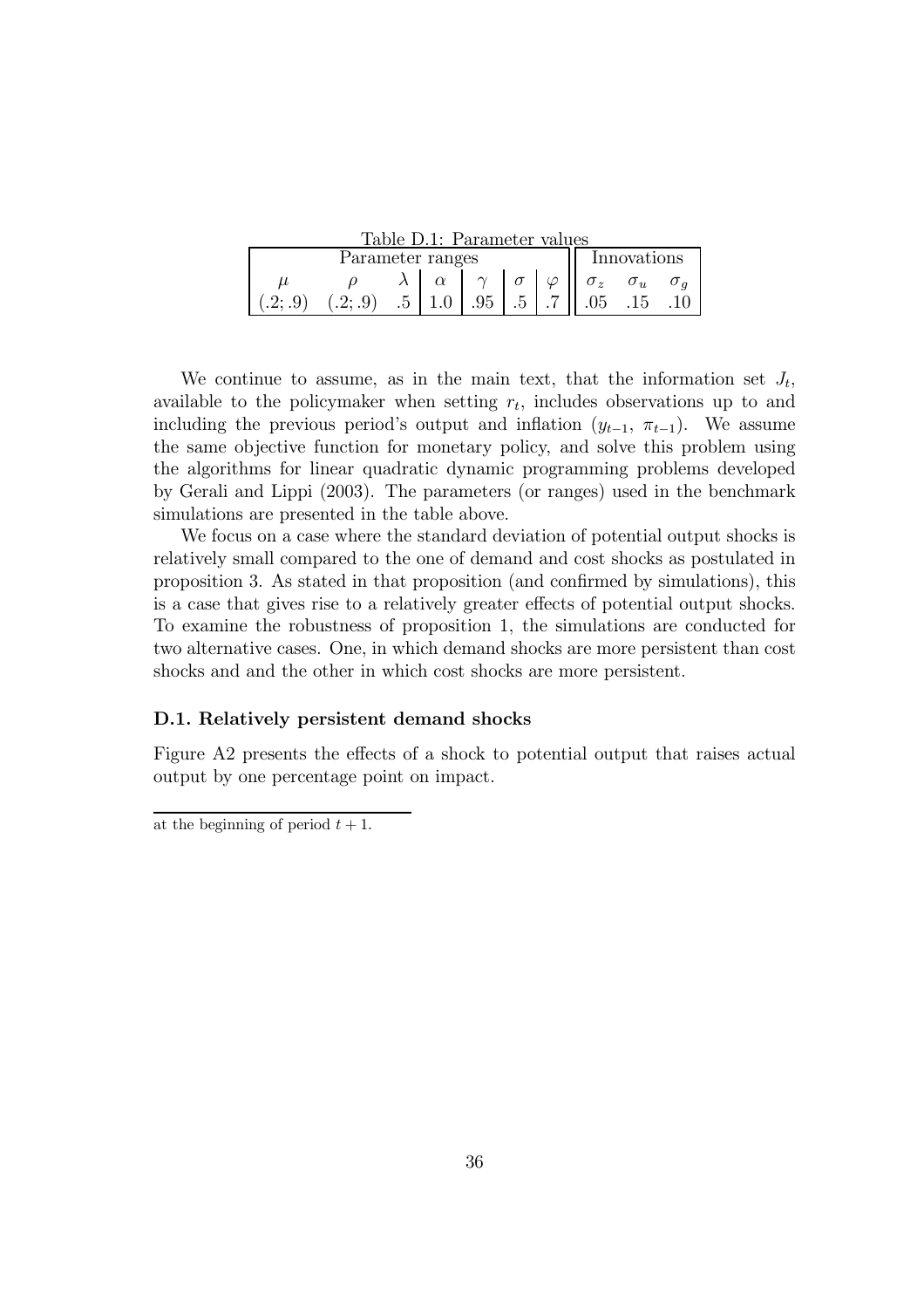

Figure A2: Perceptions following an increase in potential output.

The evolution of perceptions presented in the figure is based on the assumption that  $\mu = 0.9$  and  $\rho = 0.2$  implying that the signal extraction problem is dominated by the persistence of demand shocks. The potential output shocks hits the economy, i.e. output  $y_o$ , at  $t = 0$  (horizontal axis). Given the assumed lags in the information structure, the policymaker observes this output at  $t = 1$ ; the relatively small variance of potential output shocks leads the policymaker to attribute a large part of the observed output increase to a demand shock, as occurred in the model of the main text. The solid line in the figure shows this fact.

In addition, the low inflation observed in the subsequent period leads the policymaker to infer the presence of a negative cost push shock (dashed line).<sup>20</sup> The persistence of errors in forecasting potential output is illustrated by the dashedstarred line; it takes about 4 quarters to learn half of the potential output shock. Figure A3 thus confirms proposition 1 in the context of the extended model for relatively persistent demand shocks.

<sup>20</sup>Notice how the transmission lags assumed in this model induce the forecast errors about the cost push shock to "appear" with a one period lag in comparison to the model in the text.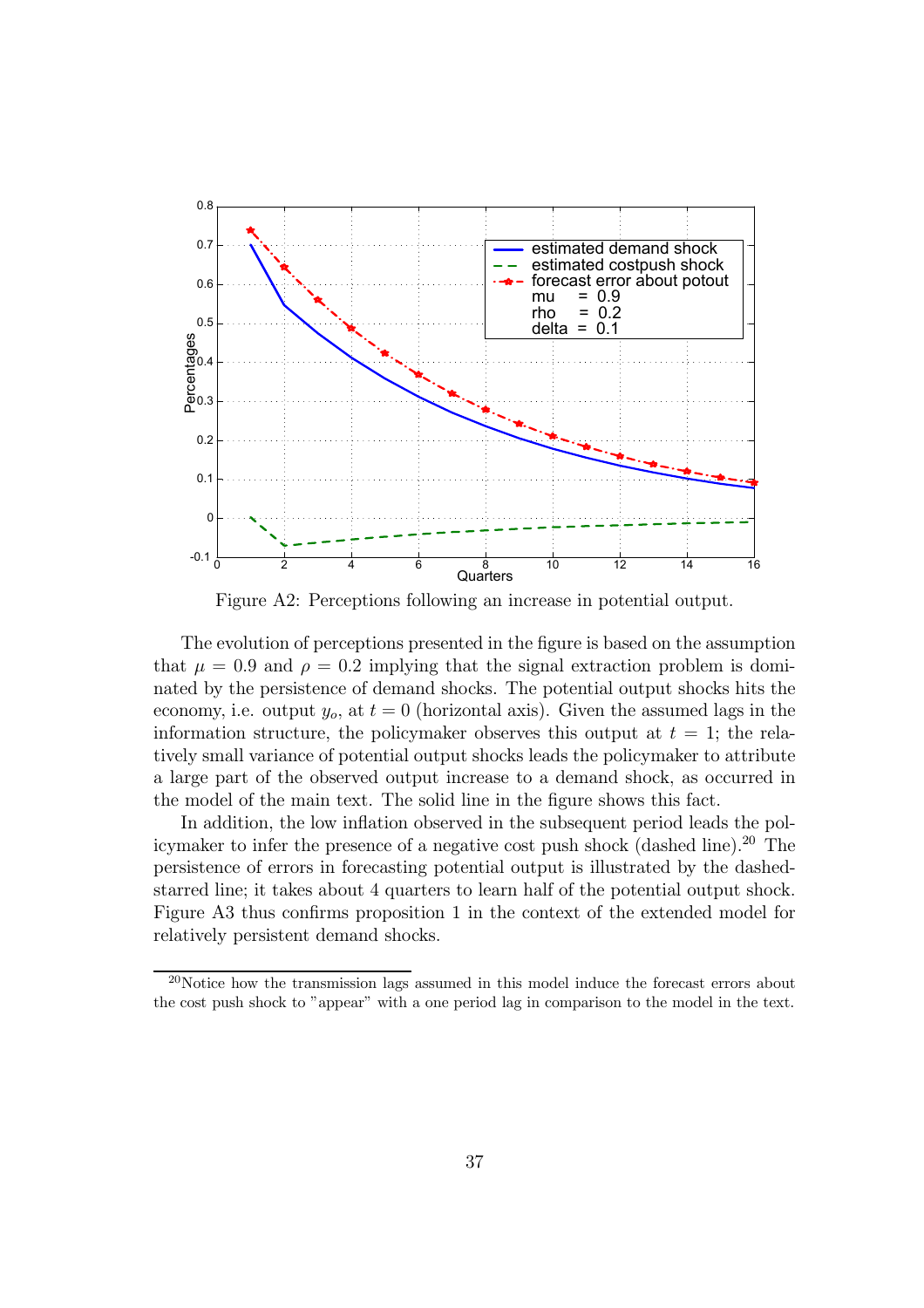

Figure A3: Policy bias with relatively persistent demand shocks.

When demand shocks are more persistent than cost shocks, policy is dominated by "demand" considerations. Following a potential output shock, which would require no response of the interest rate under complete information, policy rates are raised to offset the perceived positive output gap. As can be seen from figure A3 this results in a persistent excessively tight monetary policy. The figure also shows that, given the relatively low variance of potential output innovations, a one percent shock to output originating from a potential output shock induces a much larger deviation of the interest rate (from its full information benchmark) than an idential output innovation originating from a demand shock of (dashed line).

### D.2. Relatively persistent cost shocks

The next two figures consider the opposite case, in which cost push shocks are more persistent than demand shocks ( $\mu = 0.2$  and  $\rho = 0.9$ ). Figure A4 shows that a less persistent demand shock induces the policymaker to attribute less of the observed output increase to demand shocks which reduces the forecast errors in potential output in comparison to the previous case (compare the dash-starred lines across Figures A2 and A4).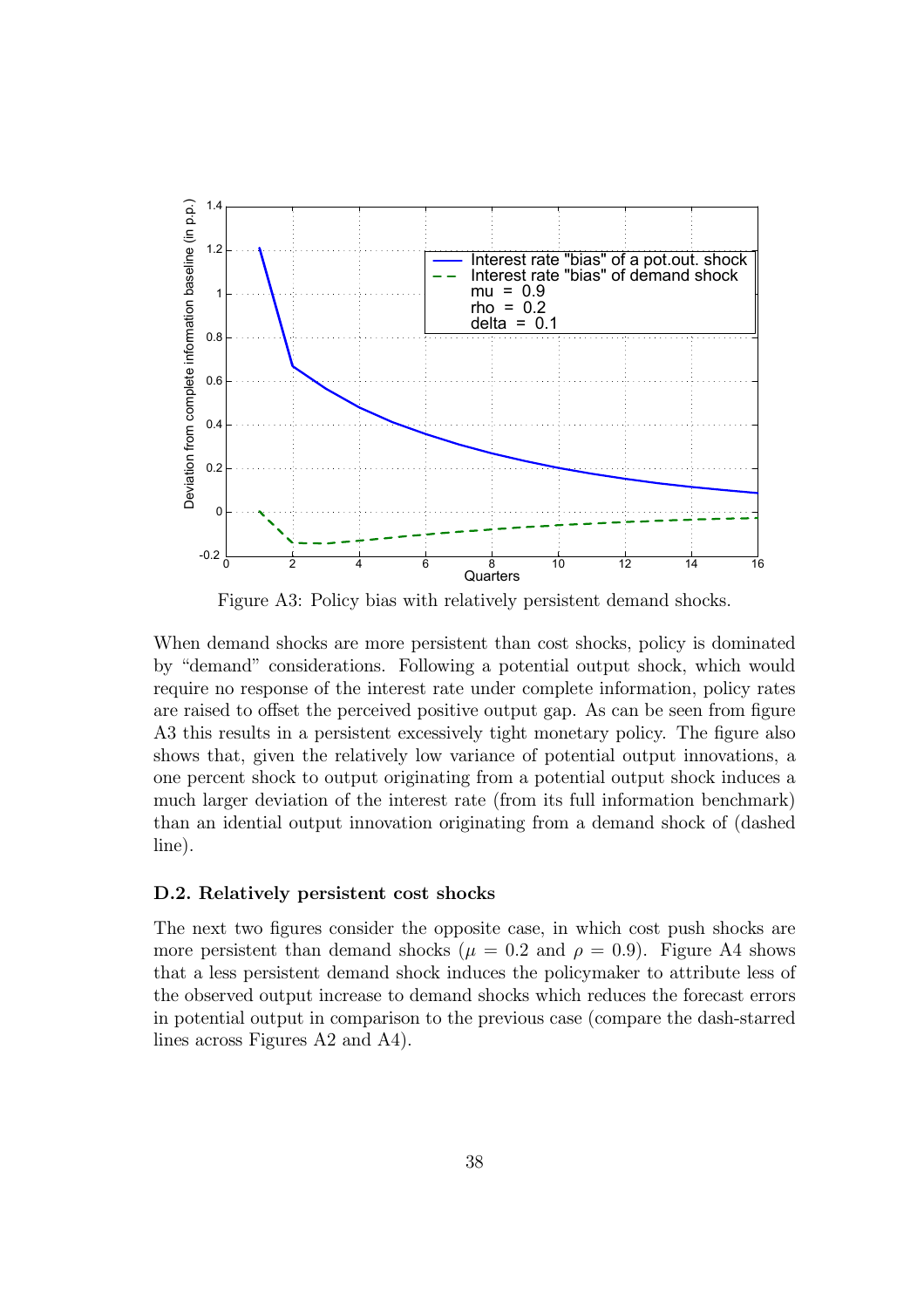

Figure A4: Perceptions following an increase in potential output.

In addition, since the cost shock is relatively persistent, the size of the perceived cost shock is larger than in the first case (compare the broken lines in Figures A2 and A4). As discussed in proposition 1, in such a case policy is dominated by "cost-push" considerations so that, as soon as a cost push shock is perceived, (i.e. from the second quarter onwards) policy turns out to be excessively loose rather than excessively tight as predicted by the second part of proposition 1. This behavior is illustrated in Figure A5.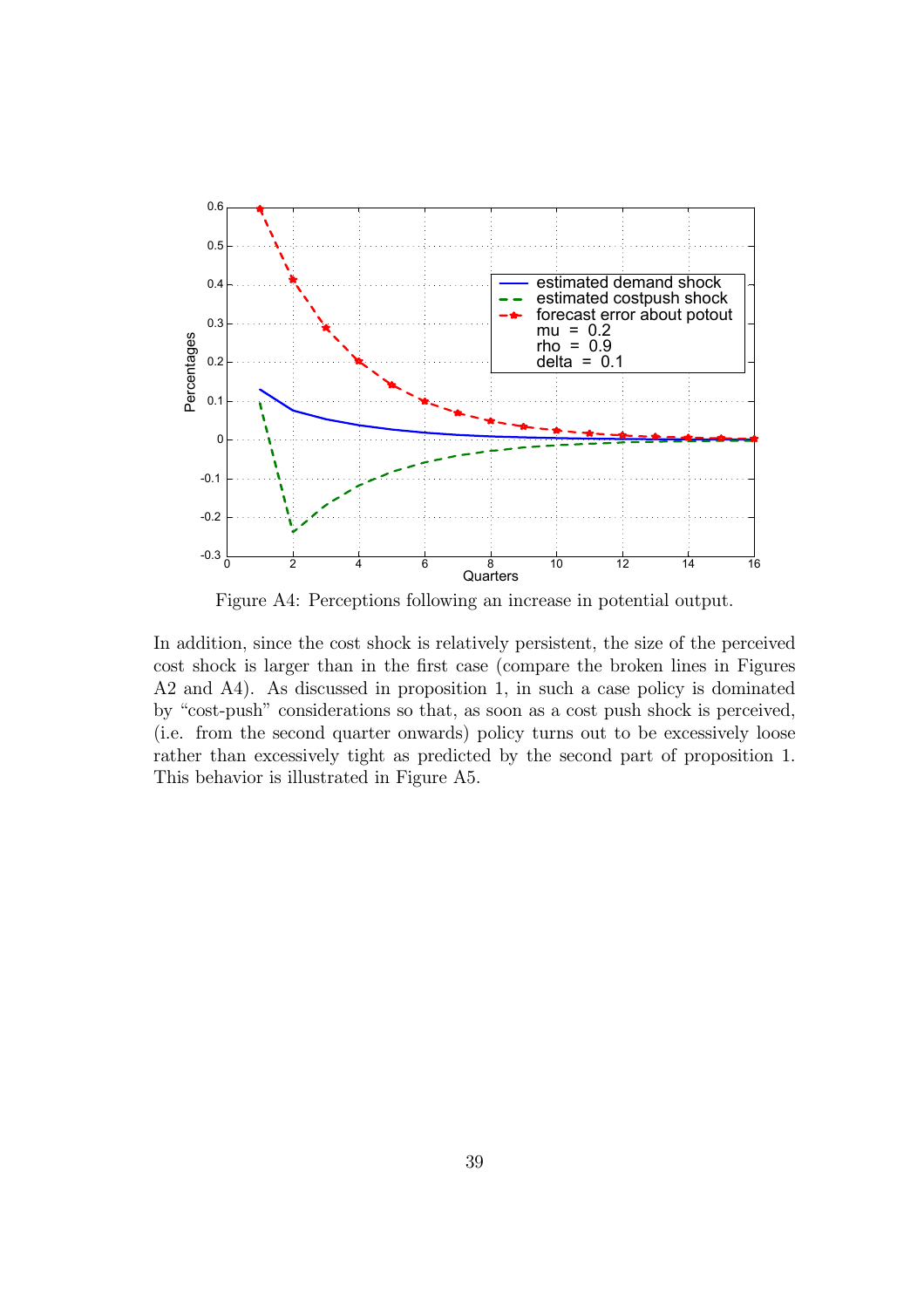

Figure A5: Policy bias with relatively persistent cost shocks.

### D.3. Conclusions

The main lesson from the simulations with the more elaborate structure of lags and endogenous persistence is that propositions 1, 2 and 3 appear to be qualitatively robust to the introduction of such extensions.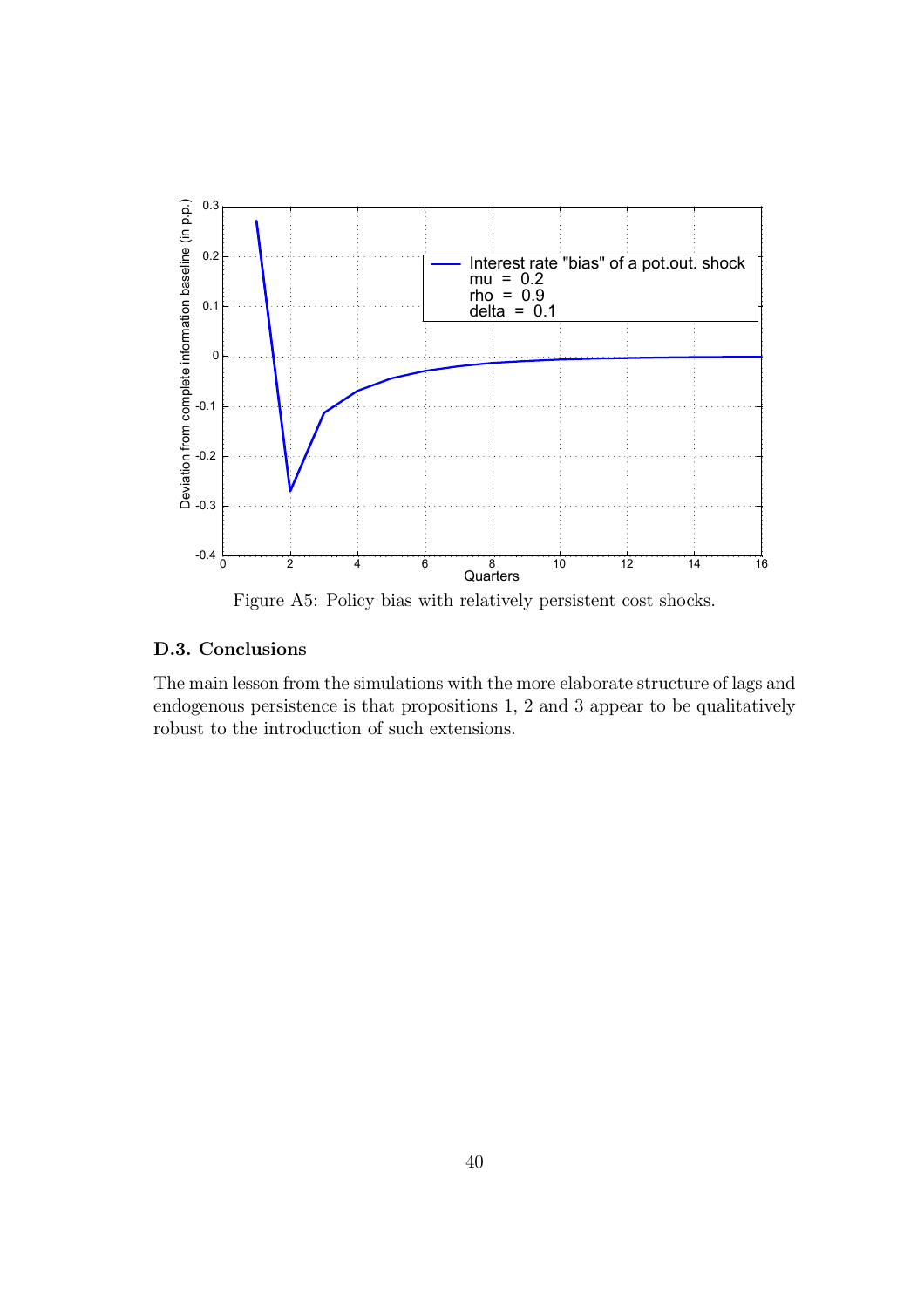### References

- [1] Blanchard O. and Quah D., 1989, "The Dynamic Effects of Aggregate Demand and Supply Disturbances", American Economic Review, 79: 655- 673.
- [2] Brunner K., Cukierman A. and Meltzer A., 1980, "Stagflation Persistent Unemployment and the Permanence of Economic Shocks", Journal of Monetary Economics, 6: 467-492.
- [3] Brunner K. and Meltzer A., 1993, "Money and the Economy: Issues in Monetary Analysis. The Raffaele Mattioli Lectures", Cambridge: Cambridge University Press.
- [4] Clarida R., Gal´i J. and Gertler M., 2000, "Monetary Policy Rules and Macroeconomic Stability: Evidence and Some Theory", Quarterly Journal of Economics, 113:147-180.
- [5] Cukierman A., 1984, Inflation, Stagflation, Relative Prices and Imperfect Information, Cambridge University Press, Cambridge, London, New York.
- [6] Cukierman A. and Meltzer A., 1982, "What Do Tests of Market Efficiency in the Presence of the Permanent - Transitory Confusion Show?" Unpublished Manuscript. Available at: http://www.tau.ac.il/˜alexcuk/pdf/Cukierman and Meltzer 1982.pdf
- [7] Cukierman A., 1998, "The Economics of Central Banking", in Wolf Holger (ed.), Contemporary Economic Issues Macroeconomics and Finance, V.5, The MacMillan Press, (IEA conference volume 125), pp. 37-82.
- [8] A. Cukierman, G. P. Miller and B. Neyapti, 2002, "Central Bank Reform, Liberalization and Inflation in Transition Economies - An International Perspective", Journal of Monetary Economics, 49: 237-264.
- [9] Economic Report of the President, 1979, United States Government Printing Office, Washington.
- [10] Ehrmann, M. and F. Smets, 2003. "Uncertain potential output: implications for monetary policy", Journal of Economic Dynamics and Control, 27: 1611-1638.
- [11] Gerali A. and Lippi F., 2002, "Optimal Control and Filtering in Linear Forward-Looking Economies: A Toolkit", mimeo, Bank of Italy.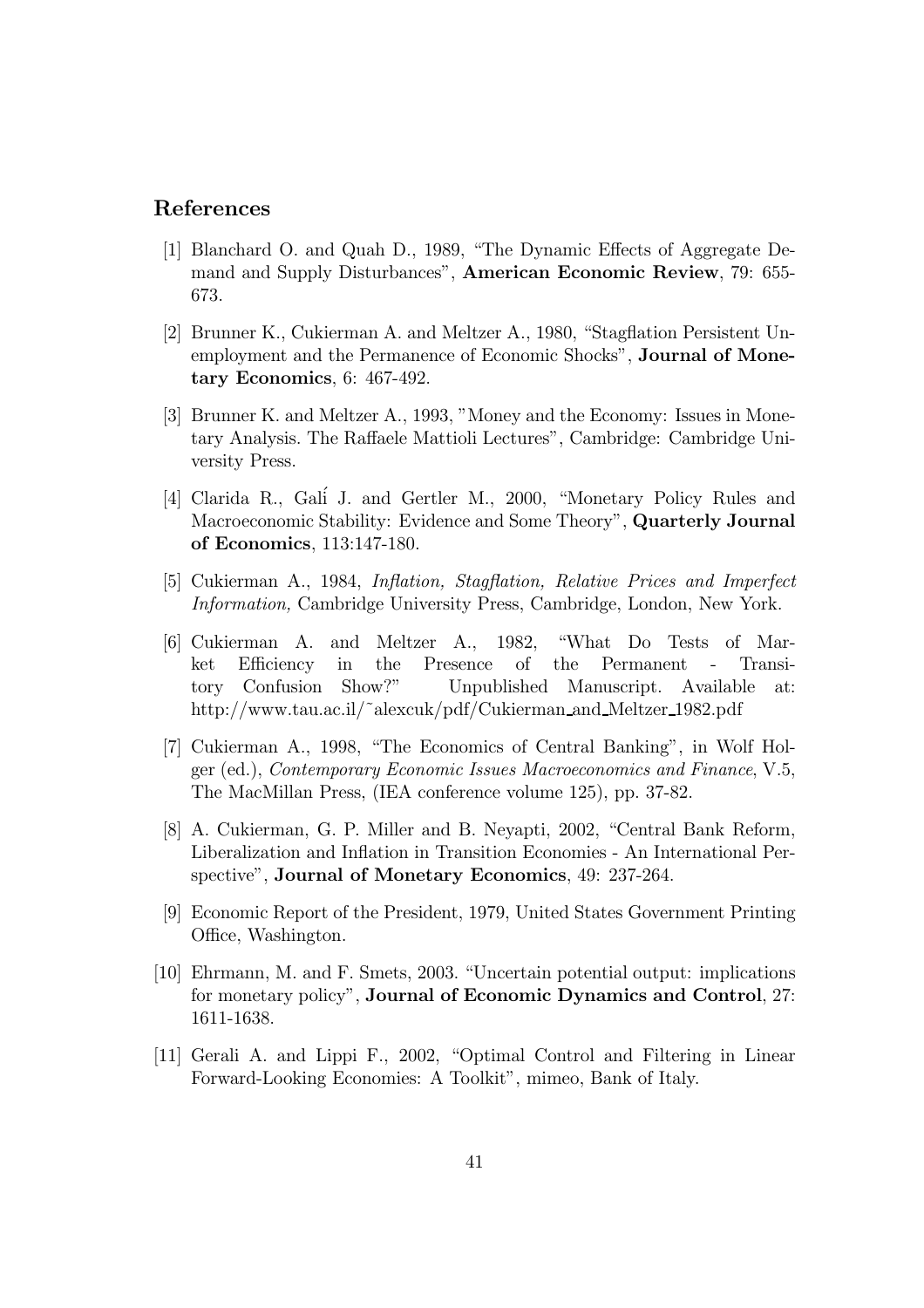- [12] Hansen L. and Sargent T., 1997, Recursive Linear Models of Dynamic Economies, Manuscript, Available at: http://www.stanford.edu/˜sargent/hansen.html
- [13] Hamilton, J.D, 1994, Time Series Analysis, Princeton University Press, Princeton.
- [14] Kuttner K.N., 1992, "Monetary Policy with Uncertain Estimates of Potential Output", Federal Reserve Bank of Chicago Economic Perspectives, 16: 2-15.
- [15] Kuttner K.N., 1994, "Estimating Potential Output as a Latent Variable", Journal of Business & Economic Statistics, 12: 361-368.
- [16] Lansing K., 2000, "Learning about a Shift in Trend-Output: Implications for Monetary Policy and Inflation", Federal Reserve Bank of San Francisco, Working Papers in Applied Economic Theory and Econometrics, No. 16.
- [17] Orphanides A., 2001, "Monetary Policy Rules Based on Real-Time Data", American Economic Review, 91: 964-985.
- [18] Orphanides A., 2003a, "The Quest for Prosperity Without Inflation", Journal of Monetary Economics, 50: 633-663.
- [19] Orphanides A., 2003b, "Historical monetary policy analysis and the Taylor rule", Journal of Monetary Economics, 50: 983-1022.
- [20] Rogoff K., 1985, "The Optimal Degree of Commitment to a Monetary Target", Quarterly Journal of Economics, 100:1169-1190.
- [21] Rudebush, G., D., 2002. "Assessing nominal income rules for monetary policy with model and data uncertainty", **Economic Journal**, 112: 1-31.
- [22] Siklos P., 2002, The Changing Face of Central Banking, Cambridge University Press, Cambridge UK and NY.
- [23] Svensson L.E.O., 1997. "Inflation Forecast Targeting: Implementing and Monitoring Inflation Targets". European Economic Review, 41: 1111- 1146.
- [24] Swanson E.T., 2004, "Signal Extraction and Non-Certainty-Equivalence in Optimal Monetary Policy Rules", Macroeconomic Dynamics, 8: 27-50.
- [25] Taylor J.B., 1998, "The Robustness and Efficiency of Monetary Policy Rules as Guidelines for Interest Rate Setting by the European Central Bank", Journal of Monetary Economics, 43: 655-679.